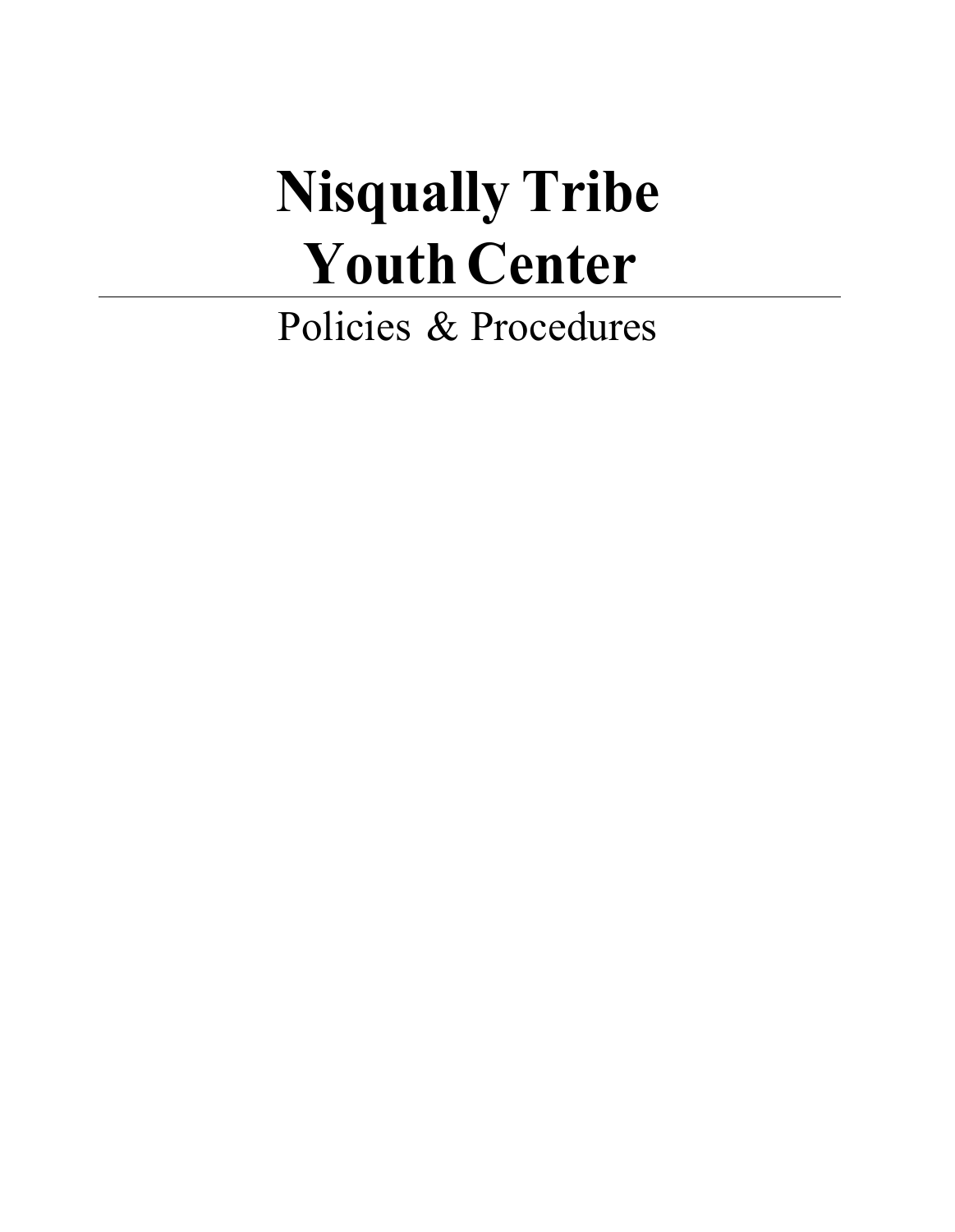### **Contents**

| 1.               |                                                                 |  |
|------------------|-----------------------------------------------------------------|--|
| $\overline{2}$ . | ABOUT THE NISQUALLY TRIBE OF INDIANS YOUTH AND COMMUNITY CENTER |  |
|                  |                                                                 |  |
|                  | 2.1.                                                            |  |
| 3.               |                                                                 |  |
|                  |                                                                 |  |
|                  |                                                                 |  |
|                  |                                                                 |  |
|                  |                                                                 |  |
|                  |                                                                 |  |
|                  |                                                                 |  |
|                  | 3.7:                                                            |  |
|                  |                                                                 |  |
|                  |                                                                 |  |
|                  | 3.10.                                                           |  |
|                  | 3.11.                                                           |  |
|                  | 3.12.                                                           |  |
| 4.               |                                                                 |  |
|                  |                                                                 |  |
|                  |                                                                 |  |
|                  |                                                                 |  |
|                  |                                                                 |  |
|                  |                                                                 |  |
|                  |                                                                 |  |
|                  | 4.7.                                                            |  |
|                  | 4.8.                                                            |  |
|                  | 4.9.                                                            |  |
|                  | 4.10.                                                           |  |
|                  | $4.1!$ .                                                        |  |
|                  | 4.12.                                                           |  |
|                  | 4.13.                                                           |  |
|                  |                                                                 |  |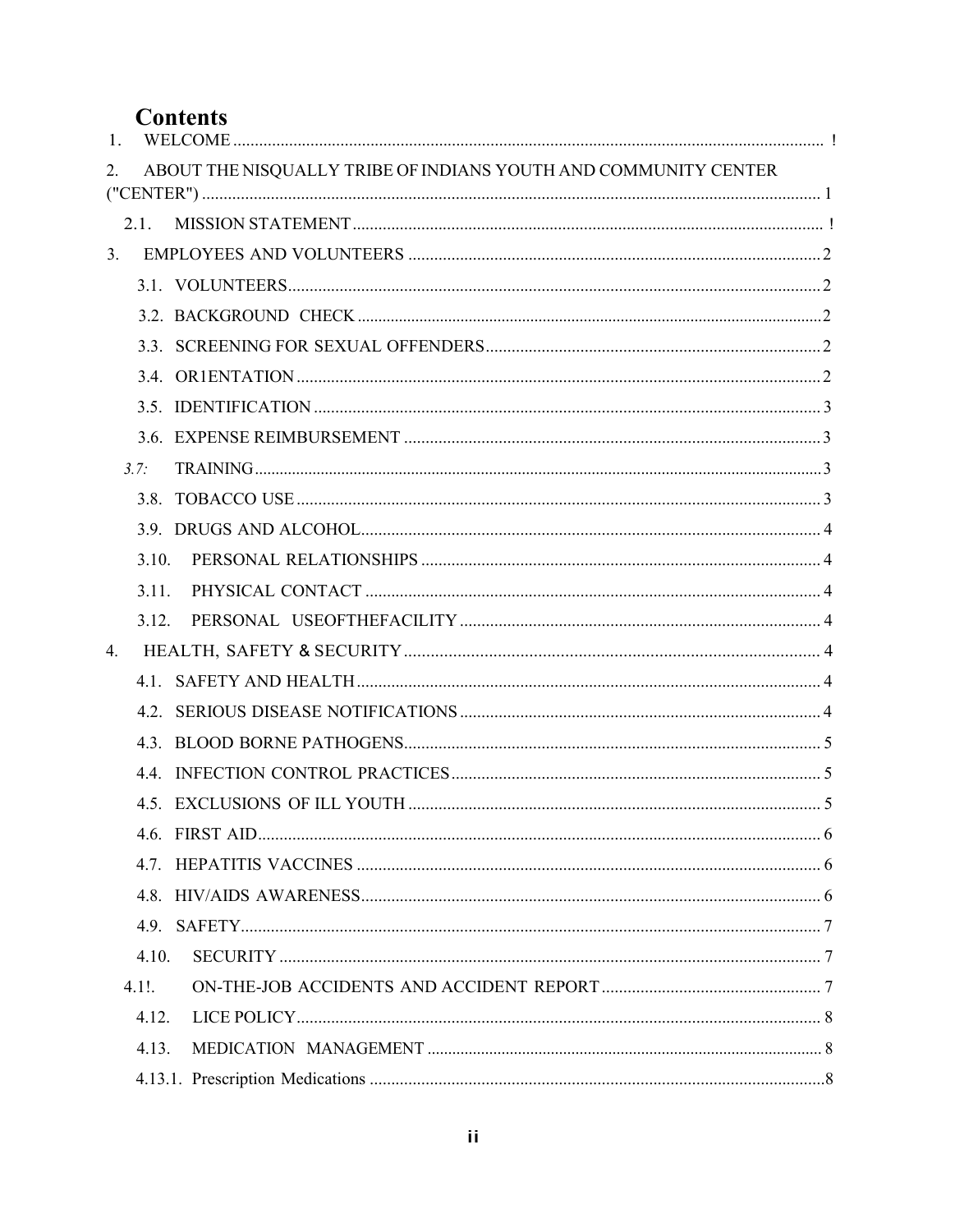| 5.             |  |
|----------------|--|
| 5.1.           |  |
| 5.2.           |  |
| 5.3.           |  |
| 5.3.1.         |  |
| 5.3.2.         |  |
| 5.3.3.         |  |
| 5.3.4.<br>5.4. |  |
| 5.4.1.         |  |
| 5.4.2.         |  |
| 5.4.2.1.       |  |
| 5.4.3.         |  |
| 5.5.           |  |
| 5.5.1.         |  |
| 5.5.2.<br>5.6. |  |
| 5.6.1.         |  |
| 5.6.2.         |  |
| 6.             |  |
| 6.1.           |  |
| 6.2.           |  |
| 6.3.           |  |
| 6.4.           |  |
| 6.5.           |  |
| 6.6.           |  |
| 6.7.           |  |
|                |  |
| 7.1.           |  |
| 7.2.           |  |
| 7.3.           |  |
| 7.4.           |  |
| 7.5.           |  |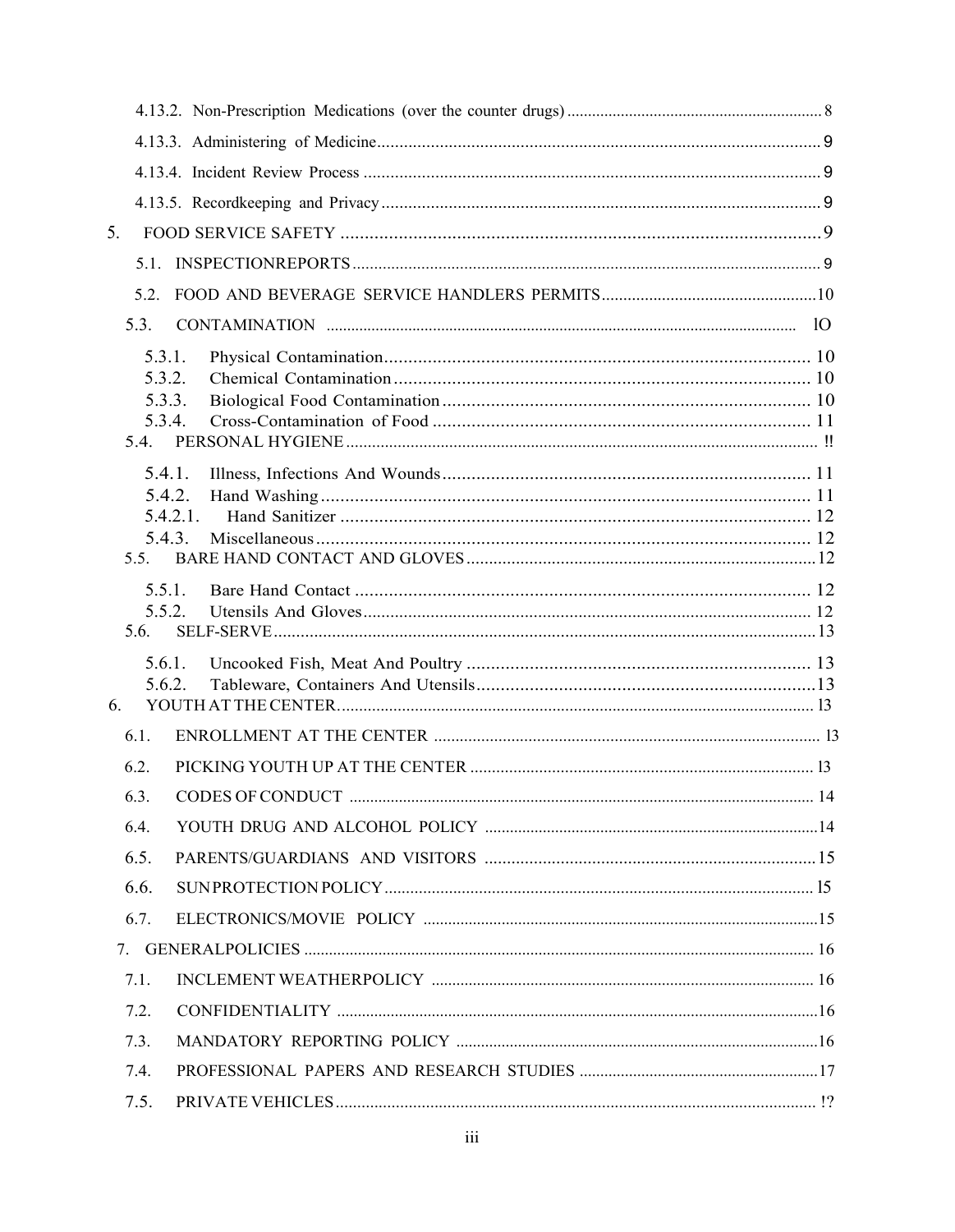| 7.10.            |                                                              |  |
|------------------|--------------------------------------------------------------|--|
| 7.11.            |                                                              |  |
| 7.12.            | SEXUAL OFFENDER REGISTRATION AND NOTIFICATION ACT (SORNA) 18 |  |
|                  |                                                              |  |
| 8.1.             |                                                              |  |
| 8.2.             |                                                              |  |
| 8.3.             |                                                              |  |
|                  |                                                              |  |
|                  |                                                              |  |
| 8.4.1.<br>8.4.2. |                                                              |  |
|                  |                                                              |  |
| 8.6.             |                                                              |  |
| 8.6.1.           |                                                              |  |
| 8.6.2.           |                                                              |  |
| 8.6.3.           |                                                              |  |
| 8.6.4.           |                                                              |  |
| 8.6.5.           |                                                              |  |
| 8.6.6.<br>8.6.7. |                                                              |  |
| 8.6.8.           |                                                              |  |
| 8.6.9.           |                                                              |  |
| 8.6.10.          |                                                              |  |
|                  |                                                              |  |
| 8.6.12.          |                                                              |  |
|                  |                                                              |  |
|                  |                                                              |  |
|                  |                                                              |  |
| 9.1.1.           |                                                              |  |
| 9.1.2.           |                                                              |  |
| 9.1.3.           |                                                              |  |
|                  |                                                              |  |
| 9.2.1.           |                                                              |  |
| 9.2.2.           |                                                              |  |
| 9.2.3.           |                                                              |  |
| 9.3.             | FLOOD, TSUNAMI, LAHARS OR VOLCANO (OFF-SITE EVACUATION) 25   |  |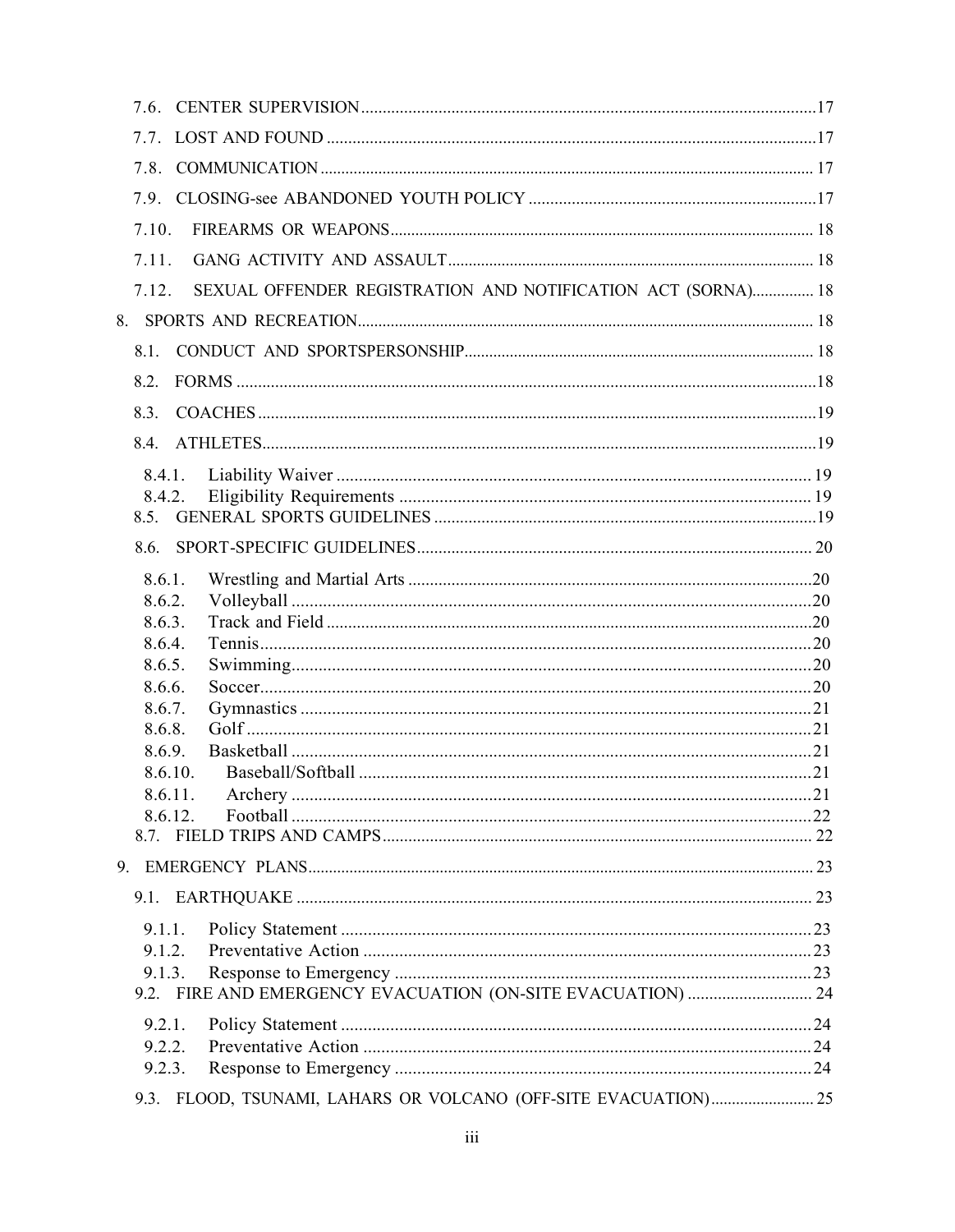| 9.3.1.             |                                                           |  |
|--------------------|-----------------------------------------------------------|--|
| 9.3.2.<br>9.3.3.   |                                                           |  |
| 9.4.               |                                                           |  |
| 9.5.               | EARLY CLOSURE, EXTREME WEATHER AND ENERGY EMERGENCIES  27 |  |
| 9.5.1.             |                                                           |  |
| 9.5.2.             |                                                           |  |
| 9.5.3.             |                                                           |  |
| 9.6.               |                                                           |  |
| 9.6.1.             |                                                           |  |
| 9.6.2.             |                                                           |  |
| 9.6.3.<br>9.7.     |                                                           |  |
| 9.7.1.             |                                                           |  |
| 9.7.2.             |                                                           |  |
| 9.7.3.             |                                                           |  |
| 9.8.               |                                                           |  |
| 9.8.1.             |                                                           |  |
| 9.8.2.             |                                                           |  |
| 9.8.3.             |                                                           |  |
| 9.9.               |                                                           |  |
| 9.9.1.             |                                                           |  |
| 9.9.2.             |                                                           |  |
| 9.9.3.<br>9.10.    |                                                           |  |
|                    |                                                           |  |
| 9.10.1.<br>9.10.2. |                                                           |  |
| 9.10.3.            |                                                           |  |
| 9.11.              |                                                           |  |
| 9.11.1.            |                                                           |  |
| 9.11.2.            |                                                           |  |
| 9.11.3.            |                                                           |  |
| 9.12.              |                                                           |  |
| 9.12.1.            |                                                           |  |
| 9.12.2.            |                                                           |  |
| 9.12.3.<br>9.13.   |                                                           |  |
|                    |                                                           |  |
| 9.13.1.            |                                                           |  |
| 9.13.2.<br>9.13.3. |                                                           |  |
| 9.14.              |                                                           |  |
| 9.14.1.            |                                                           |  |
|                    |                                                           |  |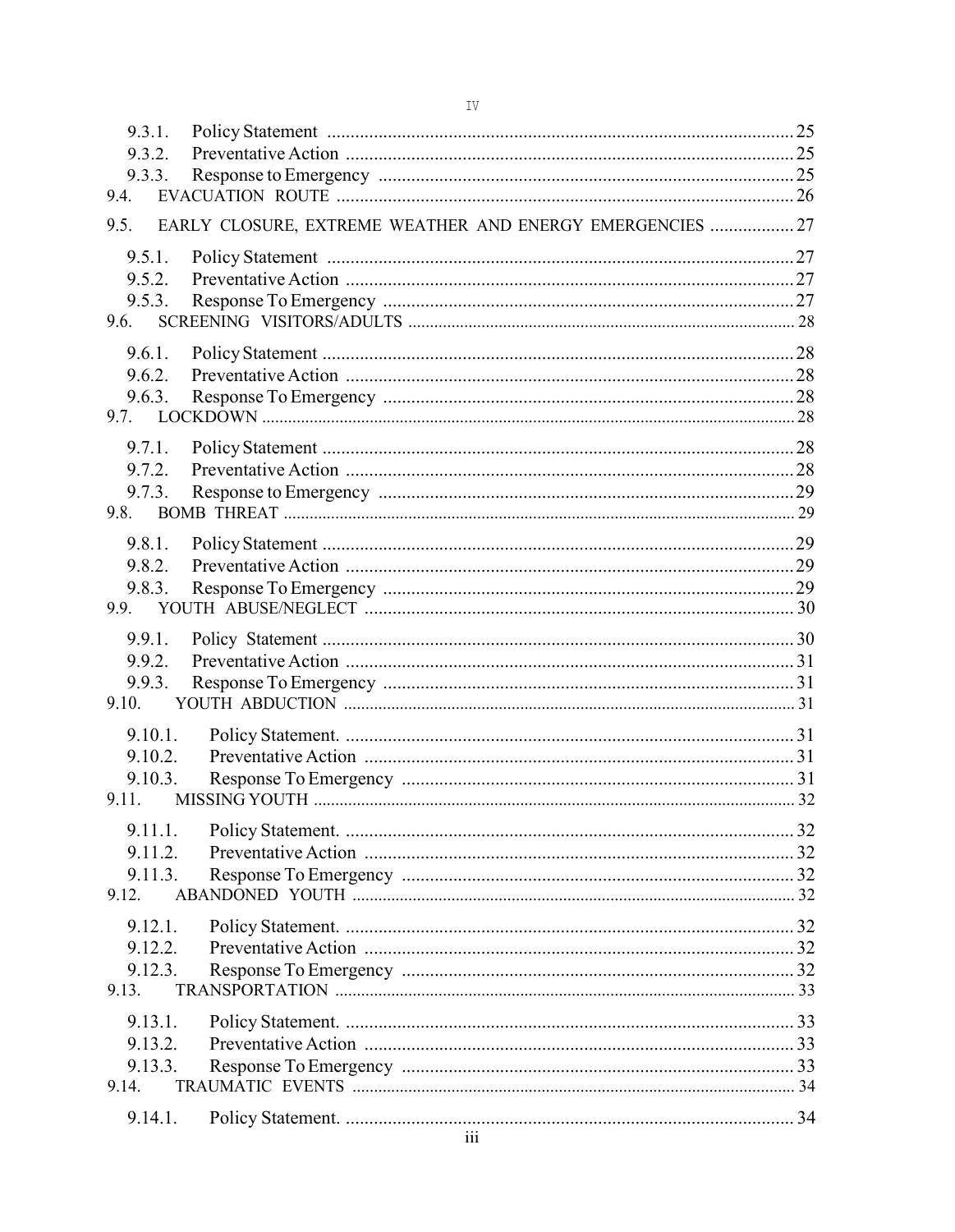| 9.14.2.    |  |
|------------|--|
| 9.15.      |  |
| 9.15.1.    |  |
| 9.15.2.    |  |
| 9.15.3.    |  |
| 10.        |  |
|            |  |
|            |  |
|            |  |
|            |  |
|            |  |
|            |  |
| $FOOTPALL$ |  |
|            |  |
|            |  |
|            |  |
|            |  |
|            |  |
|            |  |
|            |  |
|            |  |
|            |  |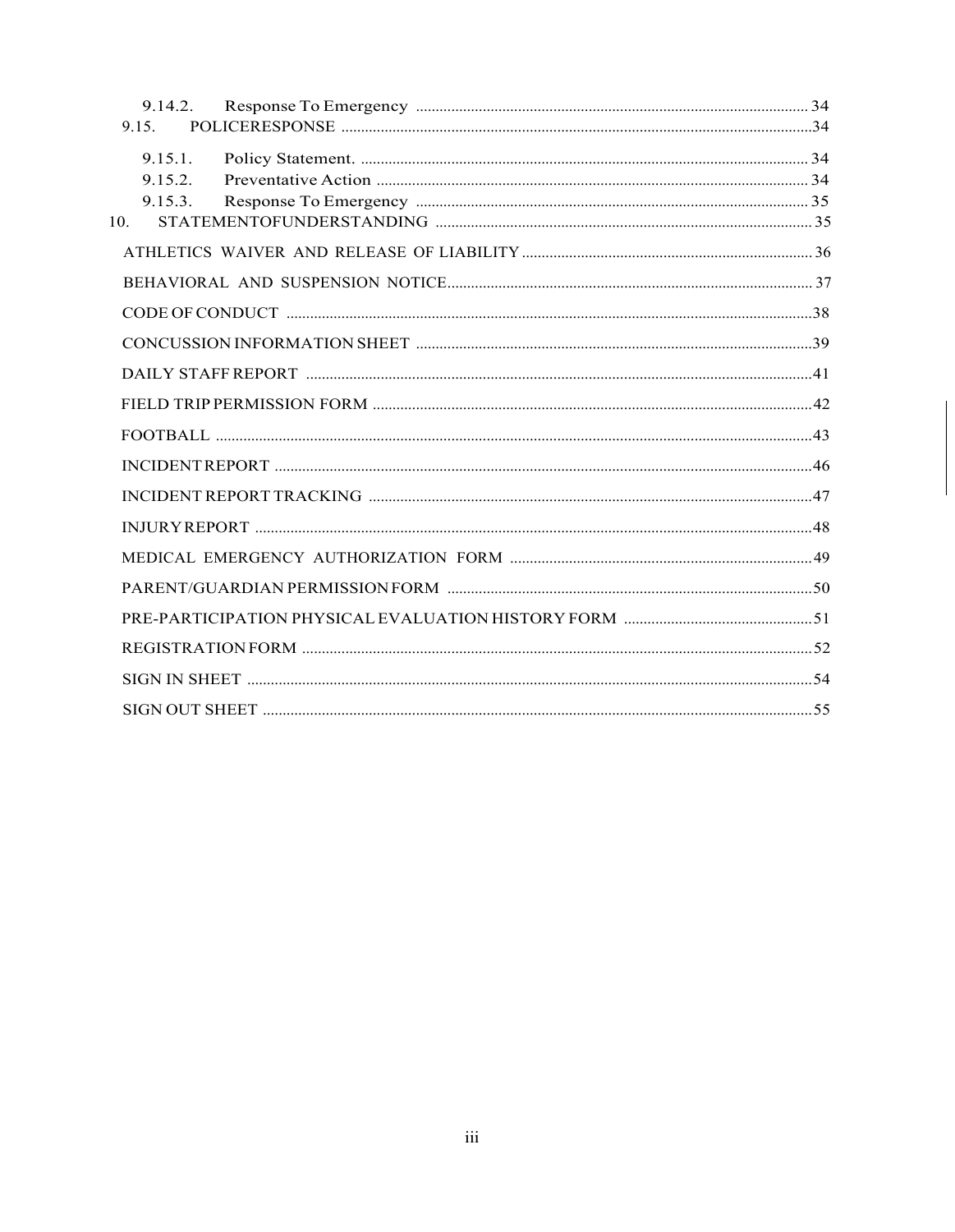### **1. WELCOME 2. ABOUT THE NISQUALLY TRIBE COMMUNITY YOUTH CENTER ("CENTER")**

(Insert a brief history about the Puyallup Tribe of Indians, the history of the Youth and Community Center and the future of the Center)

#### **2.1.MISSION STATEMENT**

#### **Youth and Community Center Mission**

*We are honored to support and preserve culture, lending praise and acknowledging our ancestors. We provide a friendly, healthy, and safe environment in our community. We are teaching confidence, teamwork, and leadership to future generations.*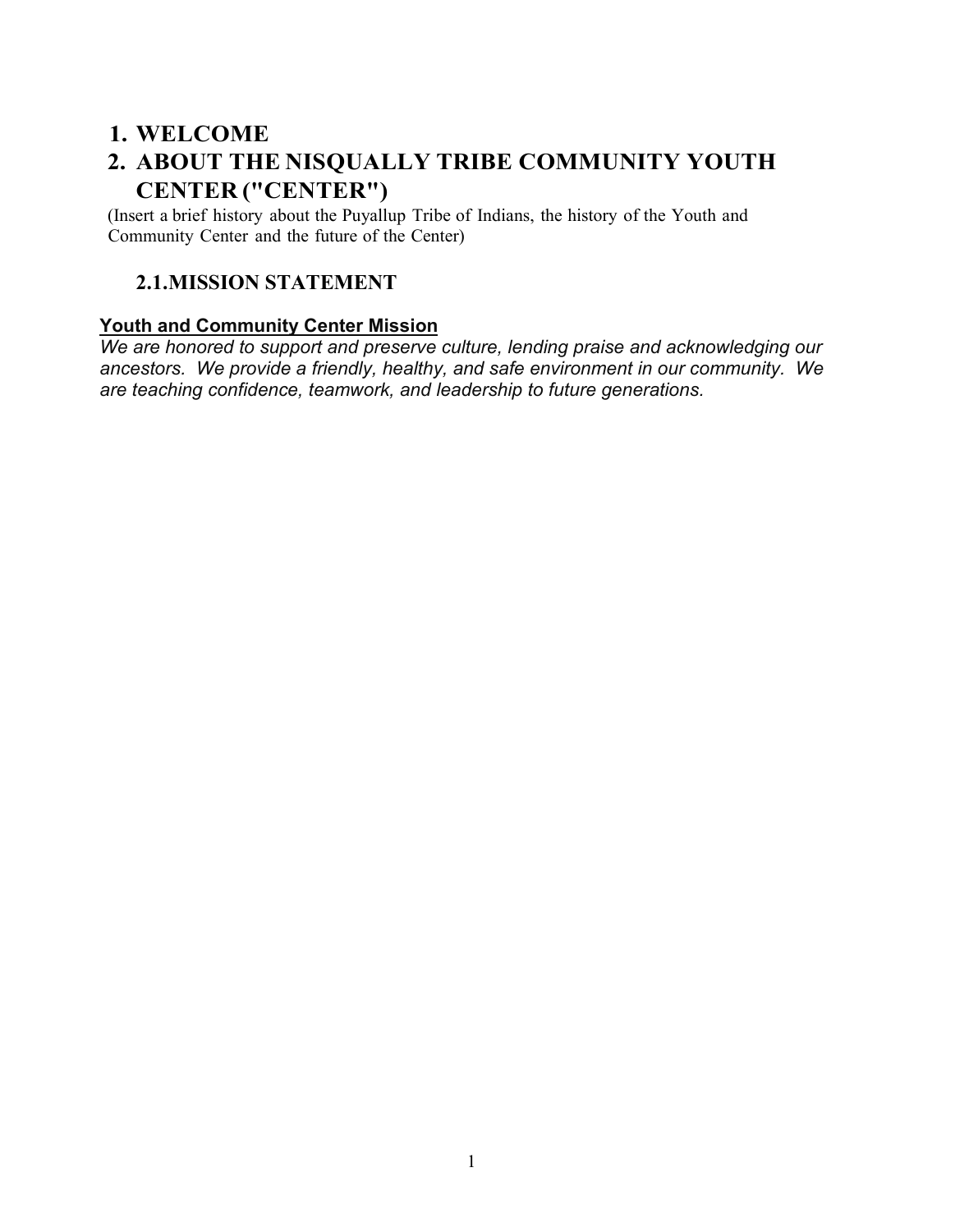### **3. EMPLOYEES AND VOLUNTEERS 3.1.VOLUNTEERS 1**

Volunteers are vital to the Center's programs and the Center encourages any parent or other adult to become a volunteer. Volunteers tutor, teach classes, help with special events, fundraise, work in the office, participate on programs and help with building, repair and maintenance projects. The Executive Director or their designee will interview all volunteers. Additionally, volunteers will undergo a comprehensive nationwide criminal background check and Community Services Department will screen volunteers for sex offenses.

# **3.2.BACKGROUND CHECK2**

For the safety of the Center's youth, all employees and volunteers must complete an identification verification, FBI and/or Washington State Police background check. Moreover, Human Resources will conduct background checks with tribal law enforcement agencies or tribal administration offices with reservations on which employees and/or volunteers have lived or worked. In addition to the criminal background check, Human Resources will also conduct a children's protective services background check. The Center will verify all references, including past employment and education credentials. After the initial verifications, the Center or its designee will routinely subject employees and volunteers to periodic verification updates.

Furthermore, the Center adheres to the following policies as well: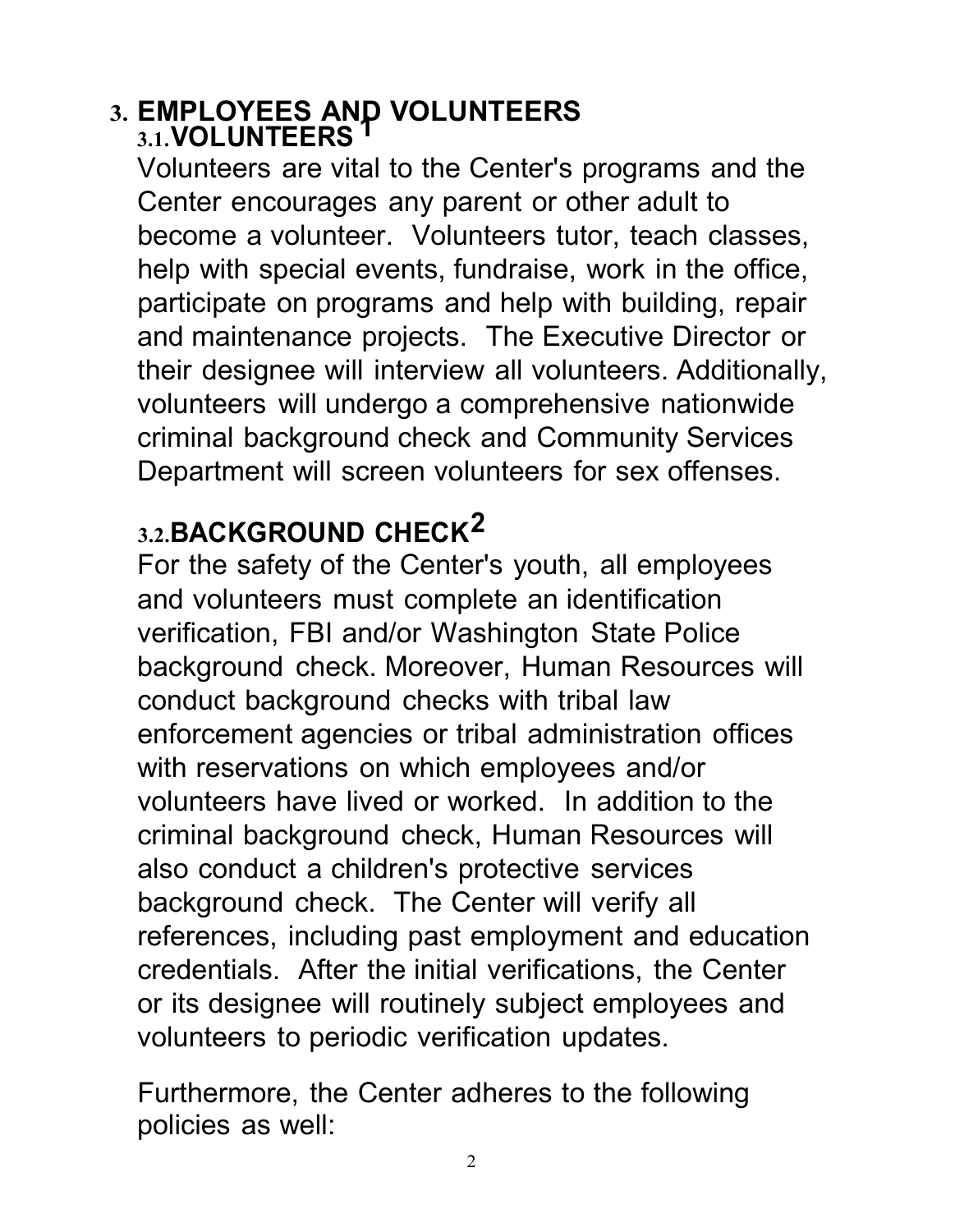- Employment and volunteering is conditional upon the prospective employee or volunteer giving Nisqually Tribe the right to do a criminal and children's protective services background check
- Failing to disclose relevant information in the employment or volunteer application, as later revealed in the background check, is grounds for immediate termination
- All employees and volunteers are required to disclose future convictions
- All employees and volunteers agree to sign any and all releases relevant to present and future background checks
- All background checks will be updated yearly

## **3.3.SCREENING FOR SEXUAL OFFENDERS**

The Center will collaborate with the Nisqually tribal Police Department to screen all employees and volunteers upon hiring or commencing volunteer service for sex offenses as defined in the Tribe's Sex Offender Registration Notification Act (SORNA) code.

The Center will collaborate with Human Resources and regularly screen all employees and volunteers in

# **3.4.0RIENTATION 3**

Human Resources and the Community Services Director or their designee will provide all new Center employees and volunteers with a copy of this handbook during their first week with the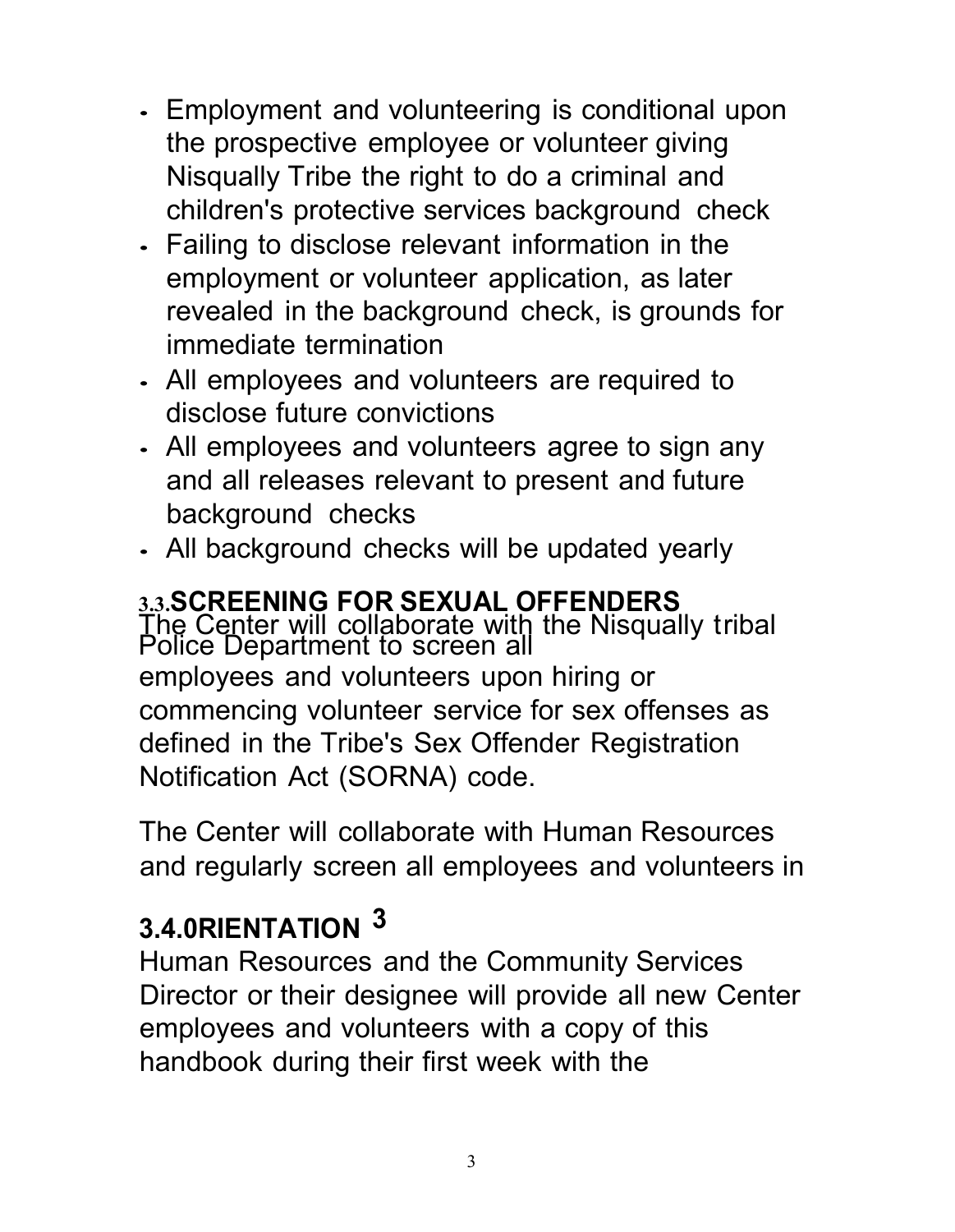Center. All new employees and volunteers will review and become familiar with the contents herein. Additionally, all new employees will complete personnel paperwork, payroll information and any other forms required by the Center and Human Resources.

### **3.4. IDENTIFICATION'**

All employees and volunteers are required to wear identification badges at all times.

# **3.6.EXPENSE REIMBURSEMENT 5**

On occasion, employees or volunteers may be required to incur expenses. The appropriate Program manager or their designee must preapprove all purchases. Employees and volunteers must submit their purchase requests according to the Tribe's purchase ordering system and must make purchases through approved vendors. If purchases are unavailable through the Tribe's normal ordering system, employees must get prior approval from the Program Director to request a check or request reimbursement from the Tribe.

The Center will reimburse employees for businessrelated mileage in their personal vehicles. The Center will use the mileage rate established by the Tribe. Under no circumstances will management approve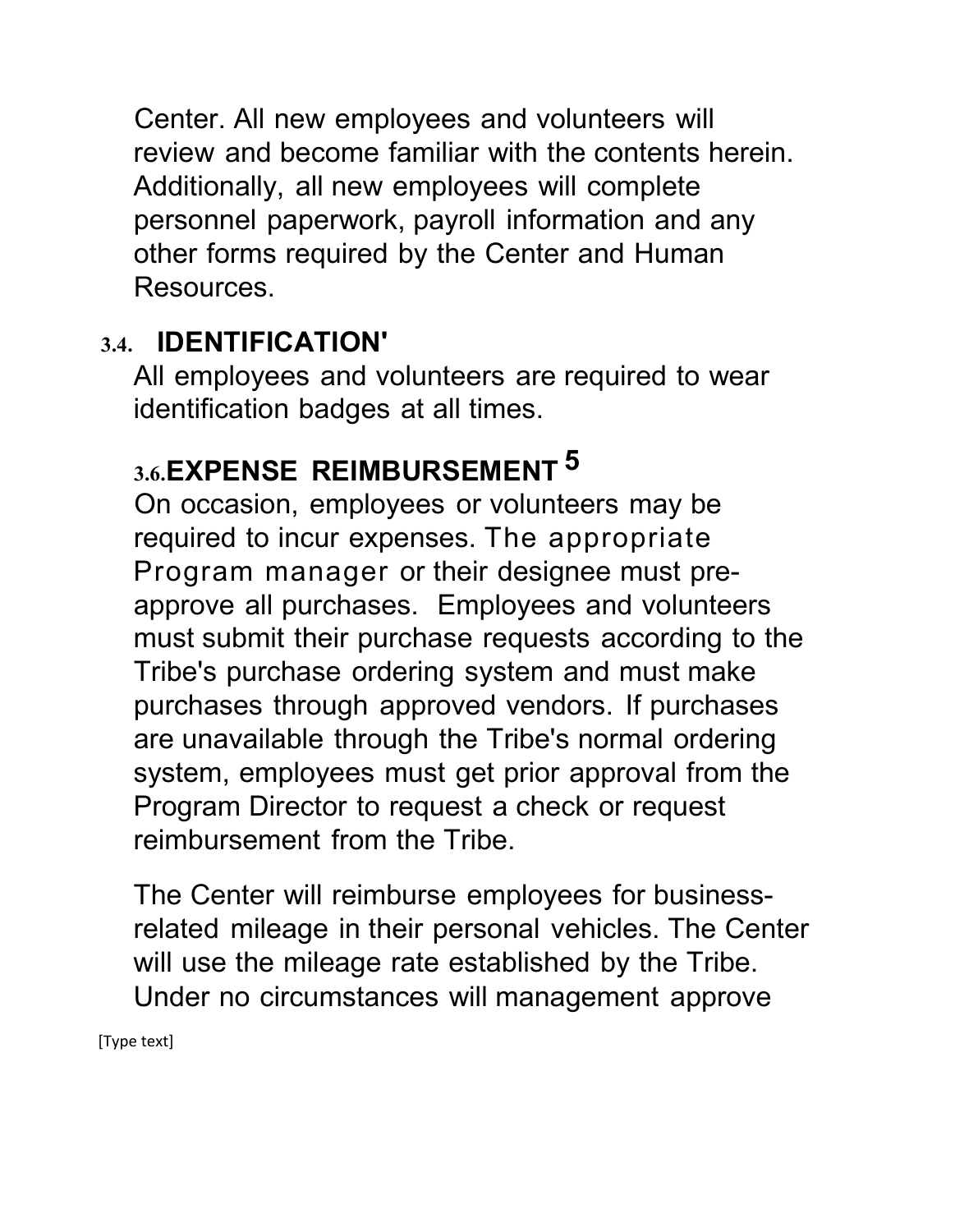travel if the employee does not have a valid driver's license and current automobile insurance.

# **3.7.TRAINING 6**

The Center and the Tribe may provide trainings that benefit employees and enhance the ability of employees to perform their job duties. Occasionally there will be mandatory in- house training. Center management or Human Resources will give advance notice when mandatory training sessions will be held.

All employees and volunteers are required to have current CPR and First Aid Certificates, a Food Handlers Card and certification of annual TB testing. Employees and volunteers are required to keep their certifications up-to-date and are required to submit a copy of the certification to the Program Director. Copies of the certification will be placed in the employee's or volunteer's personnel file.

# **3.8.TOBACCO USE7?**

The Center prohibits smoking and tobacco use on its premises, except as allowed for in cultural or traditional activities. The Center will clearly indicate the no tobacco use policy through signage and in publications. Any adult who wishes to use any form of tobacco in a purpose that is not cultural or traditional must leave the premises.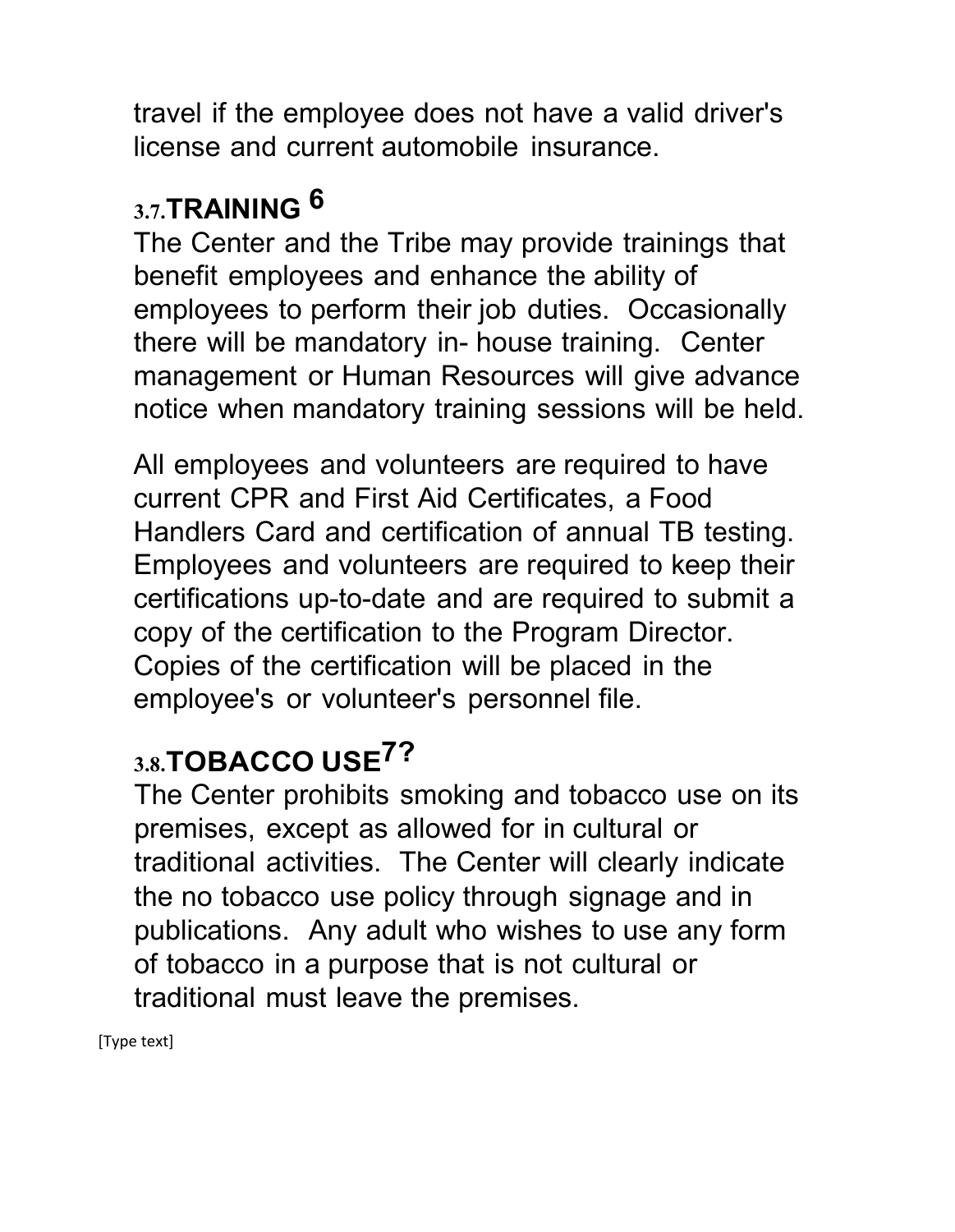# **3.9.DRUGS AND ALCOHOL8**

All employees and volunteers will comply with the Tribe's drug and alcohol policies, which are available at Human Resources department.

The Center prohibits drugs and alcohol on premises and the Center will clearly indicate the policy through signage and in publications. Anyone in possession and/or under the influence of drugs or alcohol will be required to leave the premises and may be reported to Tribal Police.

# **3.10. PERSONAL RELATIONSHIPS 9**

Employees and volunteers are to maintain professional relationships with youth. Employees and volunteers are not to contact youth outside of work without the approval from their director, or their designees, and parent/guardian of the youth.

# **3.11. PHYSICAL CONTACT 10**

Inappropriate touching of youth is strictly prohibited and cause for immediate termination, in addition to a report being made to the proper authorities.

[Type text] Employees and volunteers are to avoid physical confrontation with youth-except in cases of immediate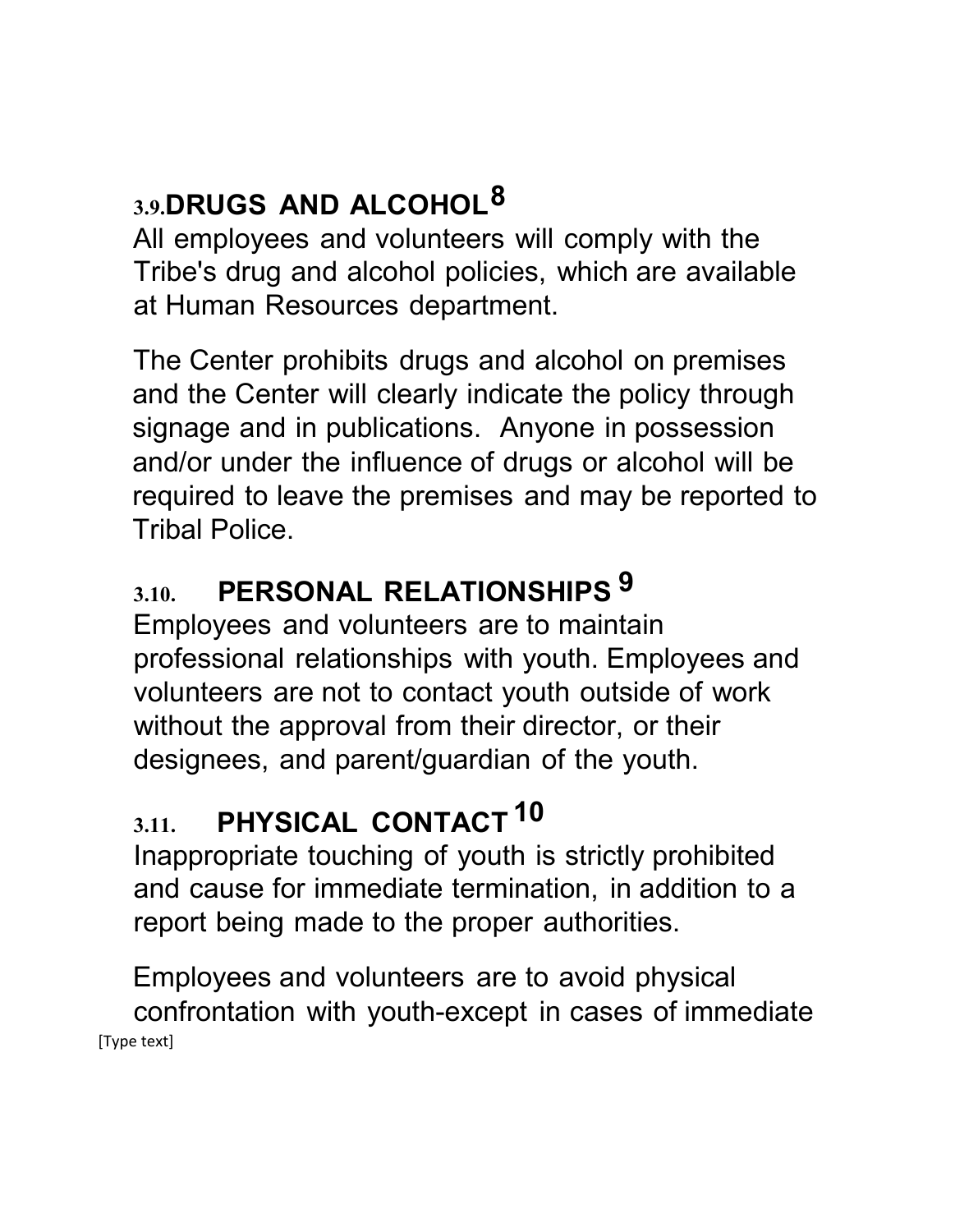danger to other youth. Employees and volunteers are not to isolate themselves and individual youth without being able to be observed by other employees or adults.

# **3.12. PERSONAL USE OF THE FACILITY11**

Management prohibits employees and volunteers from having personal use of the building, program vehicles or program equipment outside of the Center's hours of operation, without prior written approval from the Program Director or their designee.

### **4. HEALTH, SAFETY & SECURITY 4.1.SAFETY AND HEALTH**

All employees and volunteers will comply with all equivalent standards of the Washington Industrial Safety and Health Act (WISHA). Direct all questions to the Program Director or Human Resources at the Tribe.

# **4.2.SERIOUS DISEASE NOTIFICATIONS 12**

If a licensed medical authority diagnoses an employee or volunteer with a serious or infectious disease, the Center requires that they inform the Program Director as soon as possible. This information will be kept confidential.

The Program Director or their designee will work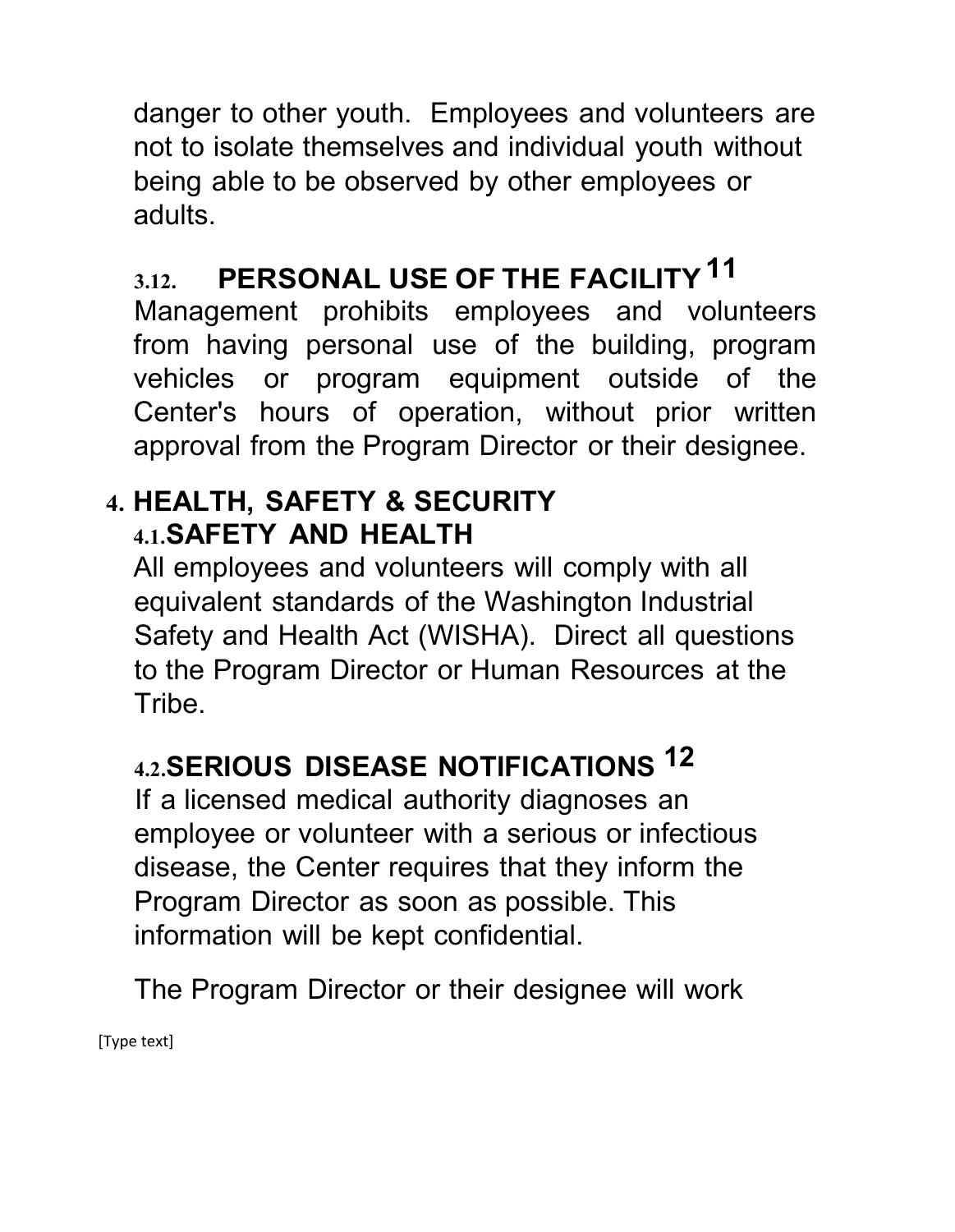closely with the employee or volunteer and their physician to ensure that the employee or volunteer are able to perform their job duties safely and according to their job description while ill. The employee or volunteer may continue to work or volunteer as long as there are no consequences to others around the employee or volunteer.

The Center will comply with applicable regulations concerning employees or volunteers exposed to blood or other potentially infectious materials. Employees and volunteers are responsible for abiding by all applicable safety regulations.

# **4.3.BLOOD BORNE PATHOGENS 13?**

All employees and volunteers will receive initial and ongoing training on the risks of exposure to blood borne pathogens and measures to reduce or eliminate risk. Attendance is mandatory for blood borne pathogens trainings. Employees and volunteers must adhere to the Center's infectious disease control policies.

Universal precautions for infectious disease require that employees consider blood and most bodily fluids to be potential carriers of infectious disease. The Center strictly enforces this policy and the concept of universal precautions.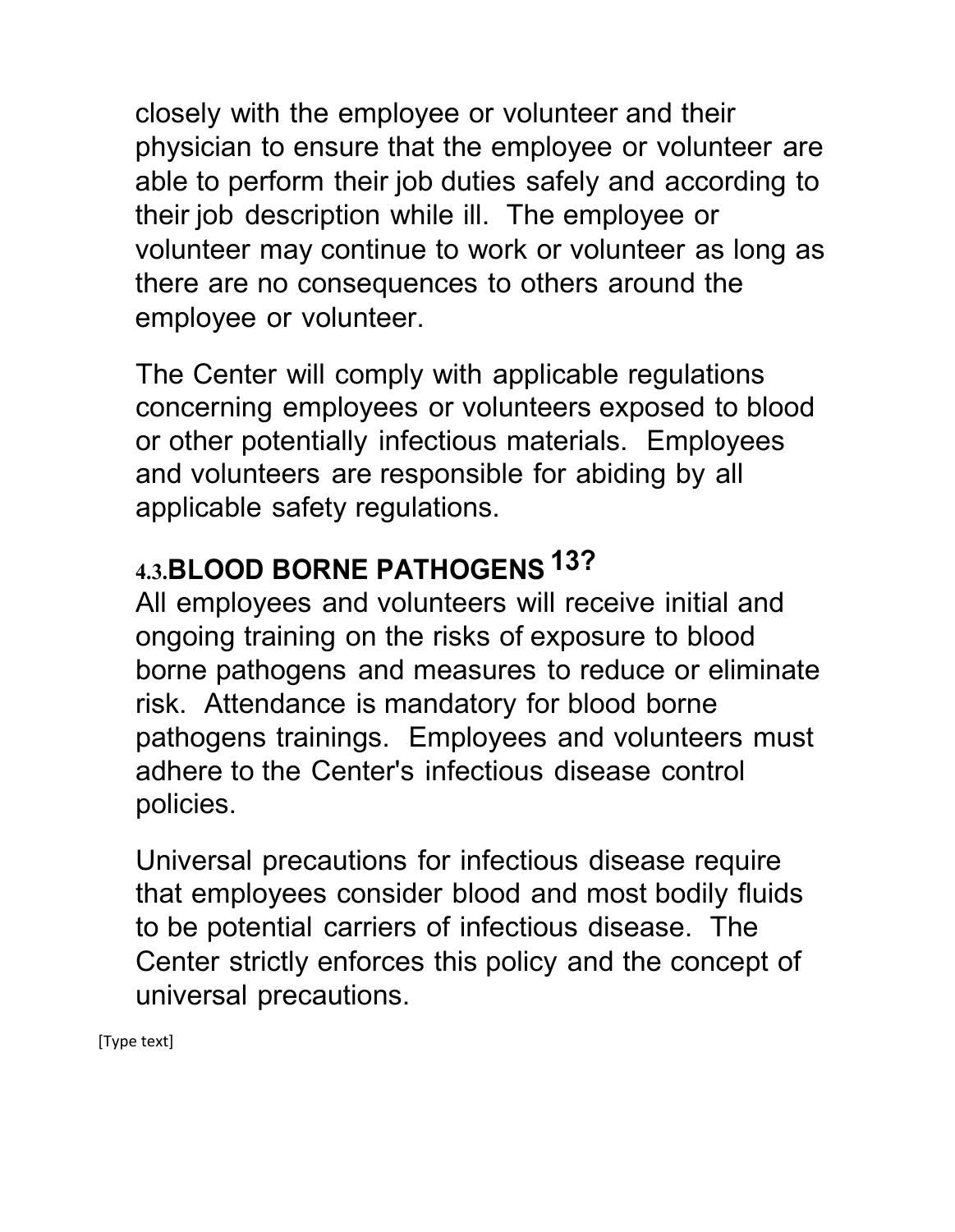To protect youth, employees and volunteers will follow the following guidelines if anyone is at risk for being, or has been, in contact with blood and body fluids:

- Employees, volunteers and youth will keep all open cuts or sores covered
- Employees and volunteers will clean and disinfect any spills of blood or bodily fluids
- Employees and volunteers must wear gloves when cleaning and disinfecting any cuts, sores and contaminated areas
- Employees and volunteers will dispose of all cleaning materials in a plastic bag, secured with a tie
- Employees and volunteers will disinfect any brushes, brooms, mops, dust pans or the like used to clean contaminated areas
- Employees and volunteers will place contaminated clothing into a sealed plastic bag and send the bag home under appropriate parent/ guardian oversight

# **4.4.INFECTION CONTROL PRACTICES14**

The best way to control the spread of illness and reduce infections is for employees and volunteers to:

- Wash hands and personal property at appropriate intervals
- Disinfect all surfaces that can spread bacteria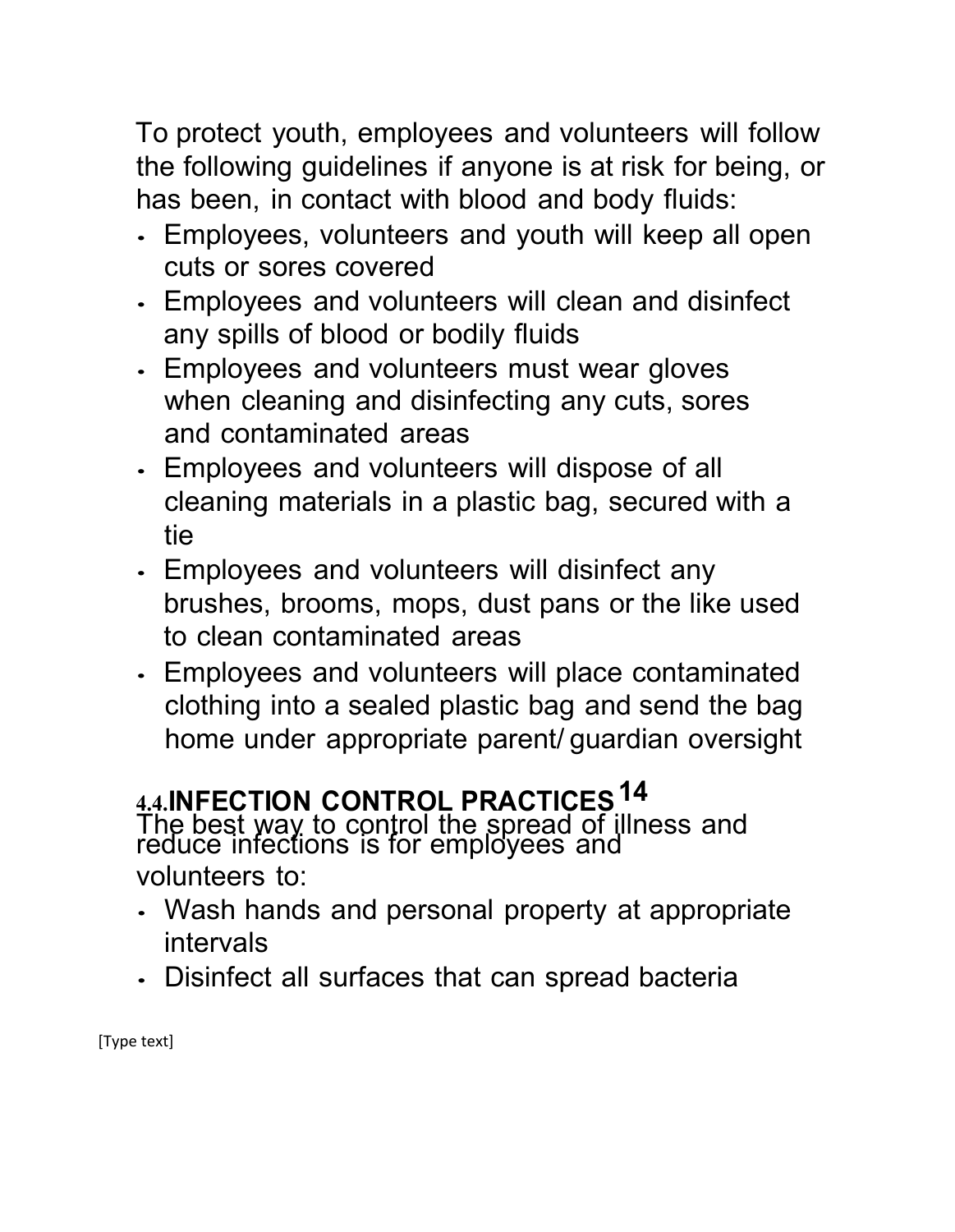# **4.5.EXCLUSIONS OF ILL YOUTH 15**

The Center will not allow youth with any of the following symptoms at the Center:

- Auxiliary (under the arm) fever of 100° For higher any one of the following:
- Diarrhea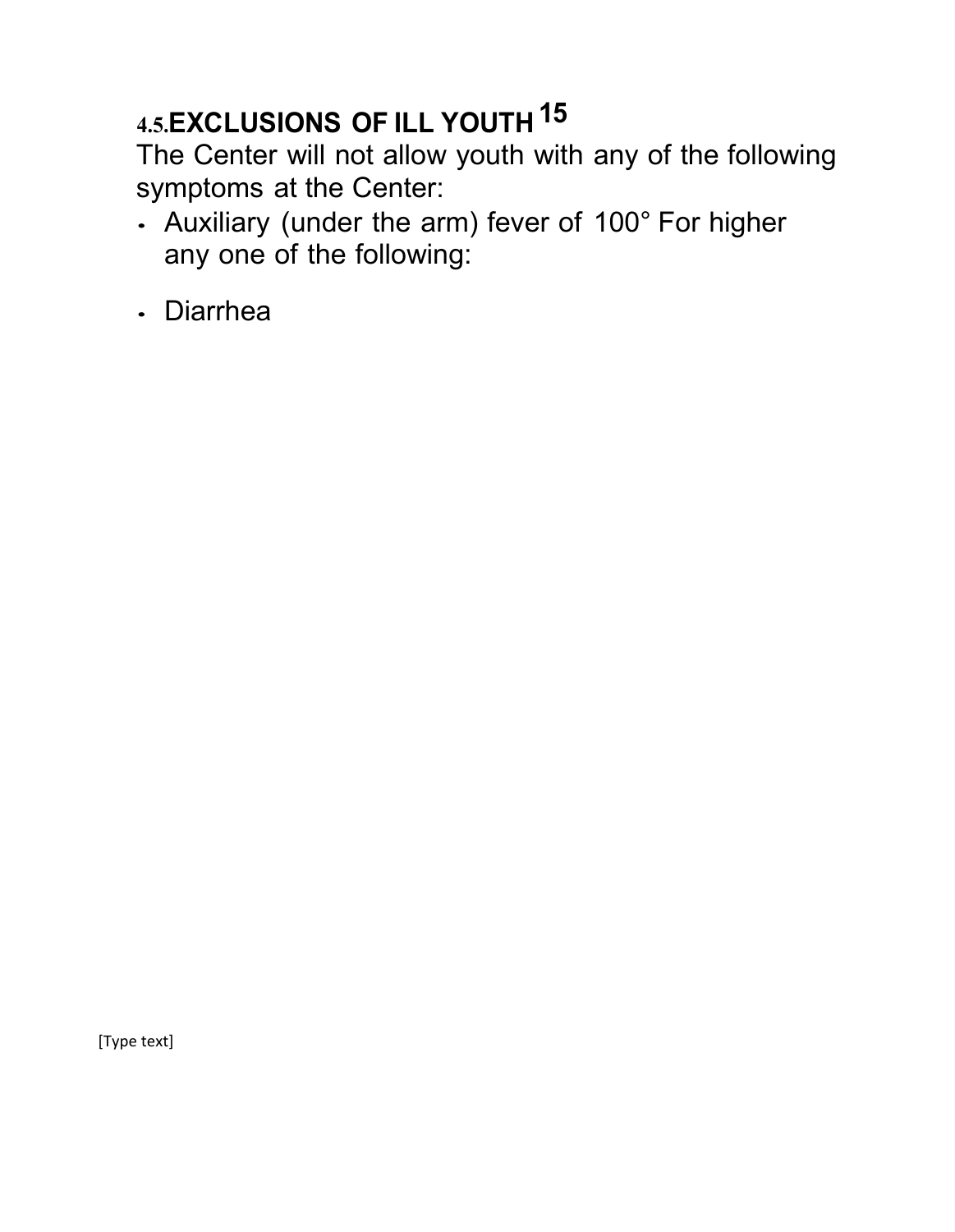- Earache
- Signs of irritability or confusion
- Sore
- throat
- Rash
- Vomiting on two (2) or more occasions within a 24-hour period
- Draining rash or sore
- Eye discharge or pinkeye
- At the recommendation of employee or volunteer

Youth can return to the Center after:

- A medical diagnosis to rule out bacterial infection OR
- 24 hours on antibiotic treatment

Youth with open oozing sores, which carmot be covered, will not be allowed at the Center until:

- 24 hours after starting antibiotic treatment OR
- Sores are healed

The Center reserves the right to request a written release from a licensed medical authority before allowing youth to return to the Center.

#### **4.6.FIRST** AID<sup>16</sup>

The Center requires all employees and volunteers to have current CPR and First Aid certifications see *TRAINING.*

The Center has First Aid kits in the following locations:

• List the locations of First Aid kits

Employees and volunteers will take portable First Aid kits on field trips, camps aud sporting activities. On au annual basis, the Executive Director or their designee will ensure that First Aid kits are fully equipped.

#### **4.7.HEPATITIS VACCINES<sup>17</sup>**

If exposed to Hepatitis A or B, employees and vohmteers will need the Hepatitis A or B vaccine series unless they have proof that they have already received the vaccination or are documented to be immune.

#### **4.8.HIV***I***AIDS AWARENESS<sup>18</sup>**

All employees and volunteers must receive HIV*I*AIDS awareness training. The Center will schedule such mandatory trainings as part of its annual operating plan see *TRAINING.*

<sup>&</sup>lt;sup>16</sup> Grandview Early Learning Center Employee Handbook <sup>17</sup> Grandview Early Learning Center Employee Handbook <sup>18</sup> Grandview Early Learning Center Employee Handbook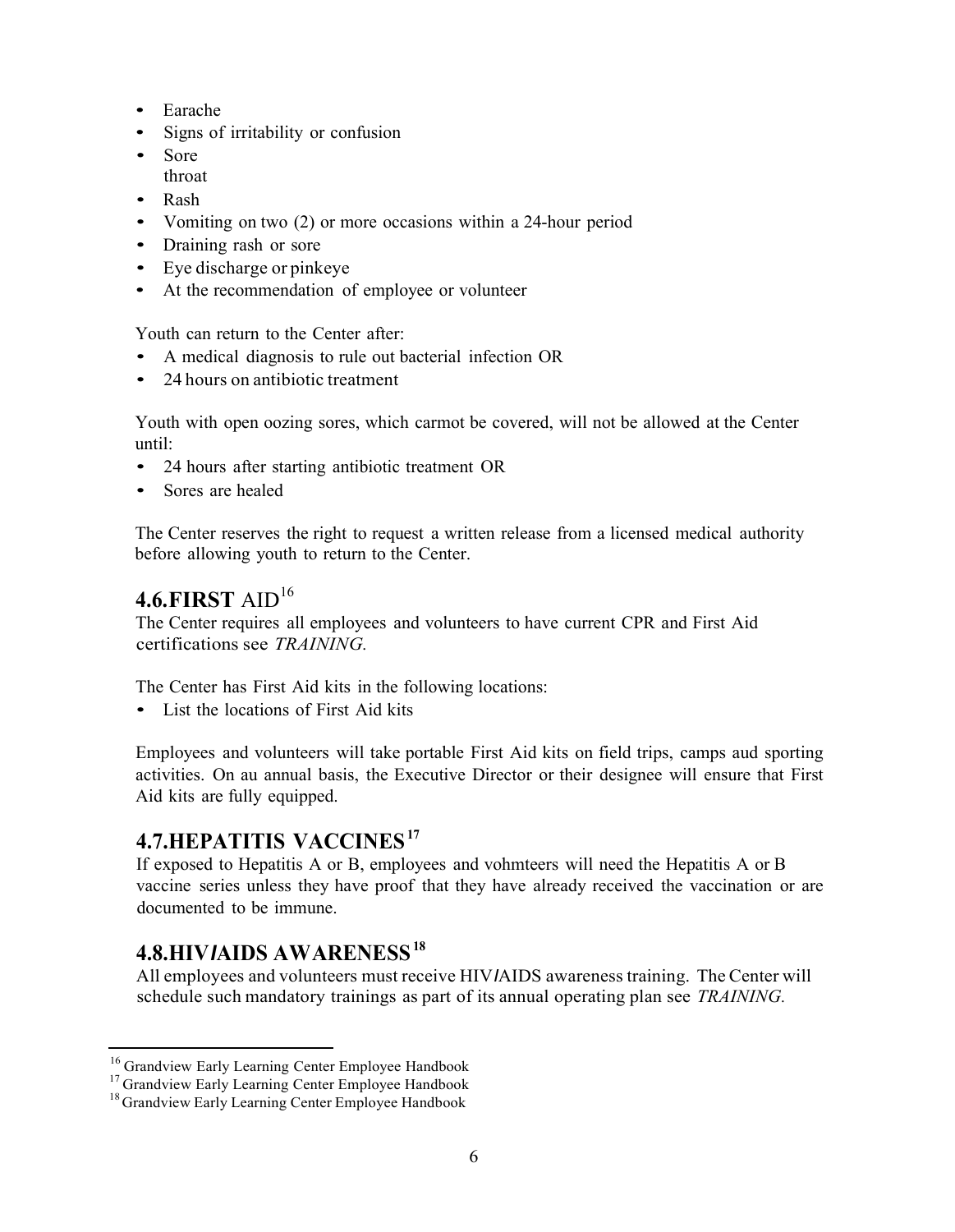### **4.9.SAFETY 19**

Employees and volunteer safety depends on the safety consciousness of everyone. Employees and volunteers are to observe the equivalent to WISHA policies and the special safety rules applicable in the work area, as well as the general rules of safety:

- Employees and volunteers are to immediately report any injury, safety hazard, or property needing repair to the Program Director
- Employees and volunteers are to keep individual work areas clean and orderly at all times
- Employees and volunteers shall not allow unauthorized persons to operate equipment or to have access to restricted areas
- If employees or volunteers are assigned a job or task requiring protective clothing or equipment, they shall use such clothing or equipment
- Employees and volunteers are to store all materials, supplies and equipment in their proper places
- Employees and volunteers are not run or engage in horseplay on work premises
- Employees and volunteers are to drive safely and courteously when operating a vehicle as part of work
- Employees and volunteers are to use appropriate equipment or assistance if their job duties include lifting heavy objects

### **4.10. SECURITY<sup>20</sup>**

Access to the Center's premises is limited to persons who have a legitimate reason to visit. Unauthorized persons may present a risk to youth, employees, volunteers and visitors. If employees or volunteers notice an unauthorized person or witness conduct that they think is suspicious, they are to report it immediately to the Program Director or their designee.

[Type text] If an employee or volunteer believes there is a threat to their personal safety or that of another employee, volunteer, visitor or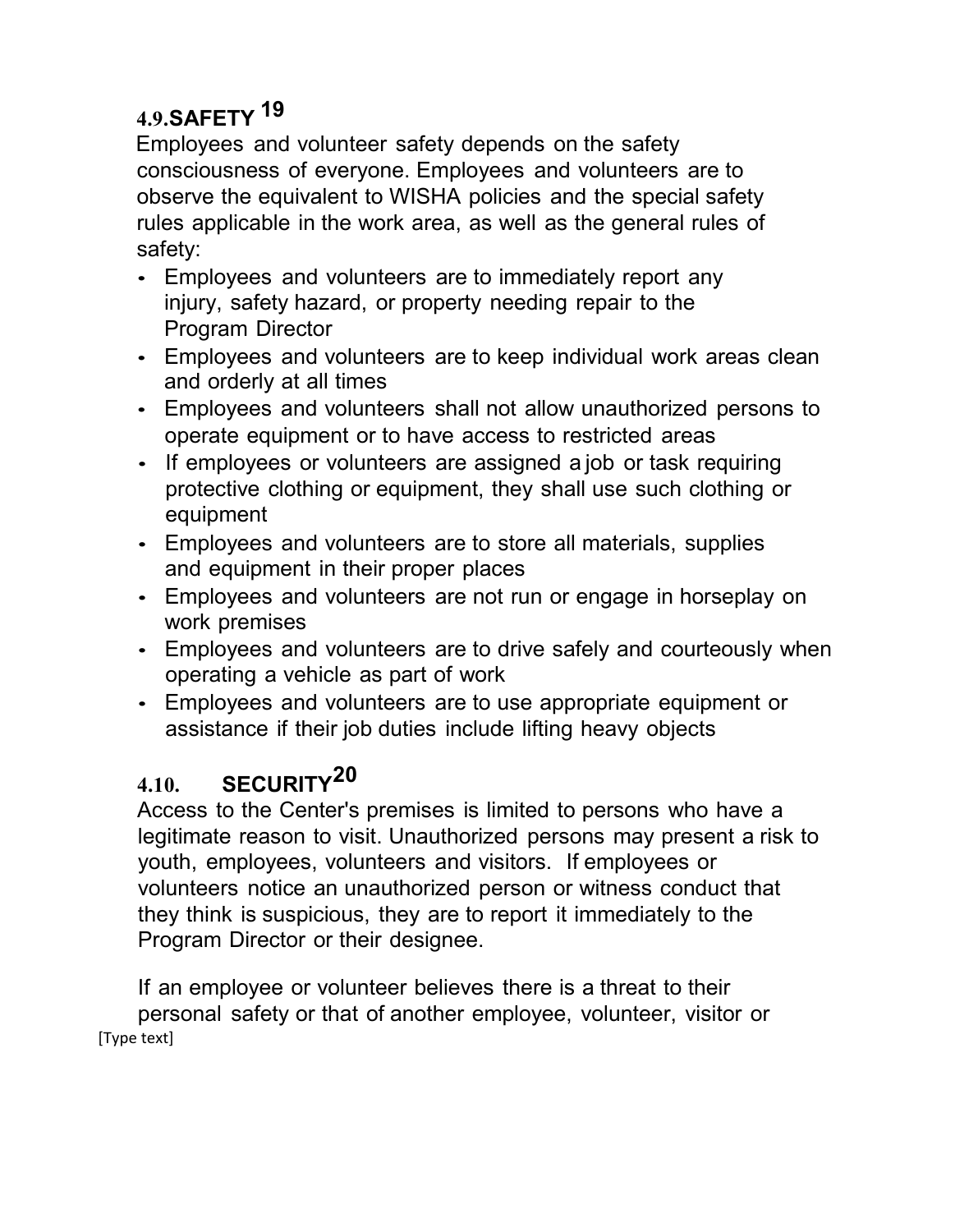child, they are required to notify the Executive Director and Tribal Police immediately, and adhere to the emergency plans hereinsee *PARENTS/GUARDIANS AND VISITORS, and see SCREENING ADULTSNISITORS.*

### **4.11. ON-THE-JOB ACCIDENTS AND ACCIDENT REPORT<sup>21</sup>**

If an employee or volunteer is injured or suspect that they have been injured on the job, they must notify the Program Director immediately. It is the Program Director's, or their designee's, responsibility to help the employee or volunteer evaluate the situation and assist in obtaining appropriate medical assistance, should that be necessary.

Refer to Nisqually Tribe Worker's Compensation Plan for more information and guidance for work-related injuries. This information is available in the Human Resources Department or in the office at the Center.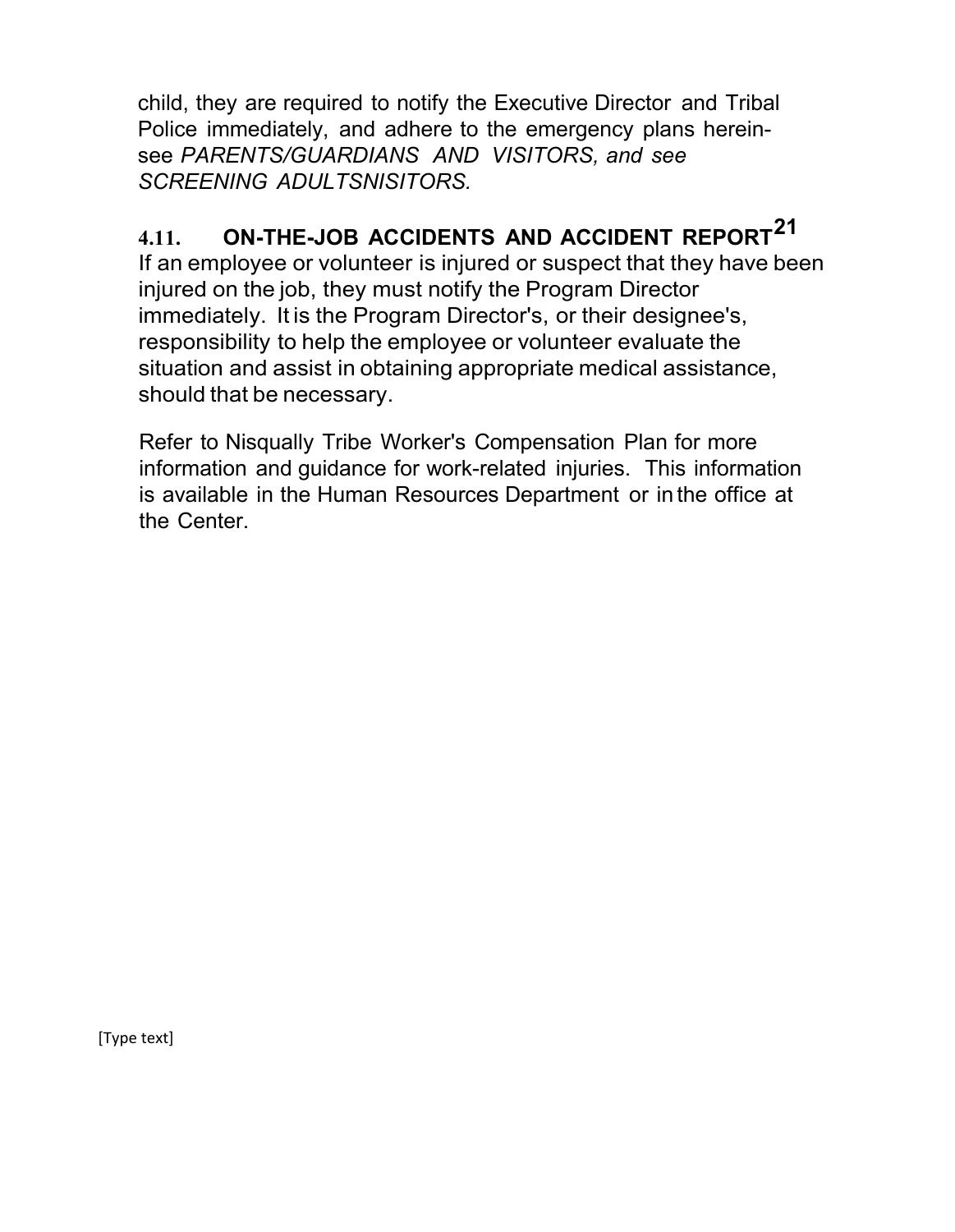### **4.12. LICE POLICY<sup>22</sup>**

The Center has a no lice and nit policy. If a youth is found to have head lice while at the Center,an employee or a volunteer will contact the family and ask them to pick up their youth immediately. Lice are considered contagious, and as such, the Center must look after the best interests of all youth at the Center.

In the event of a lice outbreak, all youth, employees and volunteers will have their hair checked for lice and nits by an employee or volunteer. Those with lice or nits will be sent home with instructions for removing the lice and nits. Anyone sent home for lice or nits, will not be allowed to return to the Center until they are lice and nit free.

Nits are easier to see than lice. Nits are small gray-white oval objects firmly attached to the bottom of the hairs and, unlike dandruff, are difficult to remove. Lice live about thirty-five

(35) days with eggs hatching in eight (8) to nine (9) days. Symptoms of lice include:

- Itching of the head
- Evidence of lice or nits (eggs) in the hair
- Redness or scratch marks behind ears or the back of the neck

Anyone can get lice, which is a common occurrence in a youth care setting. Lice do not carry disease and are mainly just a nuisance.

### **4.13. MEDICATION MANAGEMENT<sup>3</sup>**

As a last resort, the Center will administer prescription or nonprescription medication only with prior written consent of the youth's parent/guardian on the Center's Medication Form. **Medications should be administered from home if possible.** The Center reserves the right to refrain from administering medications to youth.

### **4.13.1. Prescription Medications**

If the Center agrees to administer prescription medication, prescription medications must be kept in the original container from the pharmacy and labeled with:

- Youth's first and last name
- Medication name
- Dosage amount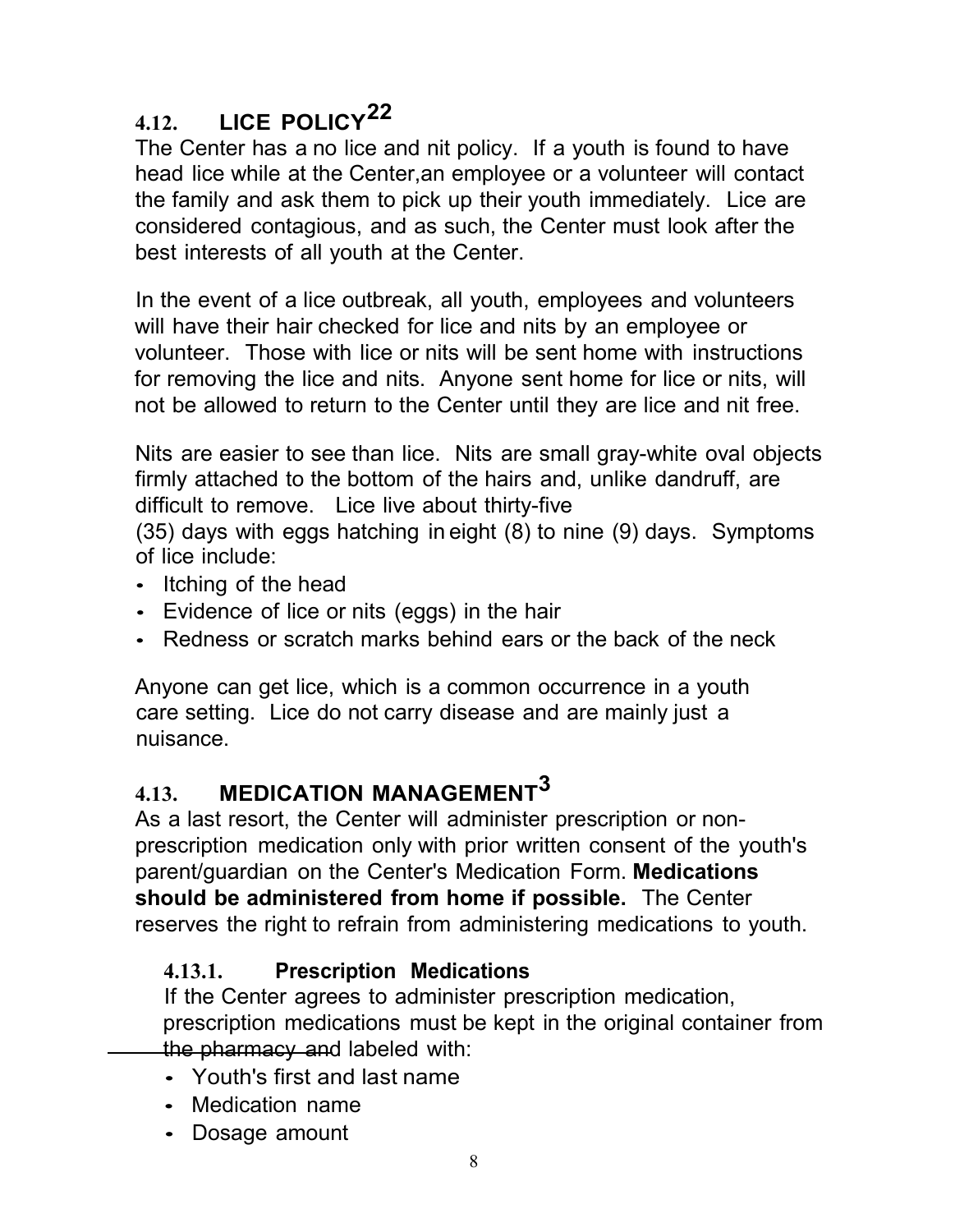- Frequency of dosage
- Length of time (e.g., days)
- Health provider's name

**4.13.2. Non-Prescription Medications (over the counter drugs).** If the Center agrees to administer non-prescription medication, non-prescription medication must be:

- In its original container
- Labeled with the dose and frequency

#### **Management**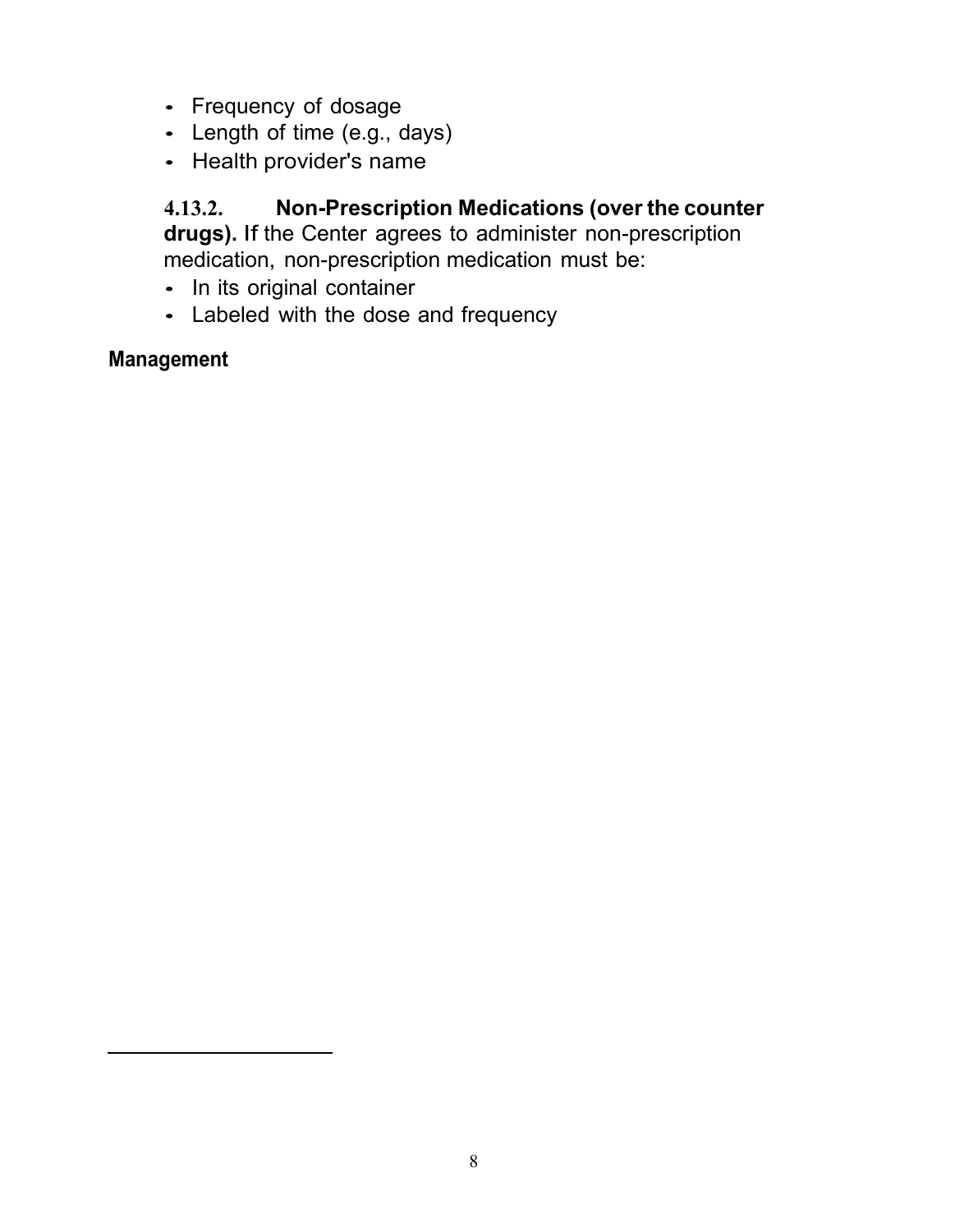• Age appropriate for the youth

### **4.13.3. Administering of Medicine**

The Center will keep all medications inaccessible to youth and will keep all medications at the proper temperature. If the Center agrees to administer medication, the Center will only administer oral medication, topical medication eye drops and ear drops. The Program Director will administer the medication and will note in a log the date, time, medication, dosage and youth who received the medication. The Program Director will receive annual training on administering medication by the Tribe's Human Resources department or their designee.

#### **4.13.4. Incident Review Process**

All medicine related incidents will be referred to the Tribal Administrative Manager for their review.

#### **4.13.5. Recordkeeping andPrivacy**

The Center will maintain medicine-related documents for at least three (3) years and will ensure the privacy and confidentiality of all documents with the standards equivalent to the Health Insurance Portability and Accountability Act (HIPPA).

### **5. FOOD SERVICE SAFETY**

All stages of food service operations shall meet the standards equivalent to federal, state and local fire, health, sanitation, safety codes, building codes, regulations, licensure requirements and other provisions relating to the public health, safety and welfare applicable to each congregate nutrition site, food preparation site and food service vendor/caterer.

Specifically regarding food, food service and the food worker, the food service provider shall meet the standards equivalent to the Washington Administrative Code (WAC) 246-215, Food Service WAC 246-217, Food Worker Cards Revised Code of Washington (RCW) 69.06, and

Food and Beverage Establishment Workers' Permits. 24

### **5.1 INSPECTION REPORTS25**

Food service providers must have in their official files a copy of all current Food Service Inspection Reports (or their equivalents) completed by tribal, state or local health department employees, or a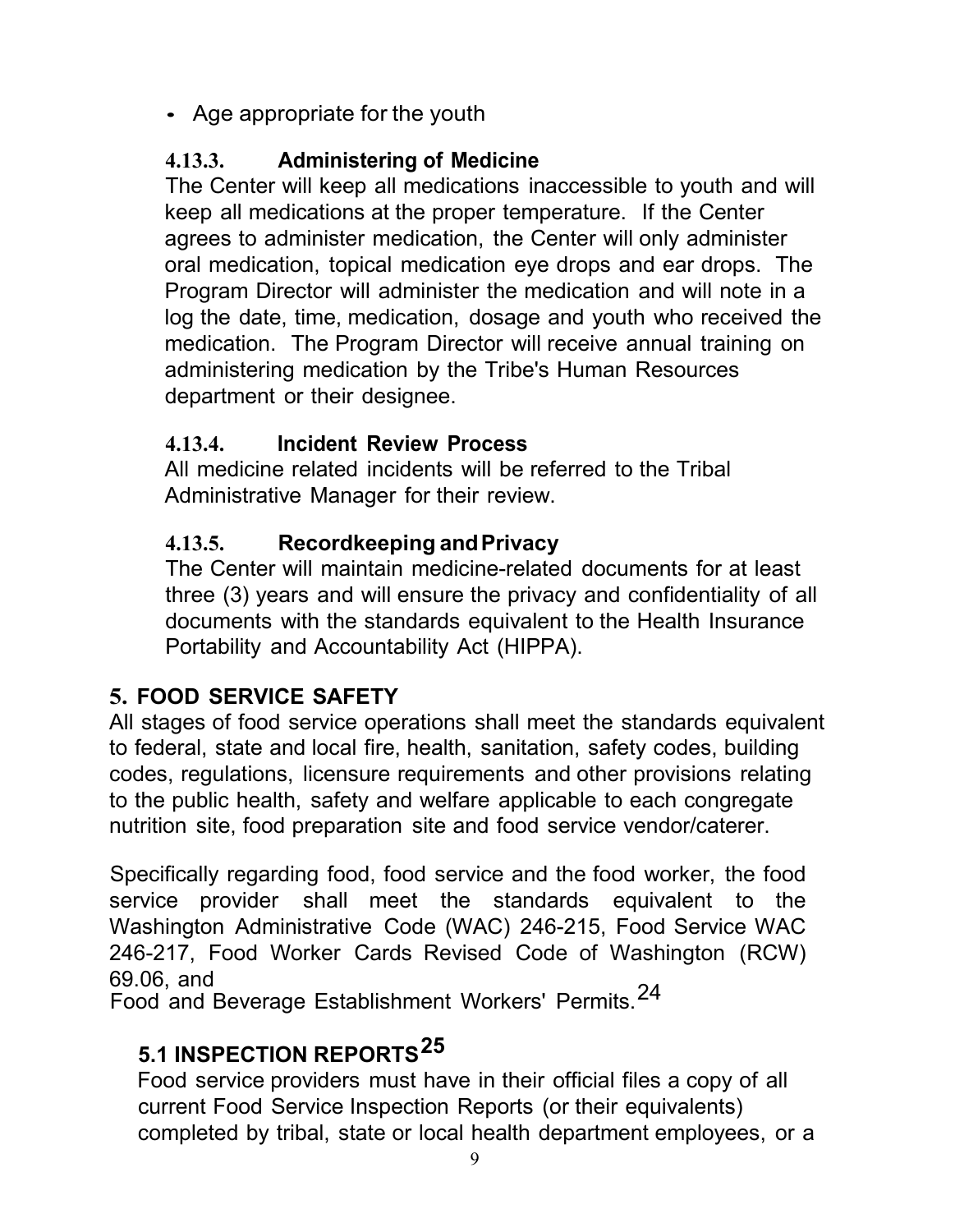Registered Sanitarian, for each congregate nutrition site, food preparation site and food service vendor/caterer used in the nutrition program.

To be current, the date on the report must not exceed one year since issuance. If for any reason a congregate nutrition site, food preparation site, or food service vendor/caterer does not have a current Food Service Inspection Report, the food service provider must take immediate action to achieve compliance. Immediate compliance may entail hiring a private Registered Sanitarian, or working with the local health department, to expedite an inspection.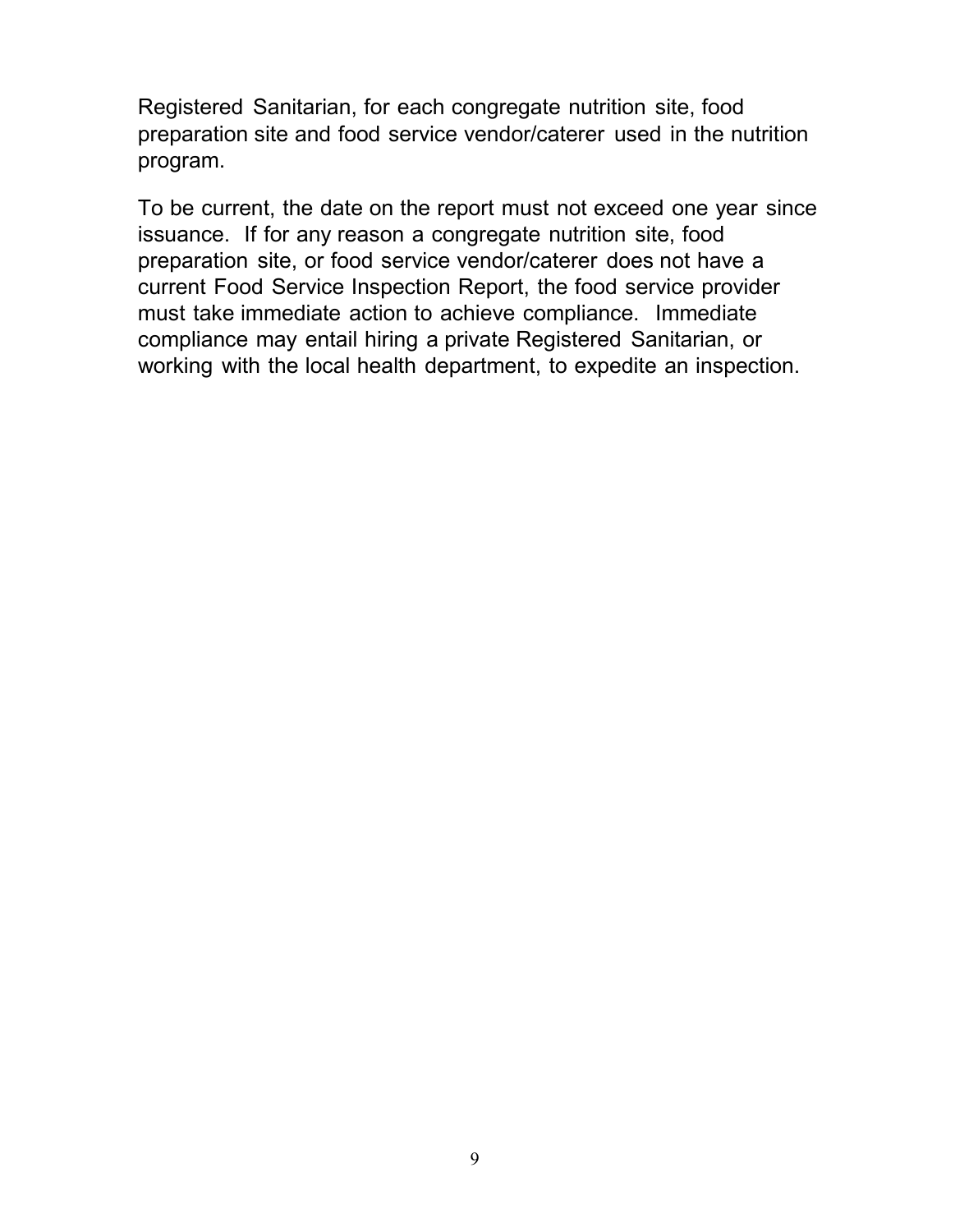### **5.2.FOOD AND BEVERAGE SERVICE HANDLERS PERMITS26**

All food service workers, either paid or unpaid, are required to earn their Food and Beverage Service Worker's Permit issued by the State of Washington-see *TRAINING.*

The Center will maintain copies of the all food server's Food and Beverage Service Workers' Permits.

### **5.3.CONTAMINATION 27**

#### **5.3.1. Physical Contamination**

Physical food contamination includes objects in food that may cause injury if eaten, including but not limited to broken glass, jewelry, adhesive bandages, staples and fingernails.

Prevent physical food contamination by:

- Carefully washing all fruits and vegetables
- Closely examining all prepared food
- Keeping the food preparation area clear of items that may fall into food

#### **5.3.2. Chemical Contamination**

Chemical food contamination includes chemicals, such as soaps, cleaners, sanitizers and pesticides that cause serious injury if ingested.

If chemicals need to be stored in the kitchen, then they should be stored below food and below the food preparation area. If chemicals are not needed in the kitchen, then they should be stored elsewhere.

Prevent chemical food contamination by:

- Keeping only approved chemicals near the food
- Storing all chemicals below food and beneath the food preparation area
- Labeling all chemicals
- Using only approved food storage containers
- Ensuring that all kitchen equipment is proper!y working
- Ensuring that food is proper!y protected when cleaning the kitchen

#### **5.3.3. Biological Food Contamination**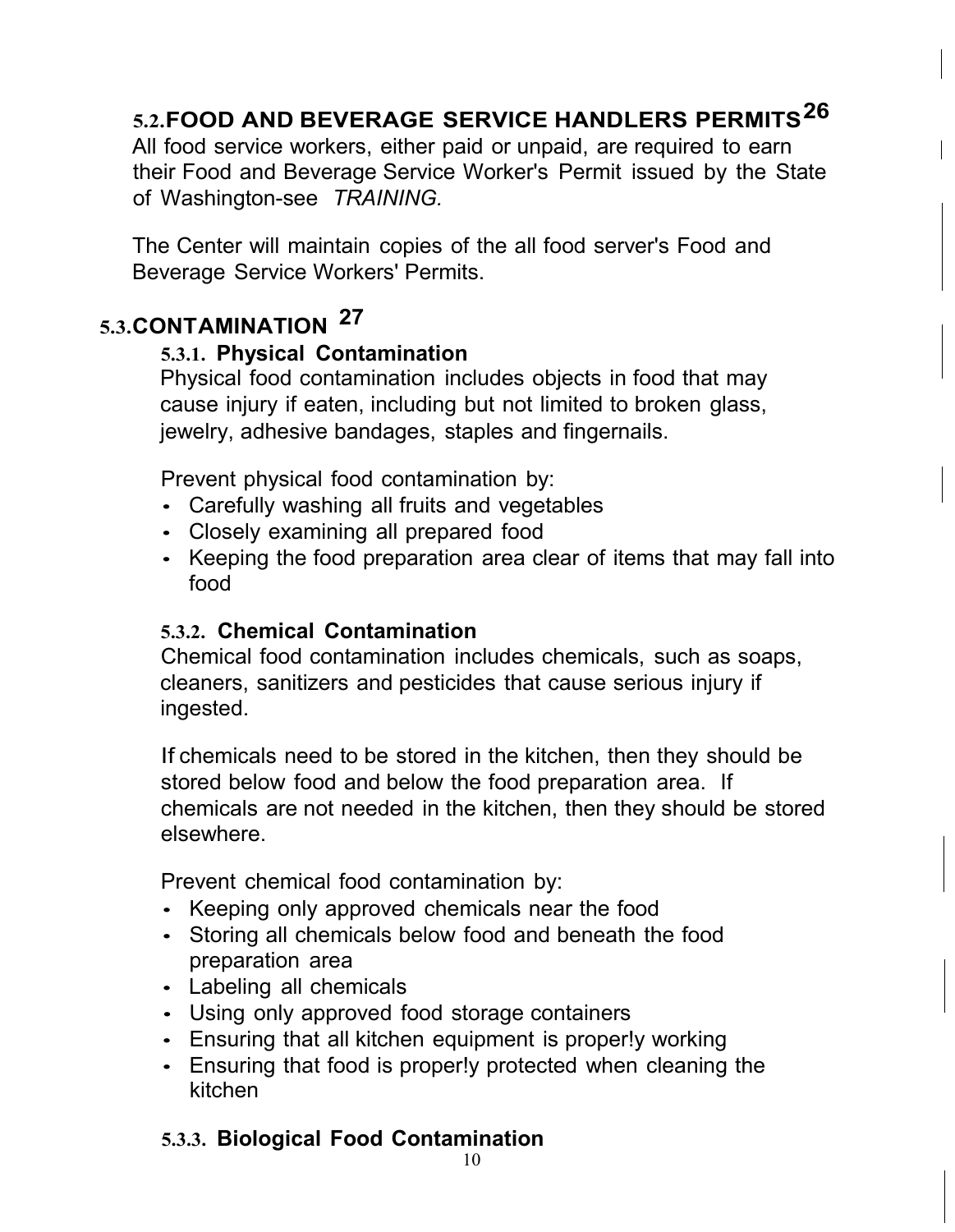Biological food contamination includes the spreading of parasites, viruses and bacteria through food.

Prevent **parasite** food contamination by:

- Cooking pork, beef and fish to proper temperatures
- Use fish that has been specially treated to kill parasites, for raw fish dishes like sushi
- Use approved water sources

<sup>26</sup> Found in research

conducted by David Whited <sup>27</sup> **Washington State Food & Beverage Workers' Manual**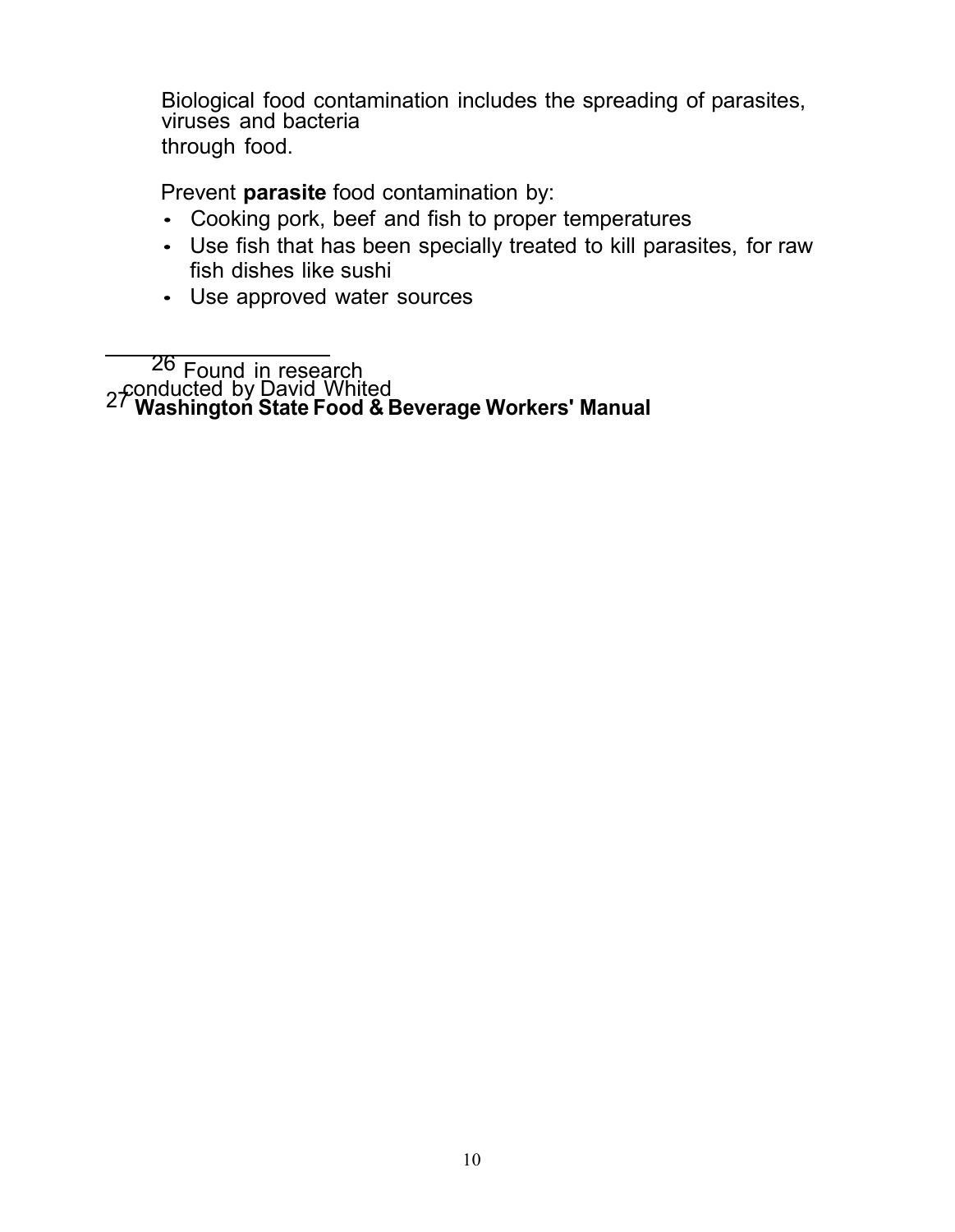Prevent **virus** food contamination by:

- Not working with food if illwith diarrhea, vomiting or fever
- Thoroughly washing hands twice-once after using the restroom and again upon entering the kitchen
- Using gloves or utensils, instead of bare hands, when handling ready-to-eat foods, like sliced fruits and sandwiches
- Washing, rinsing and sanitizing all equipment used during food preparation

Prevent **bacterial** food contamination by:

- Keeping food at the proper hot or cold temperature, above 140° F for hot food and below 41o F for cold food
- Not working with food if ill with diarrhea, vomiting or fever
- Thoroughly washing hands twice-once after using the rest room and again upon entering the kitchen
- Using gloves or utensils, instead of bare hands, when handling ready-to-eat foods, like sliced fruits and sandwiches
- Washing, rinsing and sanitizing all equipment used during food preparation

### **5.3.4. Cross-Contamination of Food**

Cross-contamination is the spread of bacteria from raw meat to other food.

#### Prevent food **cross-contamination** by:

- Washing hands after handling raw meat
- Washing and sanitizing all food-contact surfaces that touch raw meat
- Preparing raw meat away from other food
- Using a separate cutting board for raw meat
- Storing raw meat below other food in the refrigerator and freezer

### **5.4.PERSONAL HYGIENE28**

### **5.4.1. Illness, Infections And Wounds**

Food workers will not work with food if they have:

- Diarrhea, vomiting or jaundice
- Diagnosed infections that can be spread through food,

<sup>28</sup> Washington State Food & Beverage Workers' Manual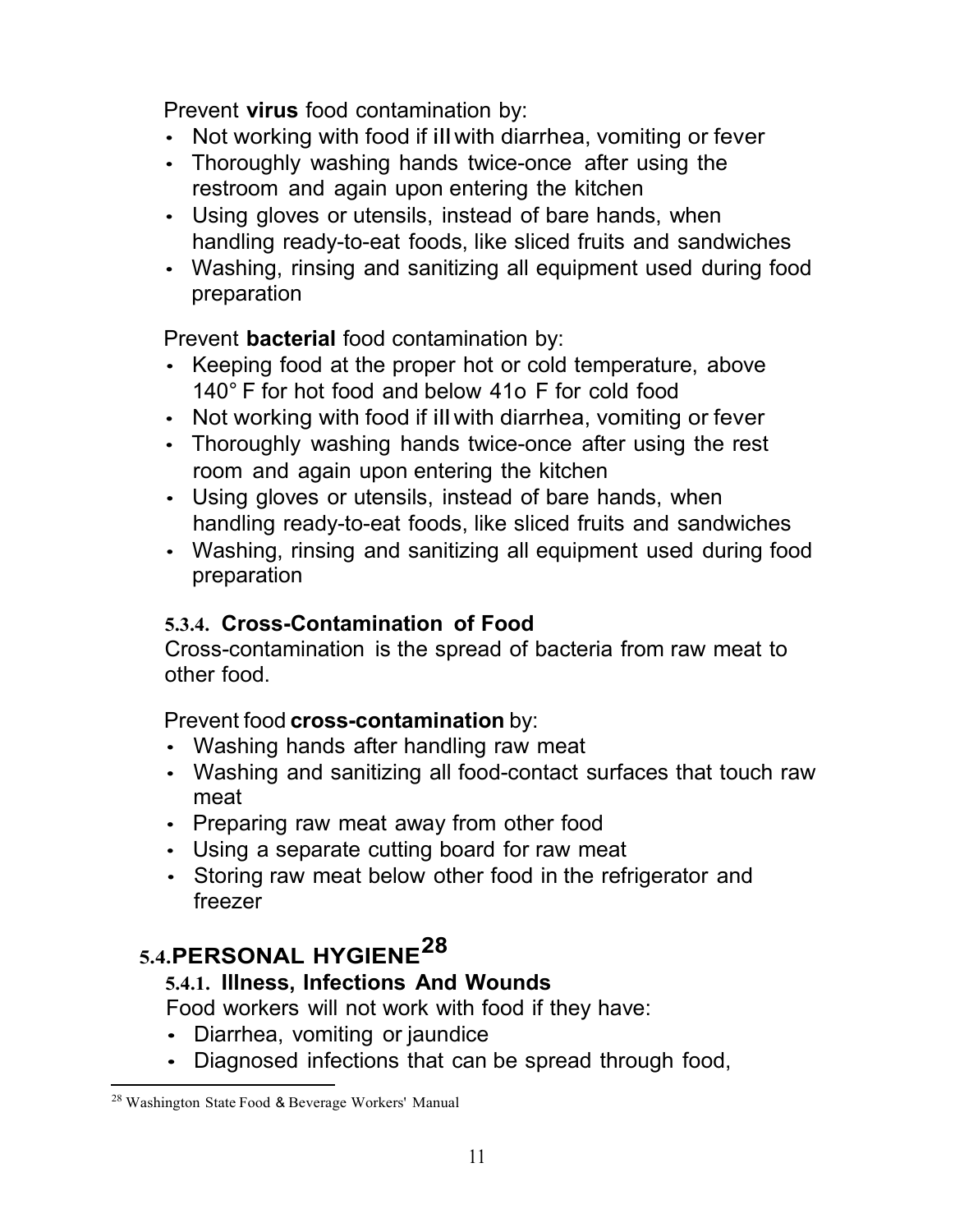including Salmonella, E. coli or hepatitis A or B.

- Infected and uncovered wounds
- Continual sneezing, coughing or runny nose

#### **5.4.2. Hand Washing**

Food workers must thoroughly wash their hands before handling food and periodically throughout the day, and are required to wash their hands after:

- After using the restroom
- After handling raw meat, fish or poultry
- After handing garbage or dirty dishes
- After taking a break, eating or smoking

<sup>28</sup> Washington State Food & Beverage Workers' Manual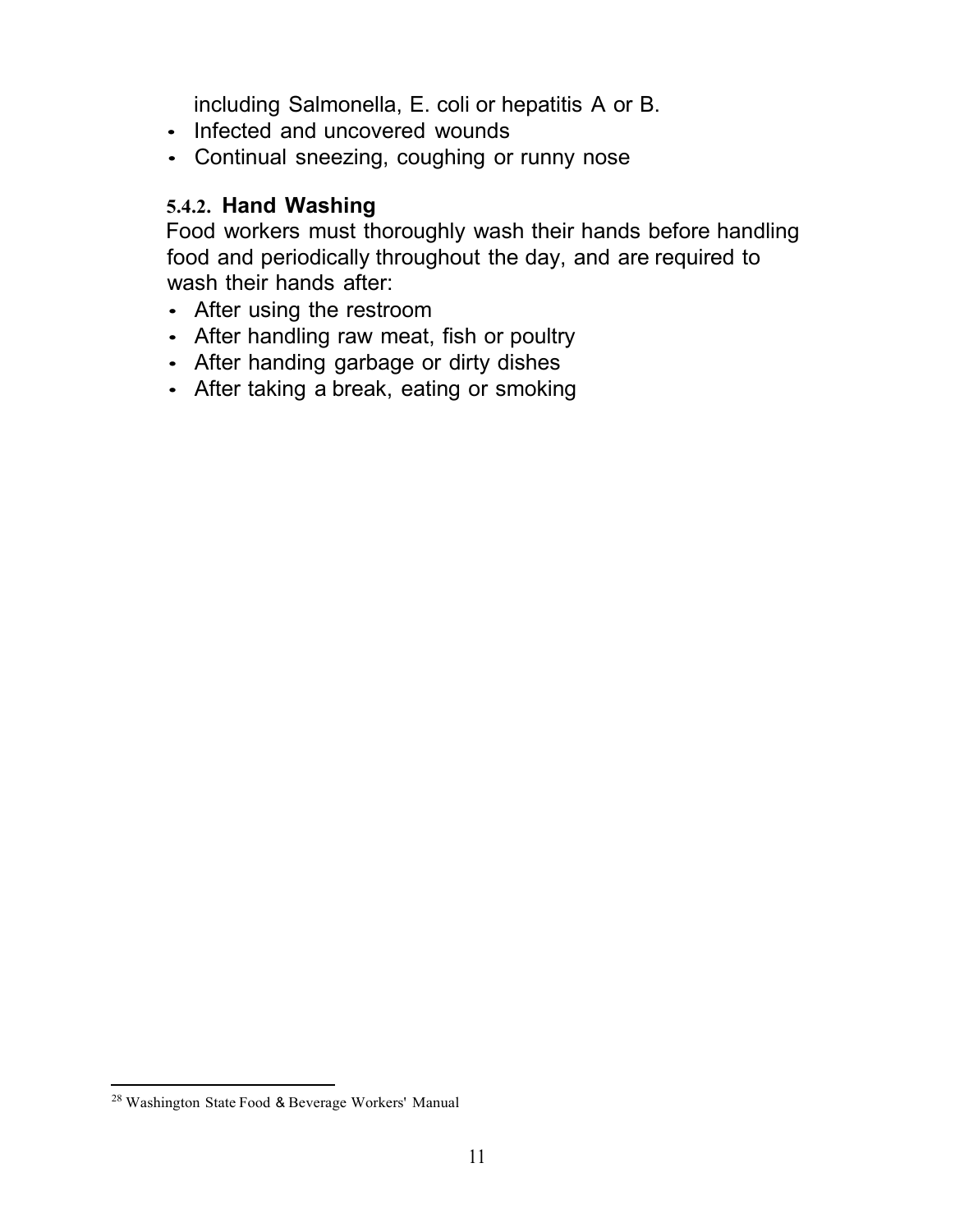- After sneezing, coughing or blowing the nose
- After handling animals or using chemicals

Food workers must wash their hands for at least twenty (20) seconds and scrub their hands with warm water and soap for at least ten (10) to fifteen (15) seconds.

#### **5.4.2.1. Hand Sanitizer**

Food workers may elect to use hand sanitizer after washing their hands with soap and

water; however, hand sanitizer is not a substitute for washing with soap and water.

#### **5.4.3. Miscellaneous?**

- Food workers may not eat, drink or use any type of tobacco while in the food preparation area
- Food workers must use hair restraints, including hair nets, barrettes, braids or the like, as appropriate
- Food workers must have trimmed fingernails

### **5.5.BARE HAND CONTACT AND GLOVES<sup>29</sup>**

#### **5.5.1. Bare Hand Contact**

Food workers are not permitted to handle ready-to-eat food with their bare hands. Ready

to eat food includes, but is not limited to:

- Washed produce that is consumed raw, like sliced fruit, salads and garnishes
- Breads and bakery items, like cakes, pies and torti!la chips
- Food that has already been cooked, like pizza, hamburger, hot dogs and tacos

#### **5.5.2. Utensils And Gloves**

Food workers must use utensils, including tongs, scoops, deli papers or single-use gloves,

to keep from touching ready-to-eat food.

Food workers must wear single-use gloves if they have sores, bandages or cuts on their hands.

<sup>&</sup>lt;sup>29</sup> Washington State Food & Beverage Workers' Manual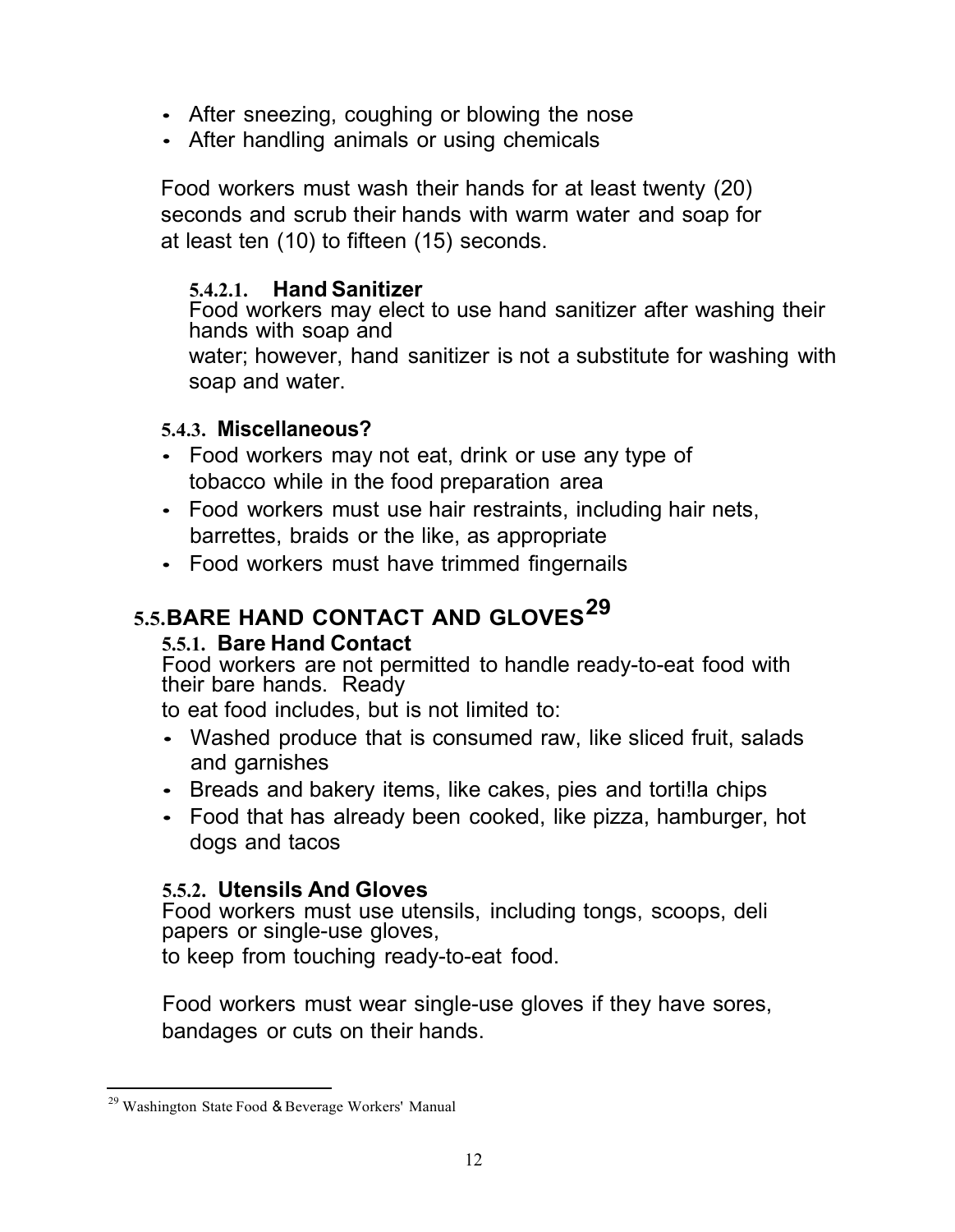Rules for wearing single-use gloves:

- Wash hands before wearing gloves
- Change gloves that get ripped
- Change gloves that are contaminated
- Change gloves between handling raw foods and ready-to-eat food
- Throw gloves away after use
- Never reuse gloves
- Never wash gloves
- Wash hands after wearing gloves

<sup>29</sup> Washington State Food & Beverage Workers' Manual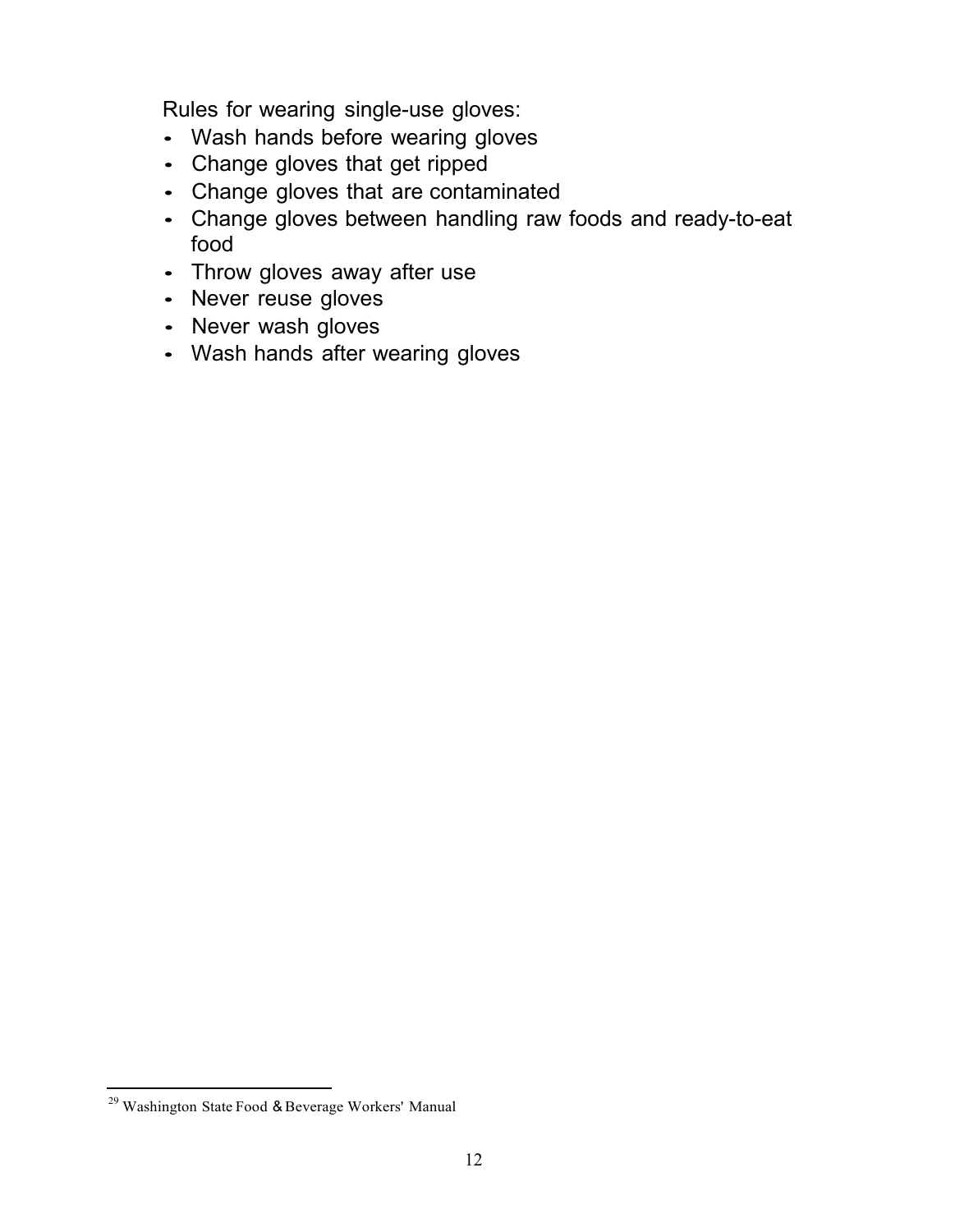#### **5.6.SELF -SERVE**

### **5.6.1. Uncooked Fish, Meat And Poultry<sup>30</sup>**

Uncooked meat, fish and poultry may not be offered at self-service stations, such as

buffets and salad bars, except as permitted under standards equivalent to the Washington Administrative Code.

### **5.6.2. Tableware, Containers And Utensils<sup>31</sup>**

- Self-serve diners are required to use new, clean tableware for repeated servings from the self-serve station
- Drinking containers may be used for repeated self-serve if the pouring utensil does not contact the lip-contact area of the drinking container.
- Utensils must be handled, displayed and dispensed so that contamination of food- and lip-contact surfaces is prevented
- Knives, forks and spoons that are not pre-wrapped are required to be presented so that only tbeir handles are touched by food servers and self-serve diners
- Knives, forks and spoons tbat are pre-wrapped are required to have intact wrapping or be dispensed from an approved dispenser
- Unwrapped, ready-to-eat food must be protected from contamination by using: 32
	- o Condiment dispensers or single-use packets
	- o Utensils for each individual item and/or container at tbe self-serve station o Sneeze quards
	- o Extra tableware for a clean plate for repeated servings
	- o Self-serve stations must be monitored by a certified food worker-see *FOOD AND BEVERAGE SERVICE JL4.NDLERS PERMITS*

### **6. YOUTH AT THE CENTER**

### **6.1.ENROLLMENT AT THE CENTER<sup>33</sup>**

All parents/guardians having legal custody of their are tbe only persons allowed to enroll their youth at the Center. Enrollment includes filling out the contact information, designated persons including parents who can pick youth up at the Center, medical information and previous injuries form. Parents/guardians are also responsible for keeping their youth's file up-to-date.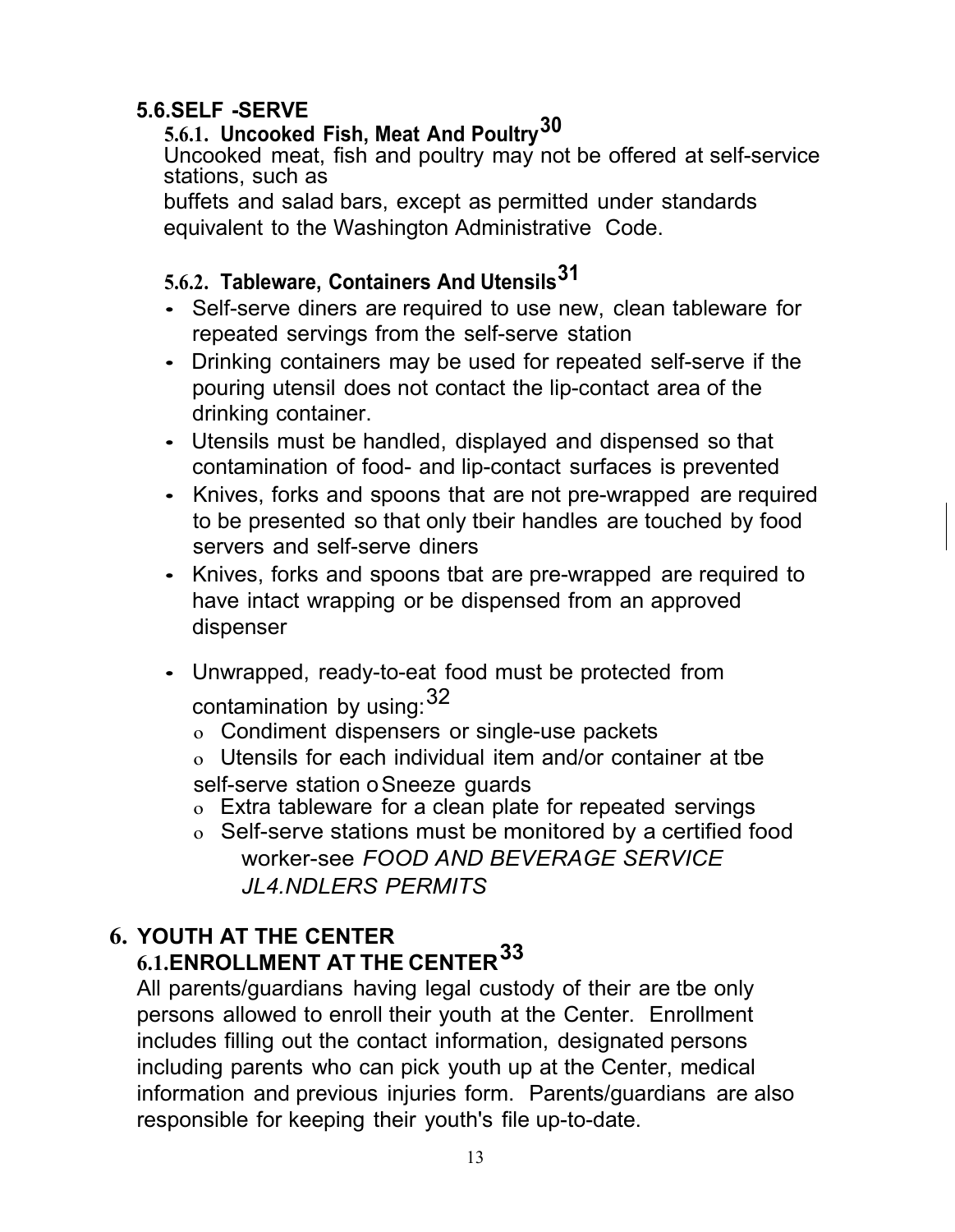Parents/guardians must update their file with changes of address, contact phone numbers, emergency information or the like immediately after the changes take place.

#### **6.2.PICKING YOUTH UP AT THE CENTER**

The Center requires parents/guardians to designate who can pick-up their youth from the Center. Parents/guardians will designate these people, including themselves, when they enroll their child at the Center. Parents/guardians must make any changes in writing and in person of the designated pick -up persons at the Center.

30 Washington State Retail Food Code, Chapter 246-215 Washington Administrative Code (WAC) 31 Washington<br>State Retail Food Code, Chapter 246-215 Washington<br>Administrative Code (WAC) <sup>32</sup> Washington State Food & Beverage Workers' Mànual<br><sup>33</sup> Nisqually Youth Center Handbook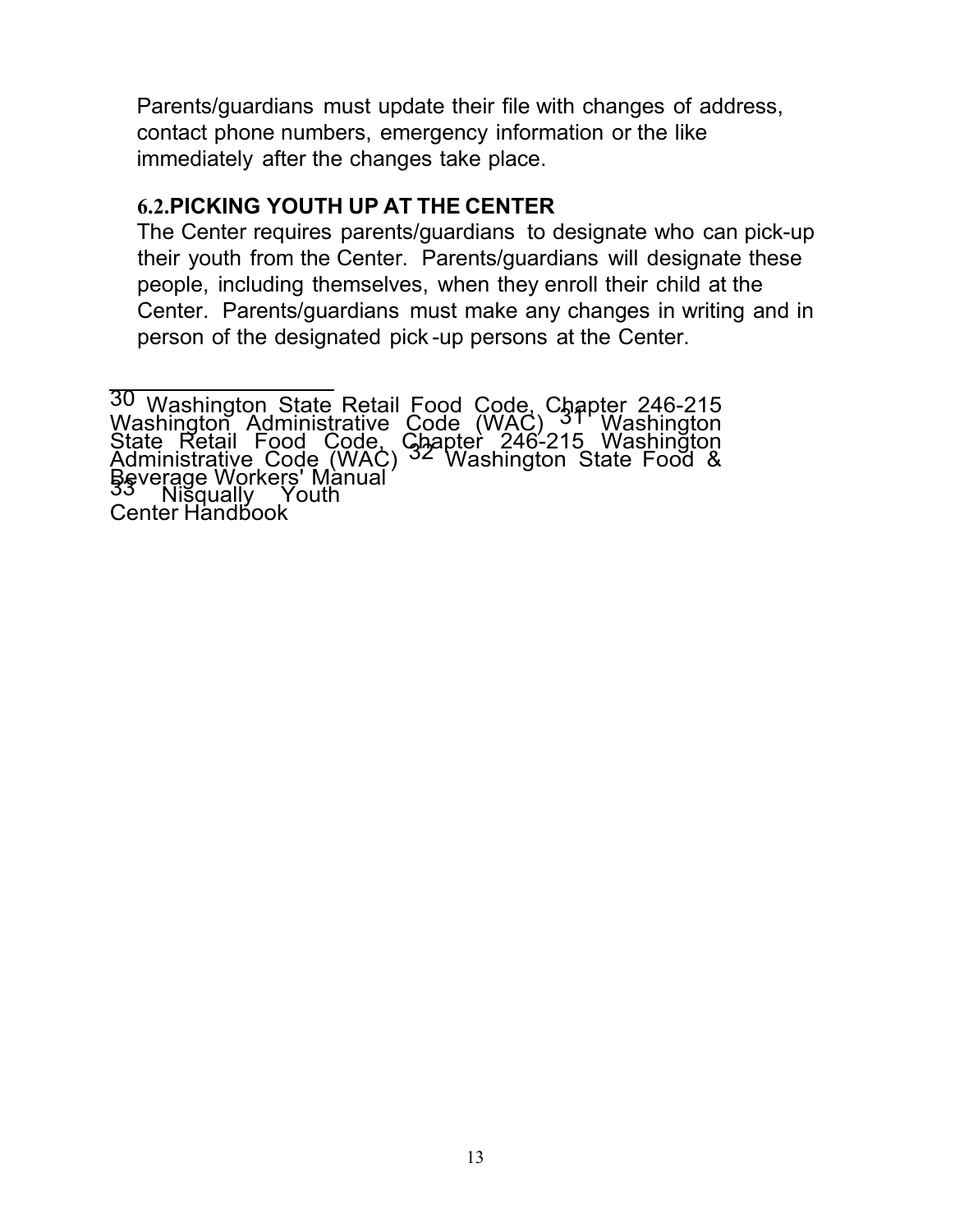The Center will require all persons picking youth up from the Center to show identification. In no event will the Center release youth to any person without these procedures in place.

### <span id="page-31-0"></span>**6.3.CODES OF CONDUCT**

Youth at the Center agree to refrain from the following activities: 34

- Cursing, swearing, racial remarks and/or any form of verbal abuse
- Intimidation, bullying, harassment, fighting or/and other forms of threatening behavior or abuse
- Consumption of food and beverages in non-designated areas
- Consumption of alcohol, drugs or tobacco-except as allowed for m cultural or traditional activities
- Music containing inappropriate language
- Dress deemed inappropriate or offensive by employees
- Theft, fraud and/or falsifying documentation
- Sexual harassment
- Inappropriate conversations, language, gossip and/or sarcasm
- Entering non-public areas without employees consent
- Causing damage to the building or its contents
- Any other rule or code of conduct that the Center incorporates

Youth at the Center must agree to refrain from the proceeding and must sign a code of conduct contract.

### <span id="page-31-1"></span>**6.4.YOUTH DRUG AND ALCOHOL POLICY**

The Center has a zero tolerance policy for alcohol and drugs, legal or illegal. The Center prohibits alcohol and drugs on the premises. Any employee, volunteer, visitor, parent and youth engaged in the following will have violated the Center's drug, alcohol and substance policy:

- Possession and/or use of tobacco or any tobacco product for any purpose other than traditional or cultural activities
- Selling alcoholic beverages
- Distributing alcoholic beverages
- Possessing, using or being under the influence of alcoholic beverages
- Selling legal or illegal drugs or controlled substances
- Distributing legal or illegal drugs or controlled substances
- Possessing, using or being under the influence of legal or illegal drugs or controlled substances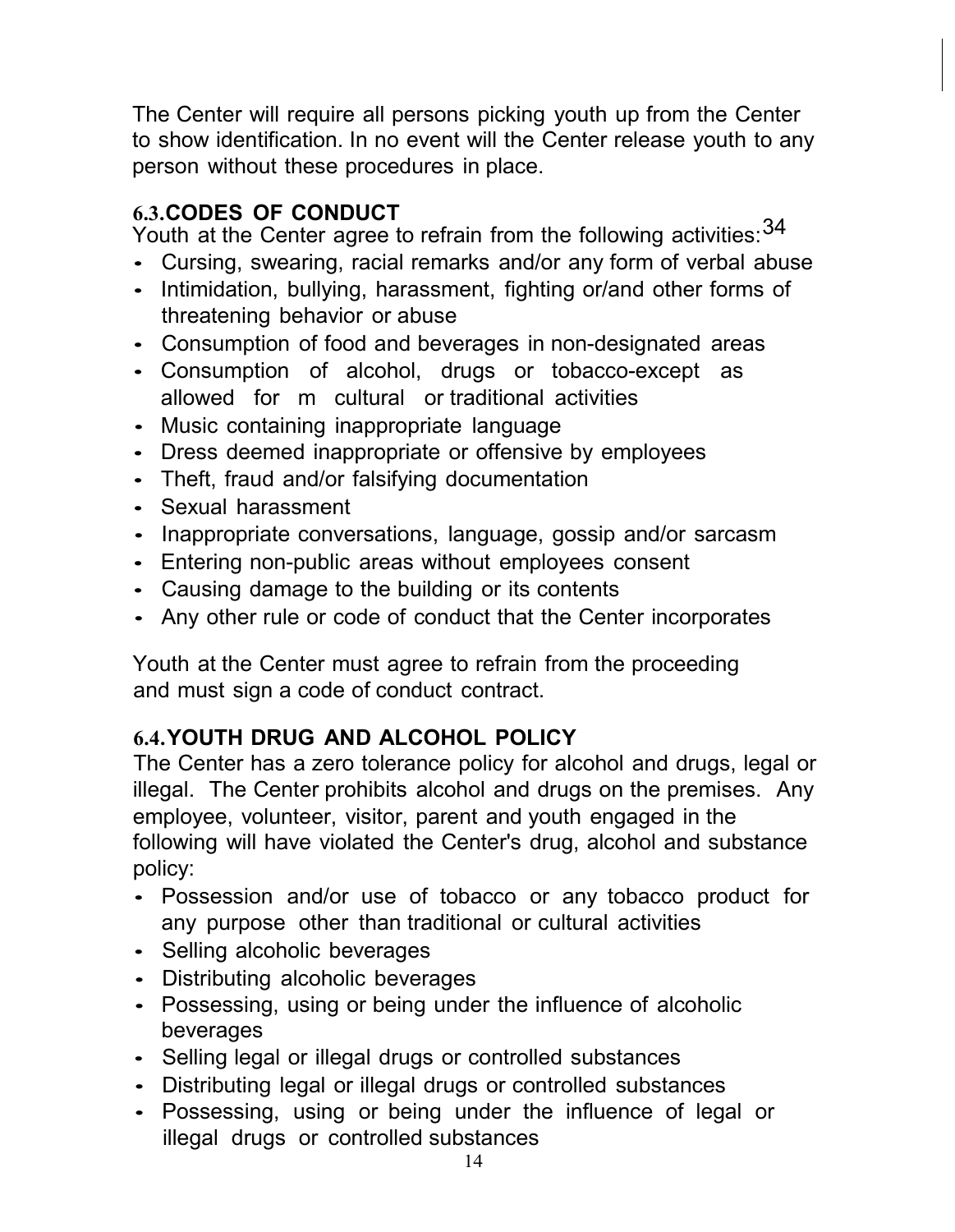Violation of the Center's drug, alcohol and substance policy will have the following consequences:

• (insert the consequences for youth whom break the Center's drug policy)

**34 Metro Parks - Eastside**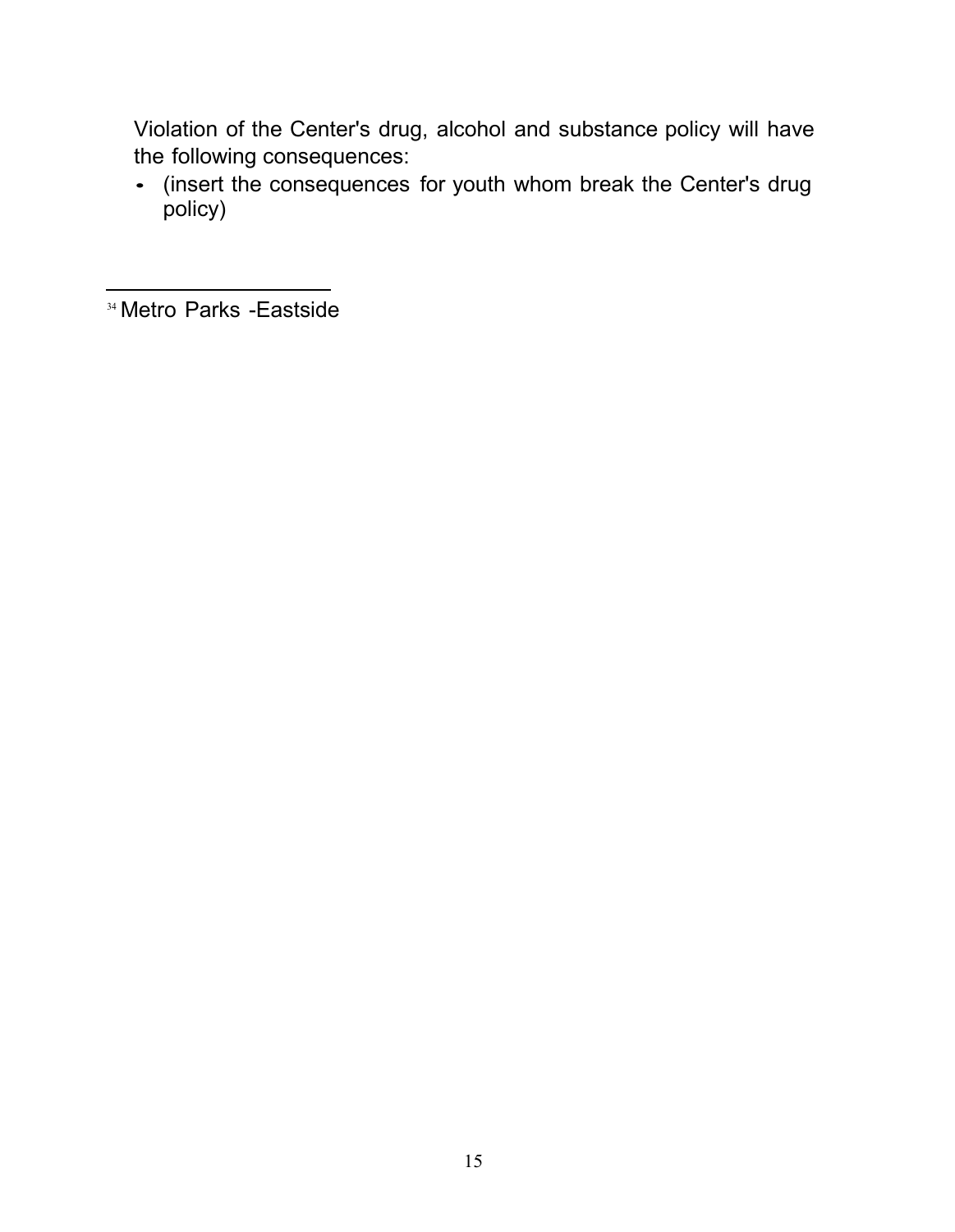### <span id="page-33-0"></span>**6.5.PARENTS/GUARDIANS AND VISITORS**

The Center requires that all parents/guardians, volunteers, employees and visitors sign in upon entering the Center and sign-out upon exiting. The Center requires that all parents/guardians, volunteers and visitors wear badges that clearly identify them as either a **"visitor" or a "volunteer."**

Sign in and sign out sheets will collect the name, address, date, time and signature of the parent/guardian, volunteer and visitor.

The Center will clearly indicate the visitor policy through signage

and in publications. The Center will clearly indicate its compliance

with the Tribe's code through signage and publications-see *SEXUAL OFFENDER REGISTRATION AND NOTIFICATION ACT.*

### **6.6.SUN PROTECTION POLICY<sup>35</sup>**

Parents/guardians are responsible for the application of sunscreen to their child before

coming to the Center. Parents/guardians should consult a physician or pharmacist for product information regarding sunscreen that provide waterproof, daylong protection with a rating of 30 SPF or higher.

For field trips, especially during the summer months, employees or volunteers will administer sunscreen to youth, as long as parents/guardians have signed the written consent form on the Center's registration form.

With parent/guardian request, the Center can monitor the use of sunscreen and/or long sleeve shirts that are brought from home. Parents/guardians may choose to authorize and send in sunscreen to be applied during Center hours, but the Center cannot guarantee the effectiveness of any sunscreen product. Sunscreen and lip balm are considered non- prescription medications and all policies for such must be adhered *to-see MEDICATION MANAGEMENT.*

### **6.7.ELECTRONICS/MOVIE POLICY<sup>36</sup>**

The goal of the Center is to provide safe, fun and enriching activities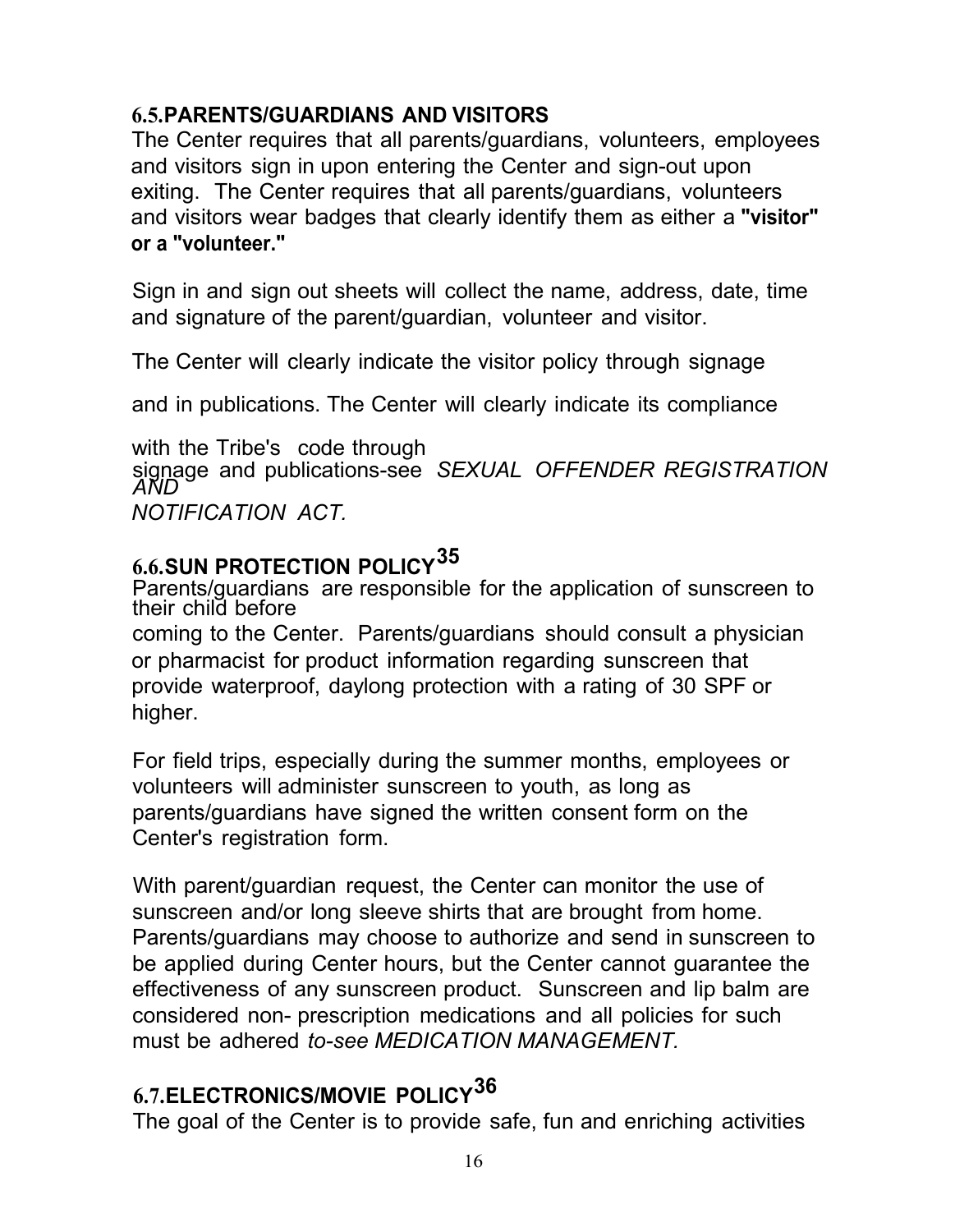to youth. Therefore, the Center does not encourage bringing personal electronics to the Center.

The movie policy of the Center is to show movies that are rated G or PG. In certain instances, the Center may show a PG-13 movie to teenaged youth with advance parental notice. Parents may elect to have their child not watch the movie by notifying a Center employee. Employees or volunteers will provide alternative activities to youth not watching the movie.

<sup>35</sup> Nisqually Youth 36 Nisqua!ly Youth<br>36 Nisqua!ly Youth Center Handbook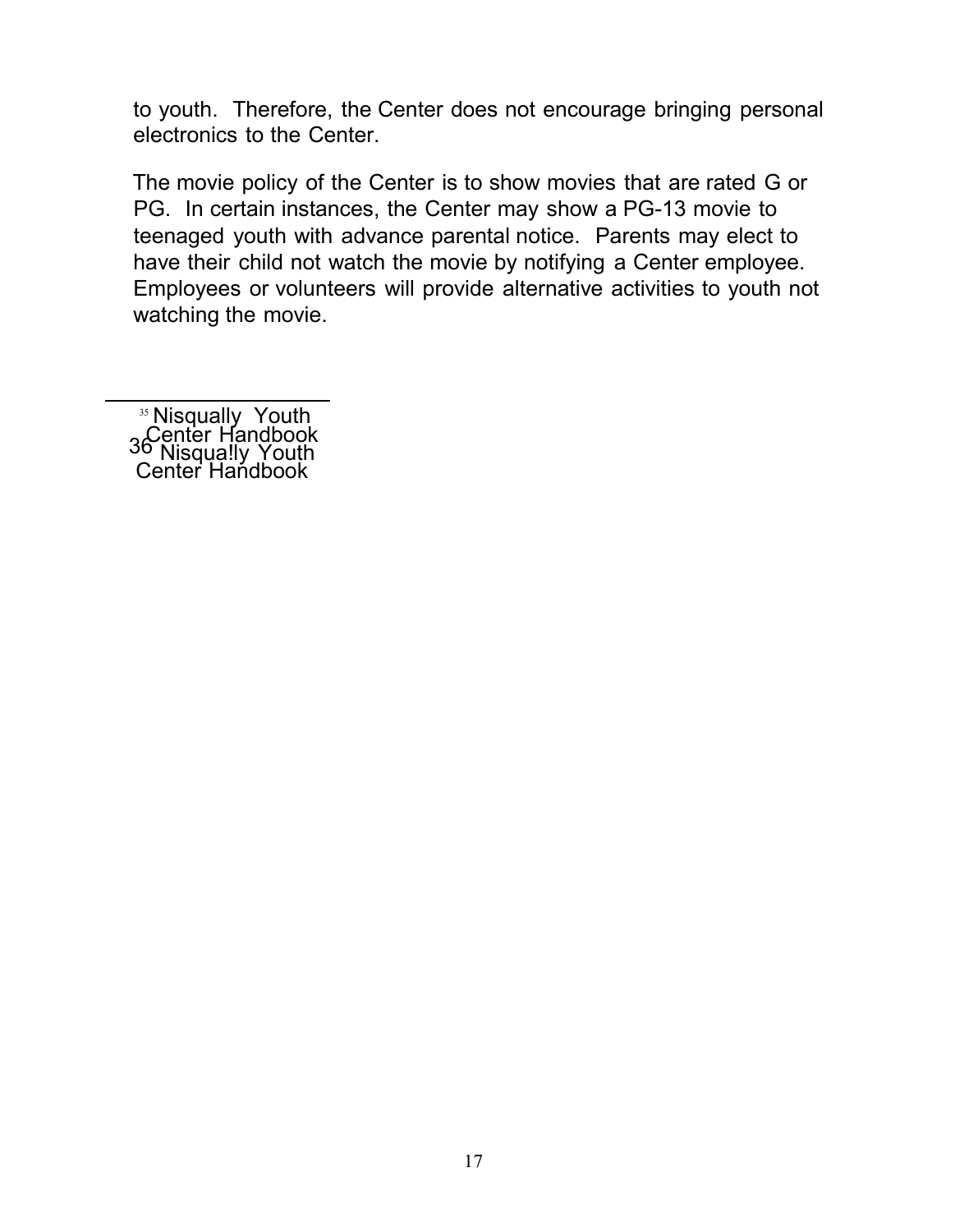### <span id="page-35-0"></span>**7. GENERALPOLICIES**

### **7.1.INCLEMENT WEATHER POLICY<sup>37</sup>**

In the event of inclement weather, the Nisqually Tribe has adopted the policy of the Yelm school district.

All parents/guardians, employees and volunteers are urged to phone the Center for updates during inclement weather. In the event an employee or volunteer is unable to report to work due to inclement weather, they must immediately contact their supervisor to arrange for substitute staffing-see *EARLY CLOSURE, EXTREME WEATHER AND ENERGY EMERGENCIES.*

### **7.2.CONFIDENTIALITY<sup>38</sup>**

Personal identifiable information and situations regarding youth, families and other employees or volunteers may be sensitive and confidential. Such information will never be discussed casually, either during a scheduled work shift or while on personal time away from the Center. Employees and volunteers should always keep discussions with

parents/ guardians on a professional level. In addition, employees and volunteers should not

discuss confidential information concerning the Center, which they gained during employment, or after their service with the Center ends.

Disclosure of such confidential information is a serious matter and a breach will result in disciplinary action **up** to and including termination, as well as criminal charges to the fullest extent of the law.

When and if there is any criminal investigation or allegation towards a Center employee, the Executive Director or their designee will advise employees of:

- The fact that there is an investigation
- The need for employees to step forward and offer relevant information that they feel may be appropriate to the investigation
- Reiterate the Center's policy regarding sharing of confidential information

### **7.3.MANDATORY REPORTING POLICY<sup>39</sup>**

Center employees and volunteers are mandated reporters, which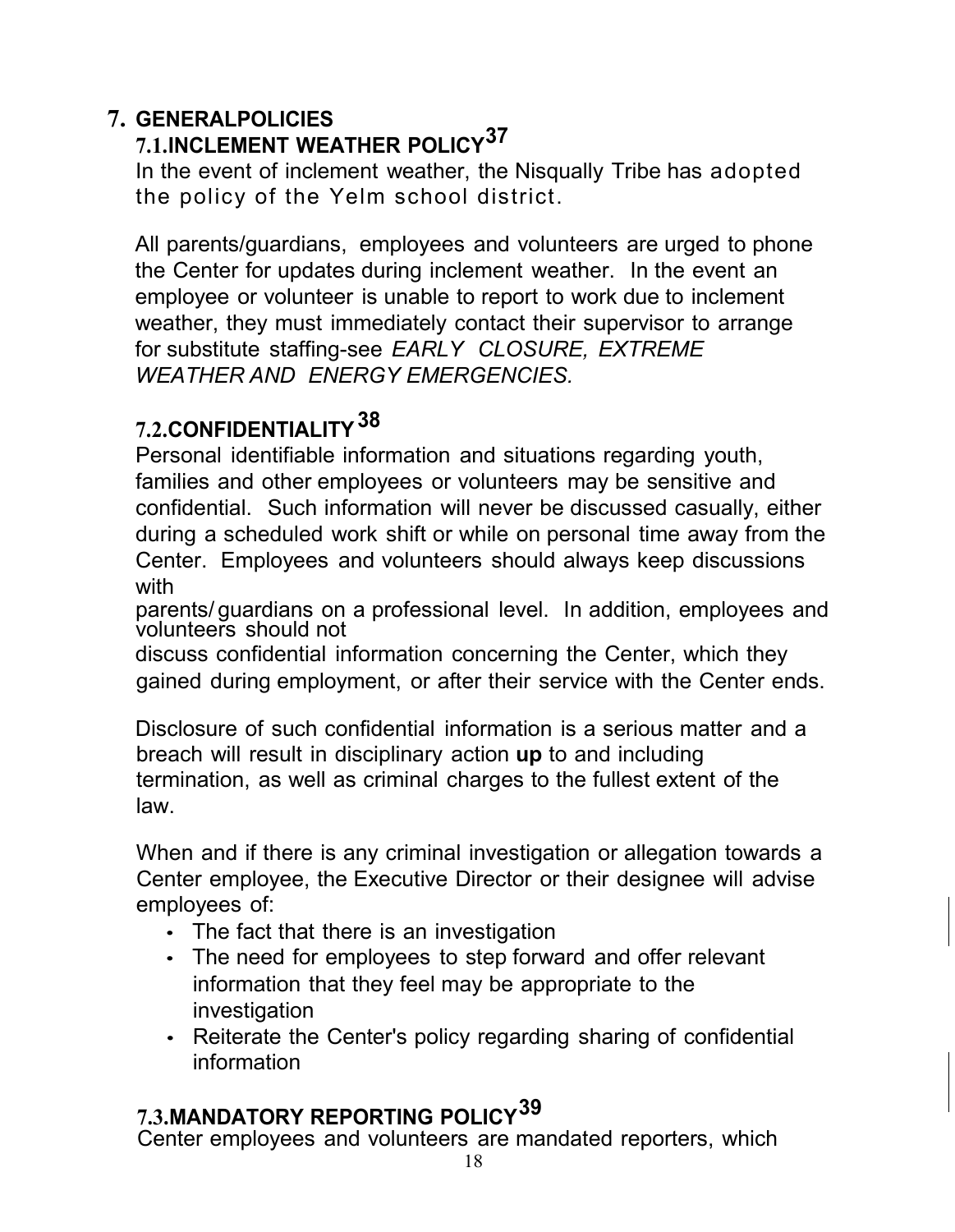require them to report any

suspected case of abuse or neglect. Employees and volunteers are to report their suspicions to the Executive Director or their designee, who will pursue the issue with law enforcement and Children's Services (CS). The Puyallup Tribal Codes stipulates that "those persons mandated to report a case of known or suspected abuse or neglect who knowingly fail to do so or willfully prevent someone else from doing so shall, after adequate notice and hearing,

<sup>&</sup>lt;sup>37</sup> Grandview Early Leagning Center Employee Handbook <sup>38</sup> Grandview Early Learning Center Employee<br>Handbook <sup>3</sup>9 Grandview Early<br>Learning Center Employee<br>Handbook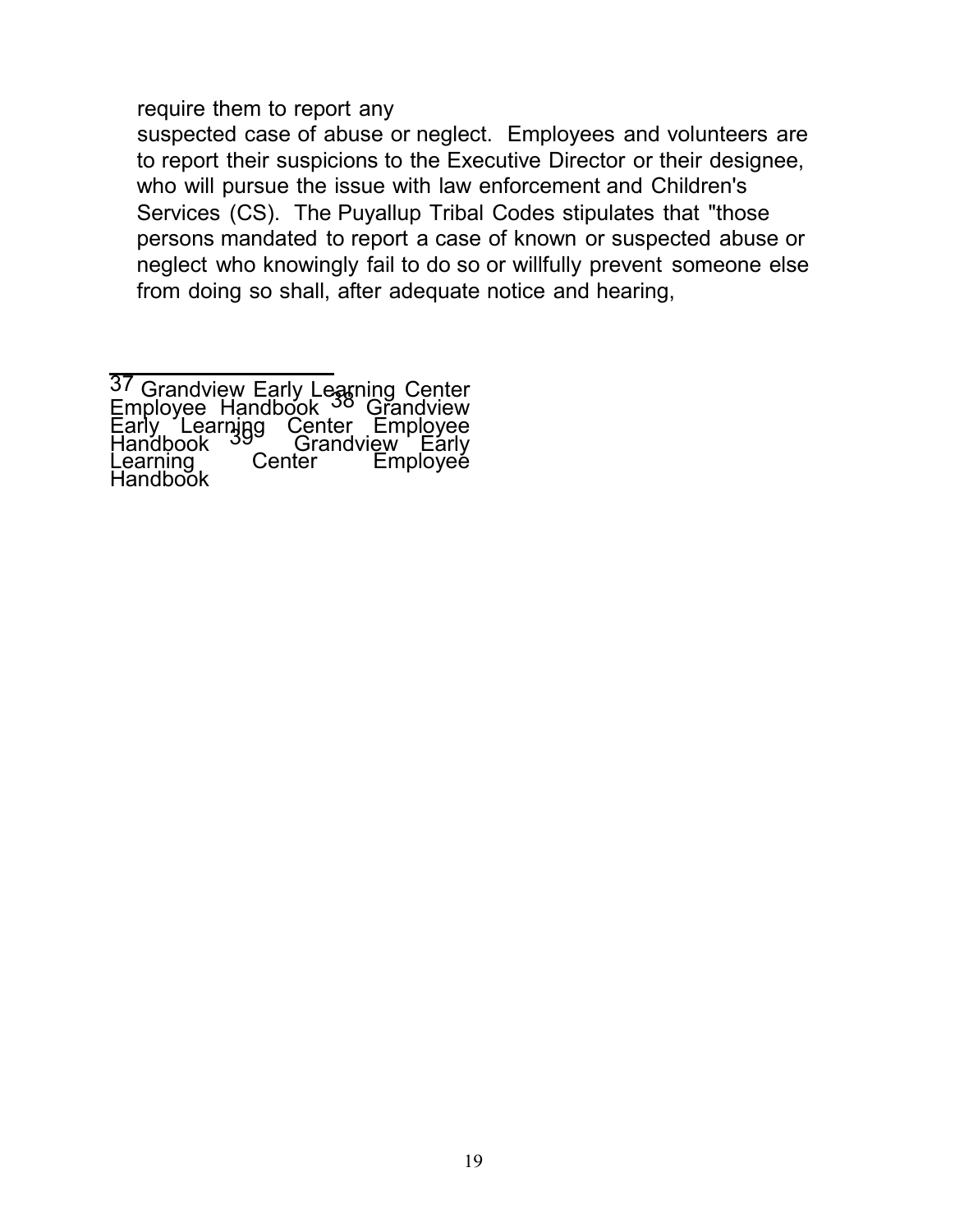# **7.4.PROFESSIONAL PAPERS AND RESEARCH STUDIES<sup>40</sup>**

The Puyallup Tribal Council must approve any request to conduct a study or research involving the Center, its youth, physical facilities, programming and the like. When the study or research is complete, a final copy of the research document must be given to the Center and to the Tribe for their use.

# **7.5.PRIVATE VEHICLES<sup>41</sup>**

Transportation of youth in an employee or volunteer's private vehicle is not allowed, unless approved in advance, in writing, by the Executive Director. Employees and adult volunteers must show proof that their vehicle is insured to the required levels, have a valid Washington State driver's license and a clean driving record.

# **7.6.CENTER SUPERVISION<sup>42</sup>**

The Center must have at least two employees or volunteers at least twenty-one (21) years old or older on duty at all times.

# **7.7.LOST AND FOUND<sup>43</sup>**

Parents/guardians should label their child's belongings with their child's name. The Center caunot be held responsible for lost items. At the end of each day, employees or volunteers will place all unclaimed articles in a lost and found box.

# **7.8.COMMUNICATION <sup>44</sup>**

Center employees and volunteers are encouraged to develop a friendly and professional relationship with parents/guardians by engaging in daily conversation. However, employees and volunteers should remember the primary responsibility during operating hours is the safety and supervision of the youth entrusted to the Center. If a parent/guardian wants to discuss something at length, please refer them to the Executive Director or their designee.

# **7.9. CLOSING-see** *ABANDONED YOUTH POLJCy</ <sup>5</sup>*

For the safety and well-being of youth, the Center forbids employees and volunteers from

leaving youth unattended after the Center closes. If an employee or volunteer cannot remain with the youth, the employee or volunteer will:

1. Contact the youth's parents/guardians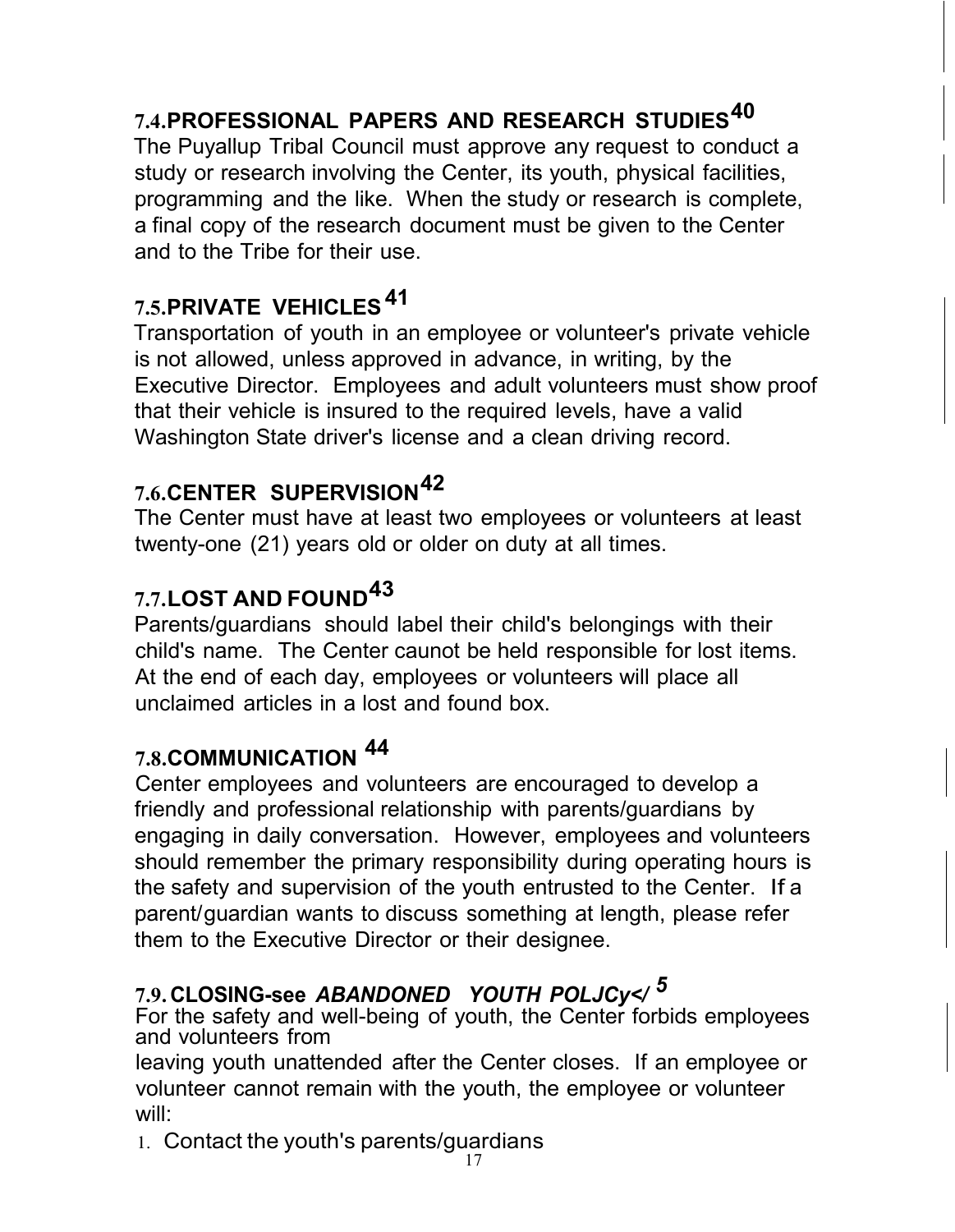- 2. Contact the youth's emergency contact
- 3. After one hour past regular closing, call Tribal Police dispatch.
- 4. If there is no response from police after 30 minutes, contact police again.

40 Tulalip Tribes' Boys & girls Club Employee Handbook 41 Tulalip Tribes' Boys & girls Club Employee Handbook 42 Tulalip Tribes' Boys & girls Club Employee Handbook 43 Nisqually Youth Center Handbook <sup>44</sup> Nisqually ... Youth Center Hándbook<br>" Tulalip Tribes' Boys & girls Club Employee Handbook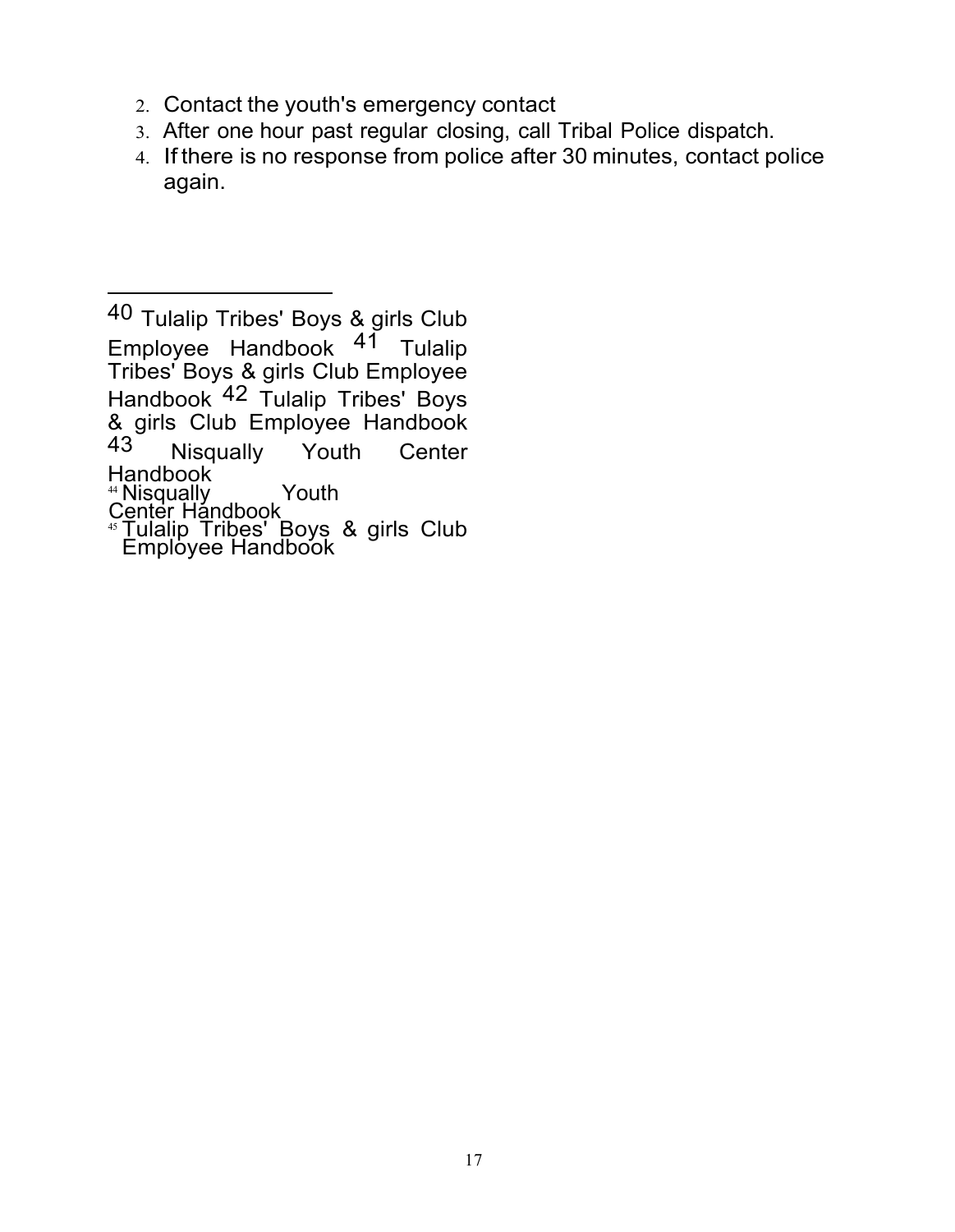# **7.10. FIREARMS OR WEAPONS<sup>46</sup>**

The Center has a zero tolerance weapons, explosives and firearms policy. The Center prohibits weapons, explosives and firearms on the premises. Employees may detain individuals and contact law enforcement to have such individuals removed from the *premises.-see LOCKDOWN.*

# **7.11. GANG ACTIVITY AND ASSAULT<sup>47</sup>**

The Center has a zero tolerance policy regarding gang activity and violence of any sort. The Center will not allow individuals in the facility that wear gang paraphernalia, gang colors or appear to be engaged in gang type of activity. An employee will report all gang activity to Tribal Police.

### **7.12. SEXUAL OFFENDER REGISTRATION AND NOTIFICATION ACT(SORNA)**

The Center and its policies and procedures will comply with the Tribe's code. The Center will clearly indicate its compliance with the Tribe's code through signage and publications.

# **8. SPORTS AND RECREATION**

# **S.l.CONDUCT AND SPORTSPERSONSHIP**

All youth participating in athletics will adhere to the Center's code of conduct, good sportspersonship and the direction of their coaches, employees and volunteers.

# **8.2.FORMS**

In order for youth to participate in any sports activities at the Center, youths' parents/guardians must fill out the following forms:

- Enrollment Form
- Parent/Guardian Permission Form<sup>48</sup>
- Medical Emergency Authorization Form<sup>49</sup>
- Participation History'i $\frac{0}{5}$
- Physical Exam Form<sup>51</sup>
- Concussion Information Sheet<sup>52</sup>
- Any other additional sports-specifig forms, including but not half can additional sports spooled forms, including but not increase that the limited to Football Warning Form<sup>53</sup> and/or Soccer Registration Form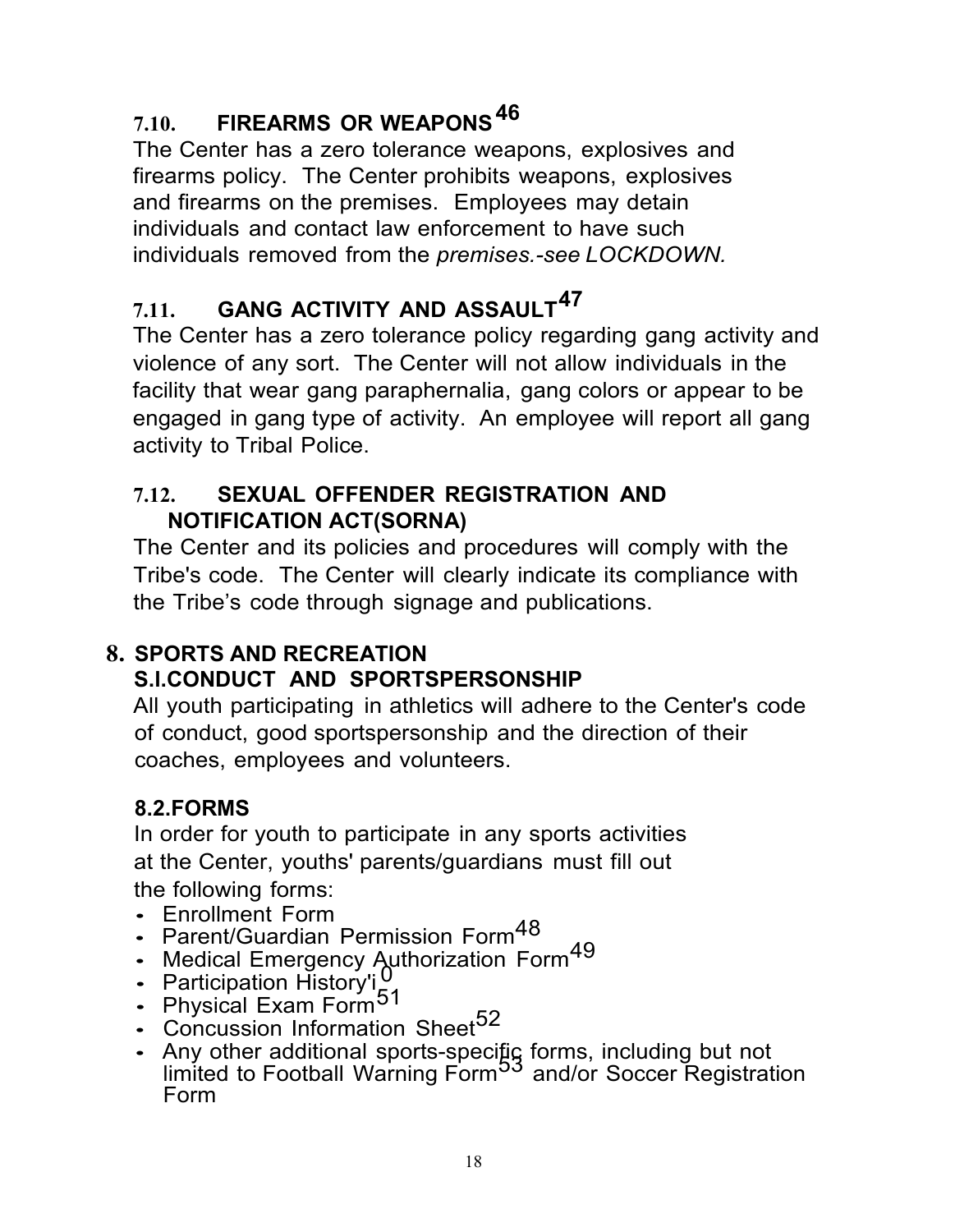| Sehool District | <sup>46</sup> Nisqually<br>Center Handbook<br>Nisqually Youth Center<br>Handbook |
|-----------------|----------------------------------------------------------------------------------|
| WIA             |                                                                                  |
| $\frac{1}{50}$  |                                                                                  |
| PS              |                                                                                  |
| $D_{51}P$       |                                                                                  |
|                 |                                                                                  |
|                 |                                                                                  |
| း<br>55<br>55   |                                                                                  |
| WIA             |                                                                                  |
|                 |                                                                                  |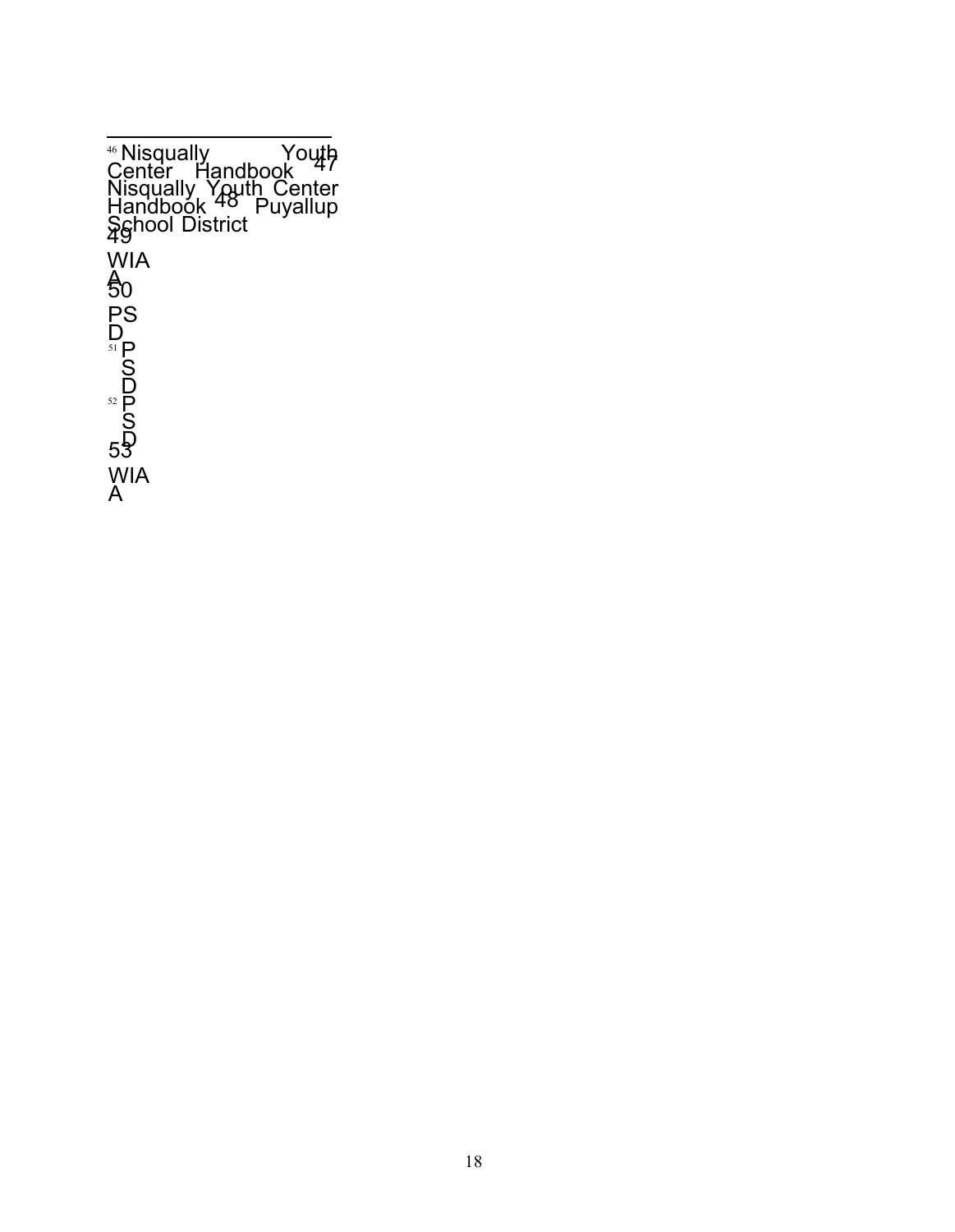# **8.3.COACHES**

All coaches, whether as paid employees of the Center or as volunteers, are required to adhere to the same policies and procedures as other employees and volunteers of the Center-see *EMPLOYEES AND VOLUNTEERS.*

#### **8.4.ATHLETES**

#### **8.4.1. Liability Waiver**

In order to participate in any athletic activity at the Center, the parents/guardians of youth are required to waive any and all liability against the Tribe, the Center, employees, volunteers and staff. Parents/guardians will waive all rights and release all claims that might be held against the Nisqually Tribe, the Youth Center and all employees, volunteers and coaches working on the Center's behalf for any and all injuries or losses which may be suffered because of the parent' s guardian's participation or the youth's participation with the Center. Parents/guardians are required to waive any and all liability in the PARENT/GUARDIAN PERMISSION FORM.

# **8.4.2. Eligibility Requirements54**

All athletes are required to have on file all the forms listed hereinsee *FORMS.*

Prior to competing in sports, all athletes are required to undergo a thorough medical examination and be approved for athletic competition by a medical authority licensed to perform a physical examination. Physical examinations remain valid for twenty four (24) consecutive months unless the medical authority indicates that the physical is good for less than twenty four (24) consecutive months. Athletes are required to submit a statement of physical examination form for each subsequent twenty four (24) month period.

After an illness or injury serious enough to require medical care, athletes are required to present a written release from a medical authority licensed to perform physical examinations. Additionally, in the event of an extended illness or injury, the athlete may require reconditioning before returning to full competition.

# **8.5.GENERAL SPORTS GUIDELINES<sup>55</sup>**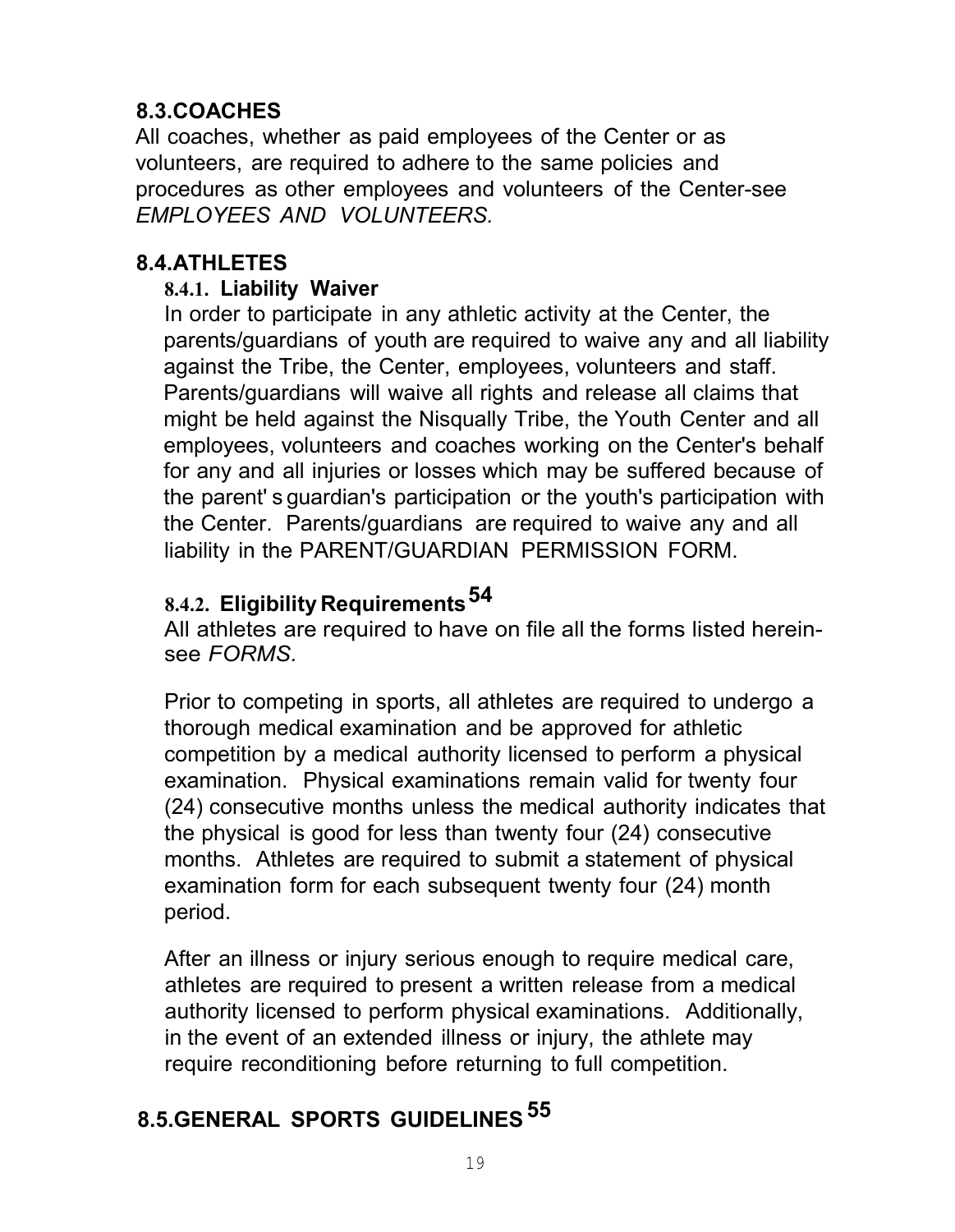- Youth are required to wear all sports and safety equipment issued by their coach
- Youth are to advise their coach of any poorly fitted or defective equipment
- Youth are to advise their coach if they are ill or have any prolonged symptoms of illness
- Youth are to advise their coach if they have been injured
- Youth are to engage in warm-up activities prior to strenuous activities
- Youth are to be alert for any physical hazards in the locker room and in, or around, the participation area, and they are to advise their coach of any hazards or concerns

54 Seattle Schools<br>
<sup>55</sup> Seattle Schools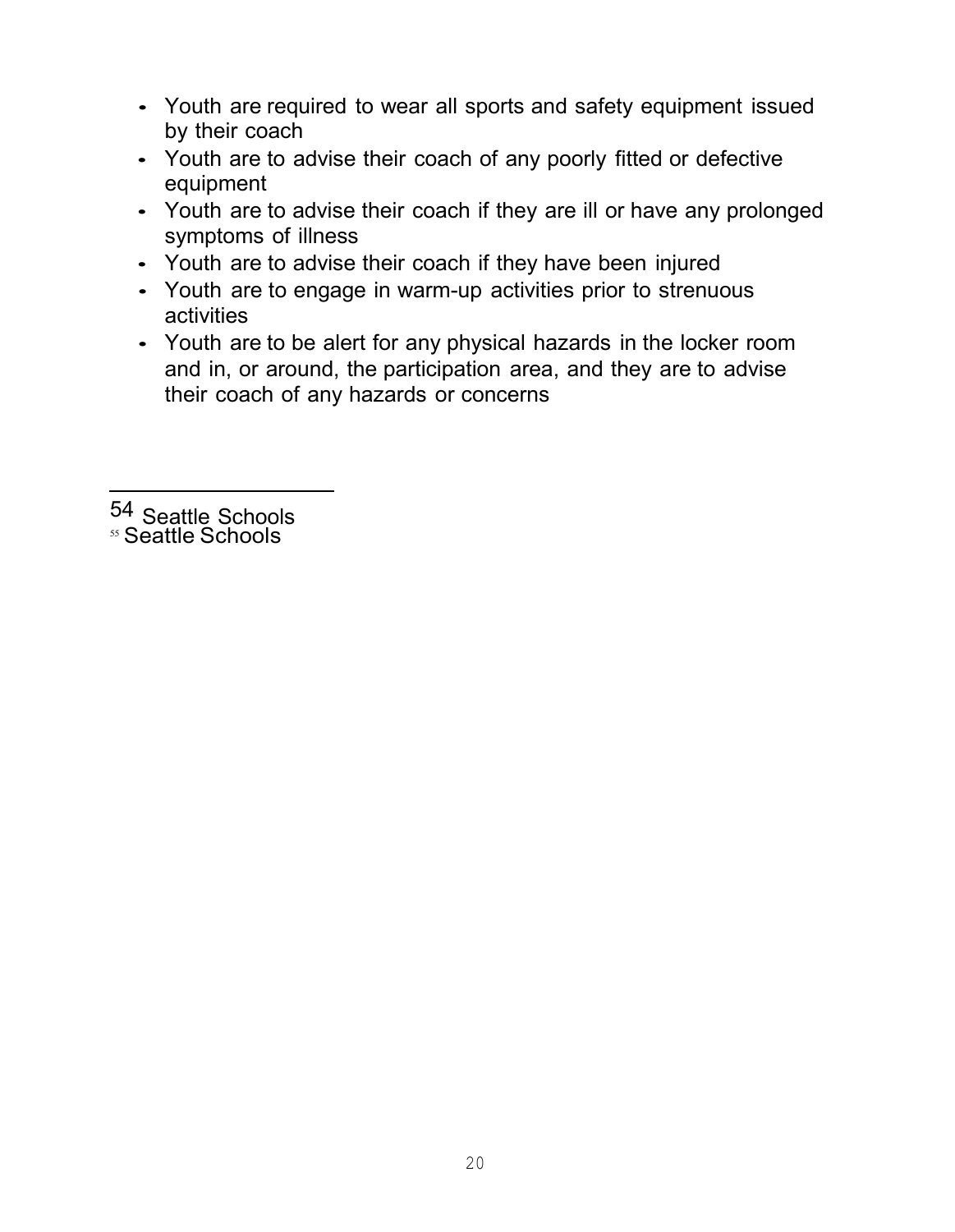# <sup>5</sup> **8.6.SPORT-SPECIFIC GUIDELINES** <sup>6</sup>

The following guidelines are sport-specific and complement the above general sports guidelines.

#### **8.6.1. Wrestling and Martial Arts**

Wrestlers and those in martial arts will:

- Recognize illegal holds, as defined by the rulebook
- Wear approved, proper-fitting apparel when wresting with an opponent
- Wrestle a safe distance from all walls and other obstructions
- All wrestling should be done on the mats provided for wrestling

#### **8.6.2. Volleyball**

Volleyball players will:

• Be aware of court surroundings, including but not limited to obstacles, projections, bleachers, standards and the like

#### **8.6.3. Track and Field**

Track and Field athletes will:

- Recognize the safety rules for restricted areas, including but not limited to javelin, discus, shot put, pole vault and the like
- Stay on the designated running courses
- Check equipment, apparatus, field and pits thorough!y before each use

#### **8.6.4. Tennis**

Tennis players will:

- Make certain that the area is clear of others before swinging a racquet
- Ensure that equipment is in proper working and acceptable condition
- Be conscious of other player's positions during doubles play

#### **8.6.5. Swimming**

Swimmers will:

- Know the location of rescue equipment in the pool area
- Not enter the water without a coach or a designated lifeguard in the pool area
- Check for clear water before swimming and diving
- Dive only after having been taught basic swimming and diving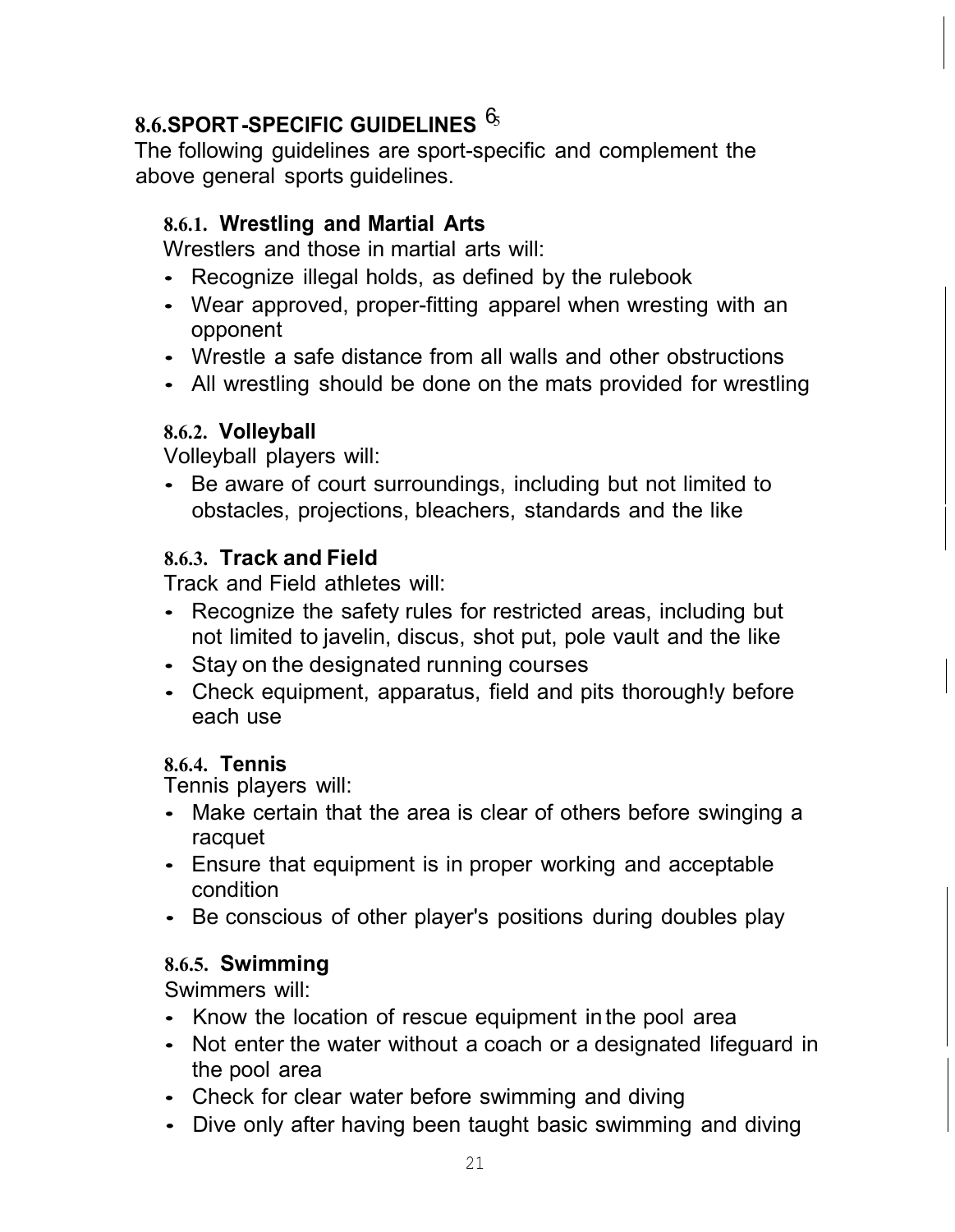skills and dive only under the supervision of a qualified coach

- Not dive or enter the water head-first in an area not so designated or in less than five
- (5) feet of water at anytime
- Not run while on the pool deck

#### **8.6.6. Soccer**

Soccer players will not:

• Kick, trip, jump, charge, strike, hold or push an opponent

**56 Seattle Schools**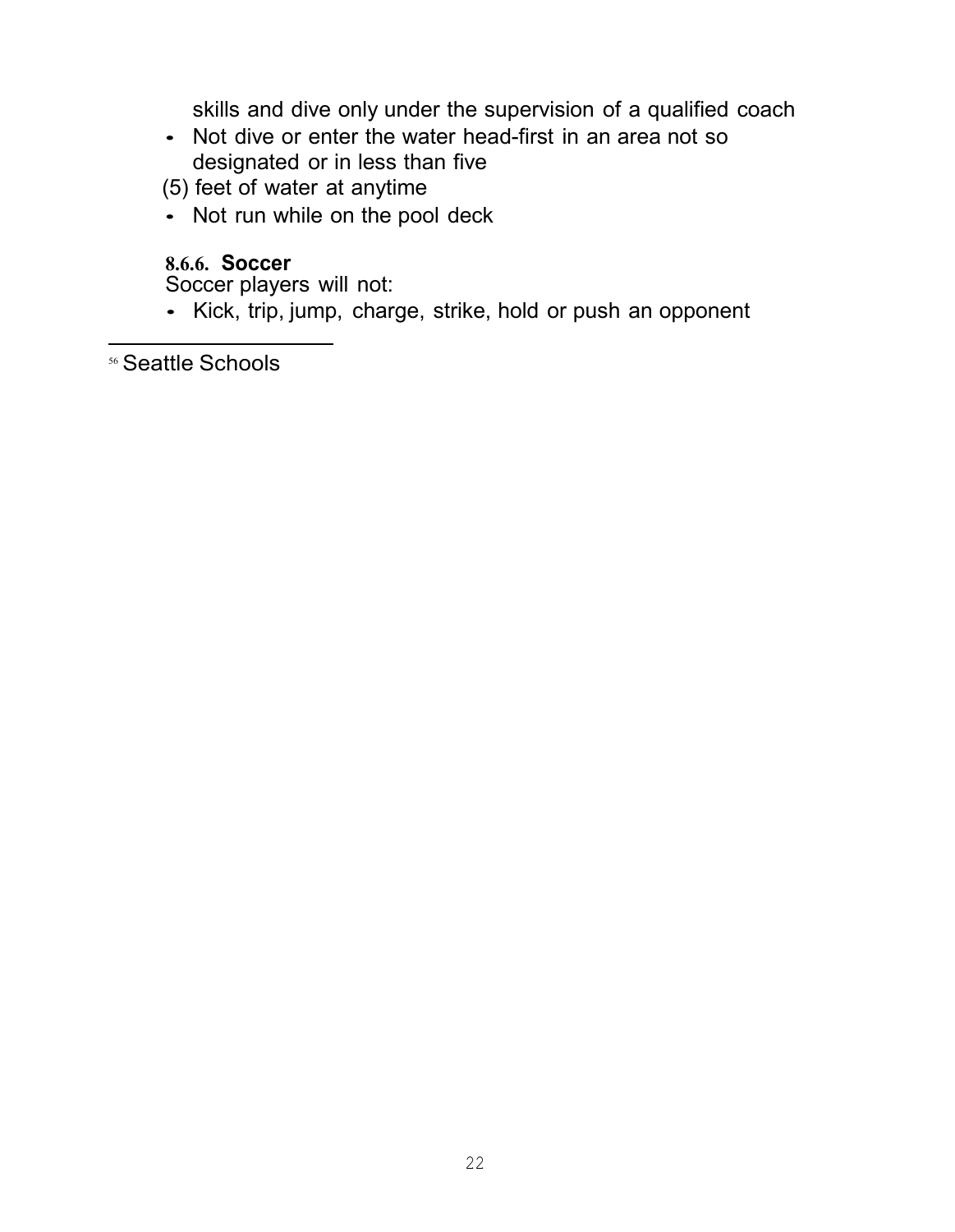- Attempt to kick, trip, jump, charge, strike, hold or push an opponent
- Play in a manner that is considered by the referee to be dangerous, such as kick at a shoulder-high ball when an opponent is trying to "head it"

### **8.6.7. Gymnastics**

Gymnasts will:

- Make certain that trained spotters are available when performing on bars or rings
- Check equipment, matting and apparatus thoroughly before use
- Observe designated areas to avoid collisions with other athletes

#### **8.6.8. Golf**

Golfers will:

- Make certain that the area is clear of others before swinging a club
- Not throw the club
- Be aware of the danger of standing in front of, or on the side of, a person who is attempting to hit the ball
- Be aware at all times of other players' positions on the course
- Keep their hands and grips dry to minimize the danger of clubs being accidentally released after a swing

### **8.6.9. Basketball**

Basketball players will:

• Be aware of court surroundings, including but not limited to obstacles, projections, bleachers, standards and the like

### **8.6.10.BasebalVSoftball**

Baseball/softball players will:

- Recognize their surroundings, including but not limited to batters warming up, thrown bats, batted or thrown balls, on-deck circle and the like
- Use hard hats while batting, running and hitting in batting cages and during a game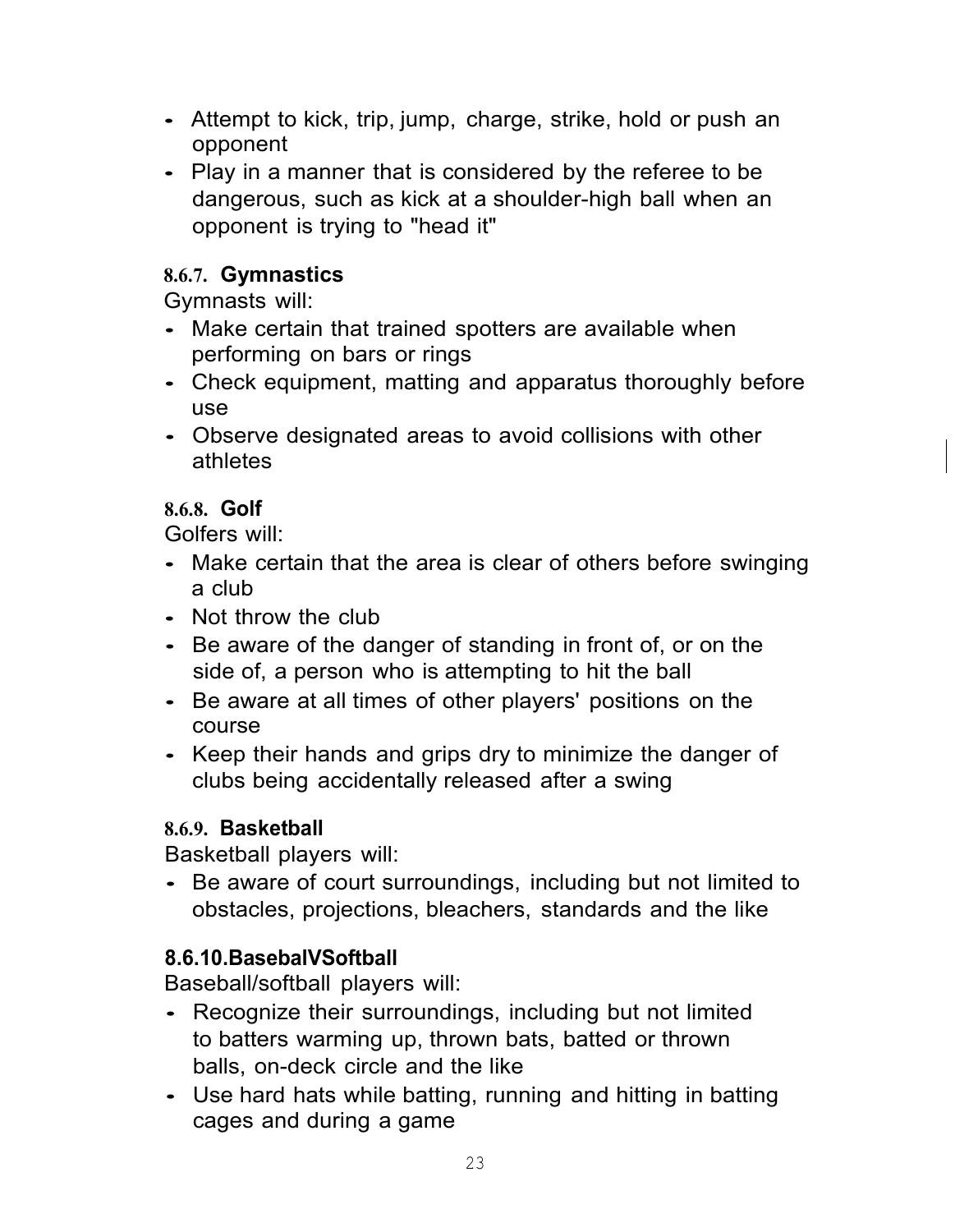- Familiarize themselves with surroundings and grounds, including but not limited to fences, field conditions, holes, lips on the infield edge and the like
- Be aware of potentially serious injuries to their ankles, knees and legs if they do not follow the correct procedures in base running
- Avoid sliding head-first into bases
- Follow instructions regarding communication between players

#### **8.6.11.Archery**

Archers will:

- Discharge their bow on!y in approved situations as specified by their coach and discharge their bow only in the direction of the targets
- Ensure that their bow and bowstring are maintained

and safe for operation Archery coaches will: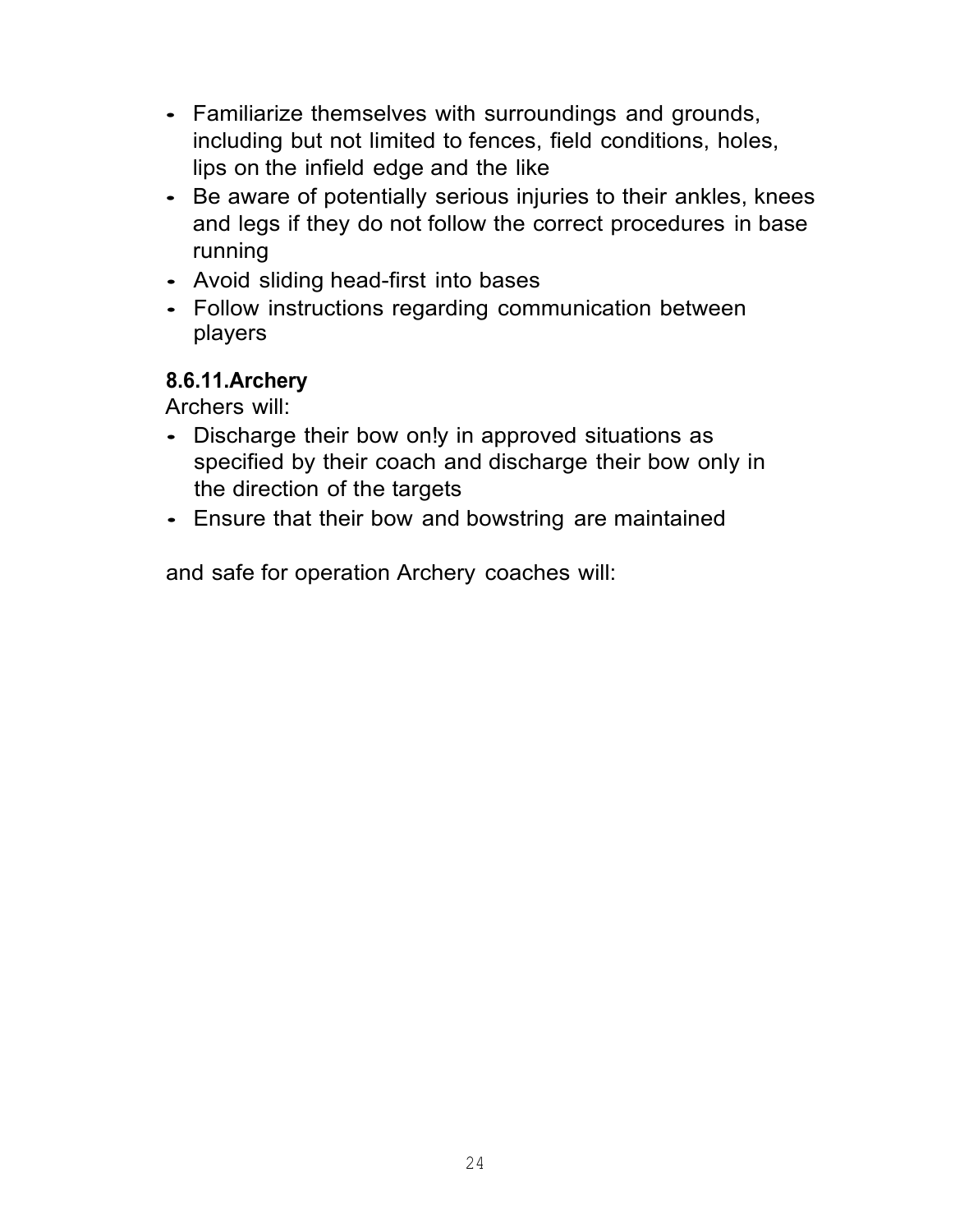• Maintain all bow and bow strings, record the dates and times of maintenance, and inspect all equipment prior to use by youth

# **8.6.12.Football**

# **Tackling, Blocking and Running the Ball**

Athletes are to make contact above the belt but not with the helmet. Athletes should maintain a balanced position, with bent knees, straight back, slightly inclined body, lifted head and the target area as near to the body as possible, with the main contact being made at the shoulder. This technique prevents or reduces the likelihood of injury.

Disregarding this technique may result in, but is not limited to, shoulder injury, shoulder

separation and/or a pinched nerve. Improper body alignment can put the spinal column in a vulnerable position for injury.

# **Basic Hitting (Contact) Position and Fundamental Technique**

Strained muscle injuries can range from ankle injuries to serious knee injuries requiring surgery. The rules have made blocking below the waist (outside a two-yard area next to the football) illegal.

Cleats are restricted to no more than one-half inch to help further prevent knee injuries. A runner with the ball, however, may be tackled around the legs. In tackling, the rules prohibit initial contact with the helmet or grabbing the facemask on the edge of the helmet. Initial helmet contact may result in a bruise; dislocation; broken bone; head

injury; or internal injury such as kidneys, spleen, bladder, etc. Grabbing the face mask or helmet edge may result in a neck injury which could result in injuries ranging from a muscle strain to a dislocation, nerve injury, or spinal column damage which could cause paralysis or death.

# **Equipment**

Athletes are required to wear all issued equipment and they must immediately report all damaged or ill-fitted equipment to their coaches. Equipment such as shoulder pads, helmets, hip pads and pants must have a proper fit.

# **8.7. LD TRIPS AND CAMPS**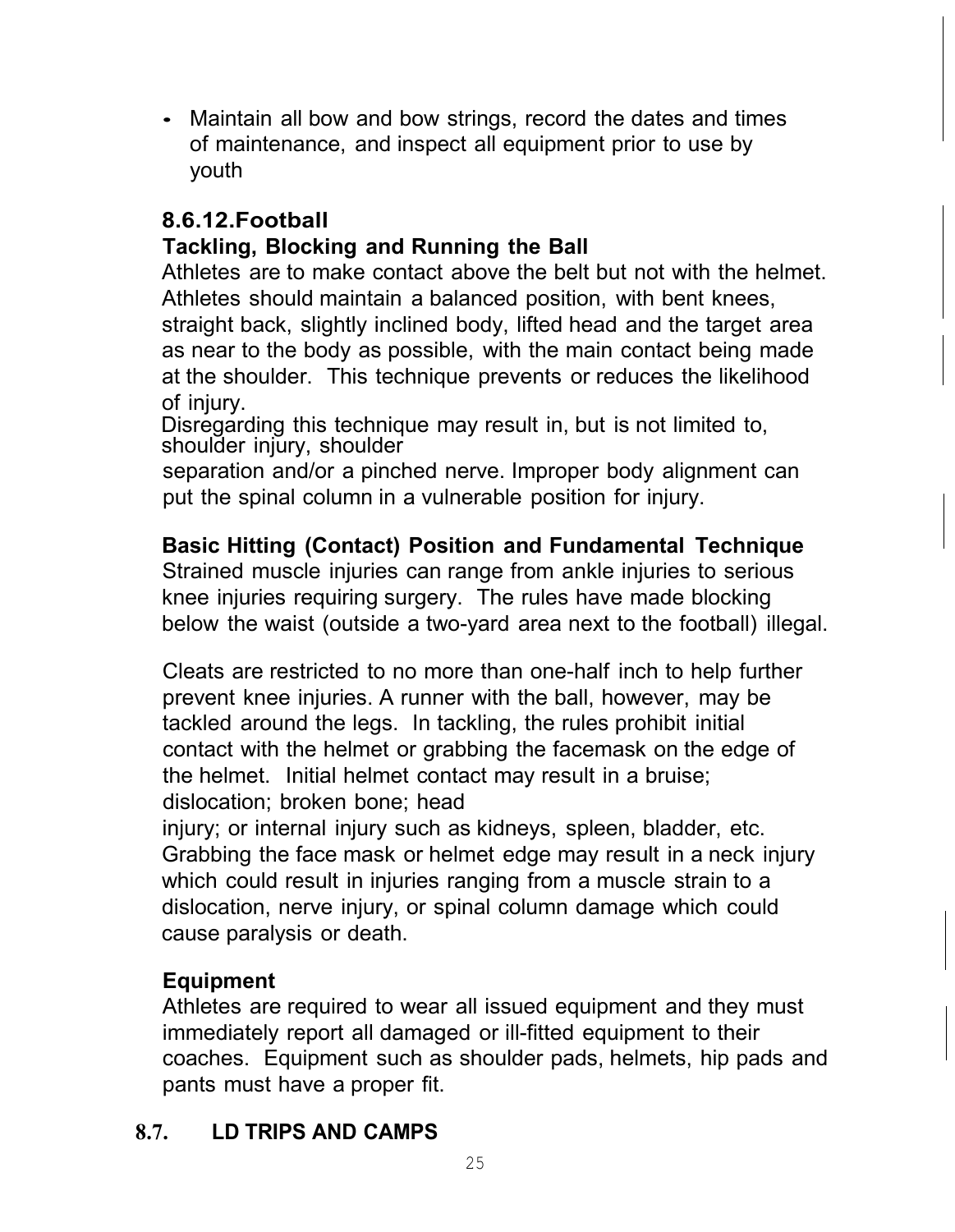All field trips require parent/guardian permission slips regardless of length of stay or travel. The Executive Director must approve all field trips. These trips require fourteen (14) day prior notice and have two (2) adult supervisors. 5

Inorder for youth to attend field trips and/or camps, their parents/guardians must sign the following forms:

- Enrollment Form
- Parent/Guardian Permission Form
- Medical Emergency Authorization Form

57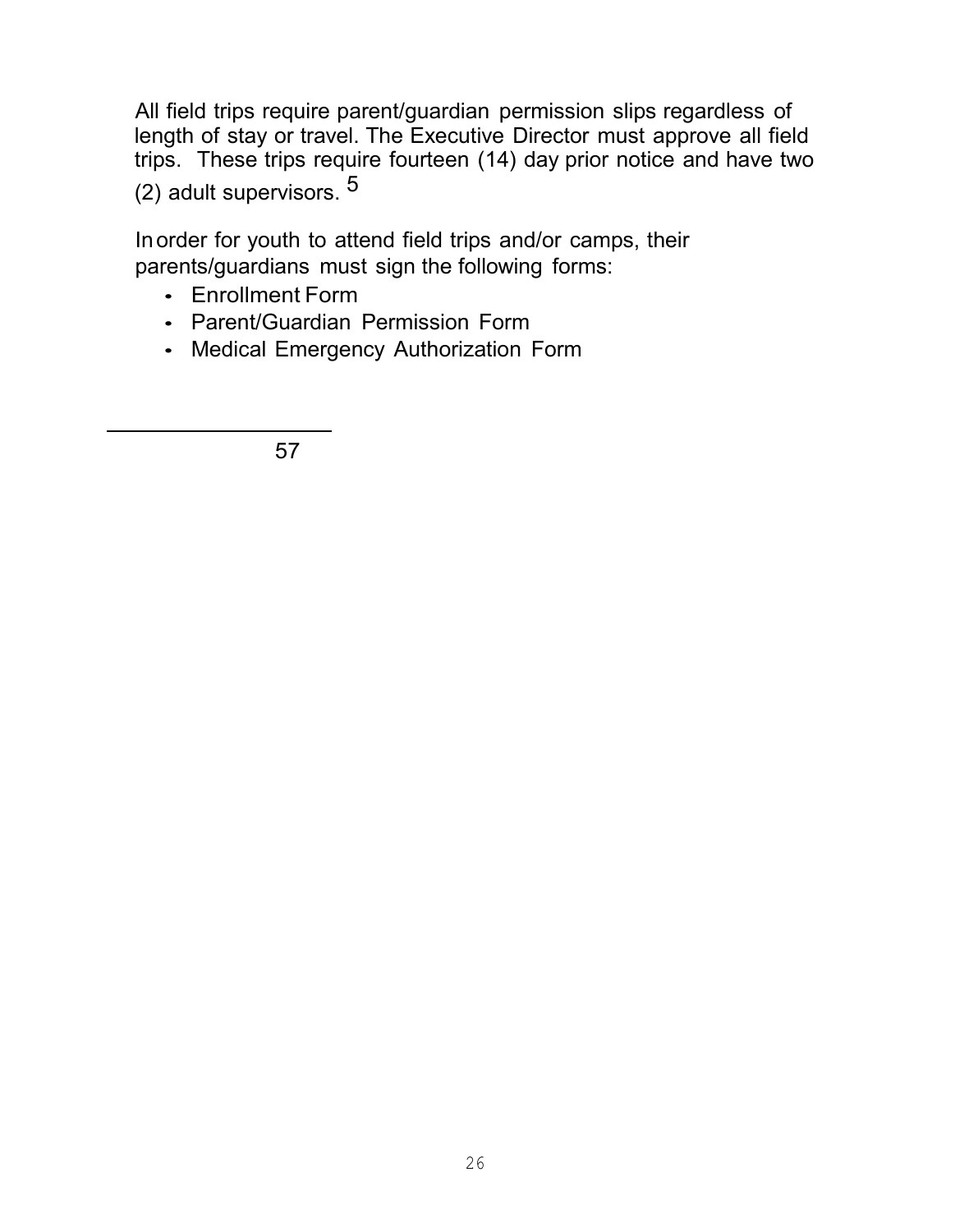#### **9. EMERGENCY PLANS**

The Center has basic emergency procedures covering major unanticipated events. This section

outlines the emergency procedures and all employees and volunteers will familiarize themselves with the proper procedures. Additionally, the Center will train employees and volunteers on the emergency policies and the Center will conduct regular drills.

The Center forbids employees and volunteers from making any statements to the media, insurance investigators or the like during or following an emergency, unless direct to by the Executive Director. Employees and volunteers are to refer all questions to the Executive Director or their designee.

# **9.1.EARTHQUAKE <sup>58</sup>**

#### **9.1.1. Policy Statement**

In the event of an earthquake, the Center's main priority will be the safety of its youth. Center facilities, equipment, food, water and supplies will be made available for youth, employees and volunteers.

#### **9.1.2. Preventative Action**

- Employees and volunteers will conduct earthquake drills semiannually and record the date and time of each drill
- Employees and volunteers will conduct internal and external hazard assessments of

the facility according to the equivalent of WISHA criteria and policies

- Employees and volunteers will receive First Aid and CPR training
- All employees and volunteers will know where to locate the emergency kit
- Employees and volunteers will receive earthquake preparedness training including: Knowing the safest place in each room
	- o The location of all exits
	- o The location of utility shut-off valves
	- o Storage sites for emergency supplies

and equipment o How, where and when to evacuate

<sup>58</sup> Grandview Early Learning Center Employee Handbook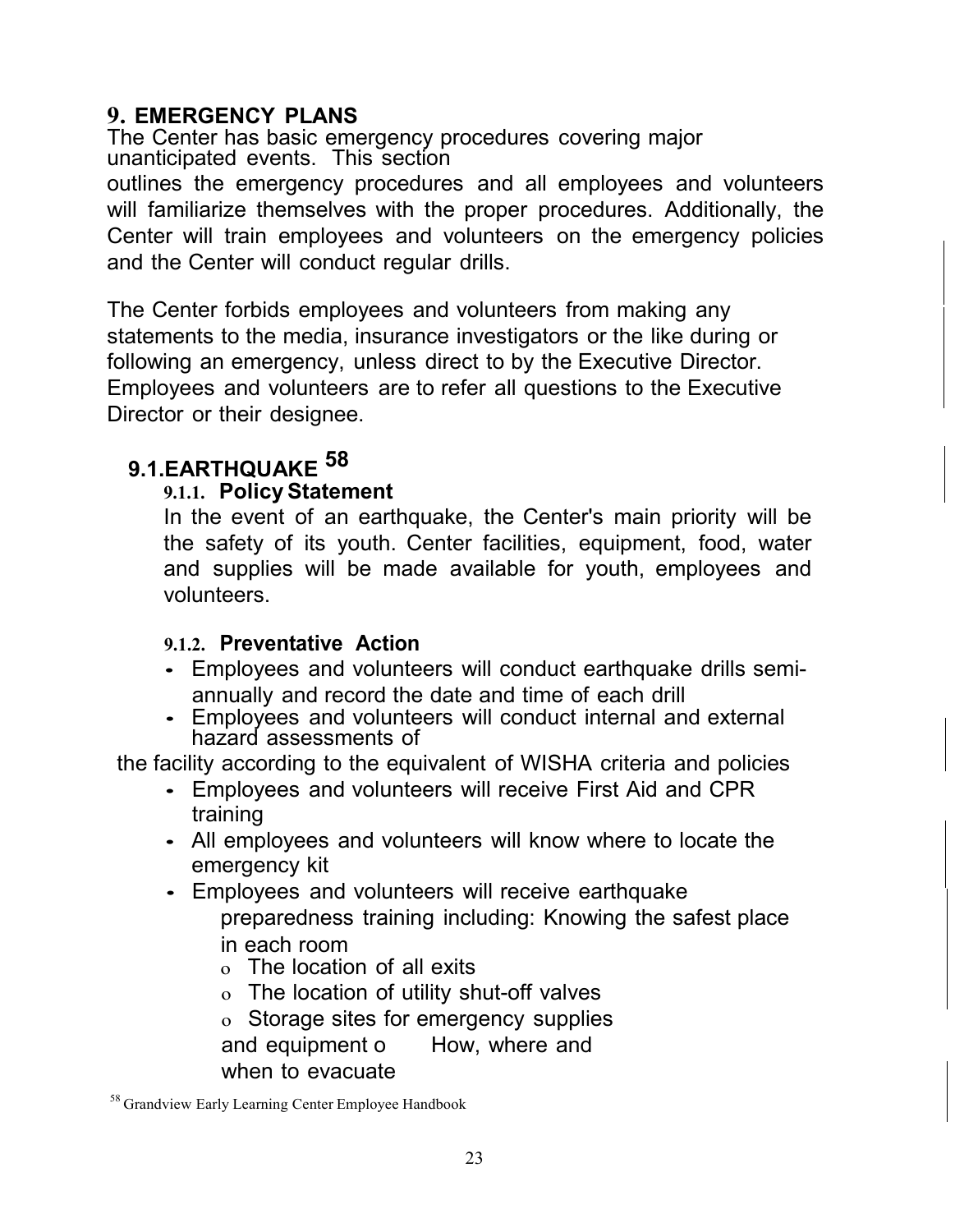- Employees, volunteers and youth will be taught to "drop, cover and hold" using sturdy tables or desks as protection when possible or use an inside wall away from glass and windows
- Employees and volunteers will conduct earthquake drills twice annually and check emergency kits for appropriate supplies
- Employees will advise parents of emergency procedures and evacuation procedures
- Emergency kits will be located in the following areas:
	- o *(Location of Disaster Supply Kit)*
- Each Emergency kit will have the following:
	- o *(List of items in the Disaster Supply Kit)*

#### **9.1.3. Response to Emergency**

- 1. Calm and reassure the youth
- 2. Move on!y after the shaking stops

<sup>58</sup> Grandview Early Learning Center Employee Handbook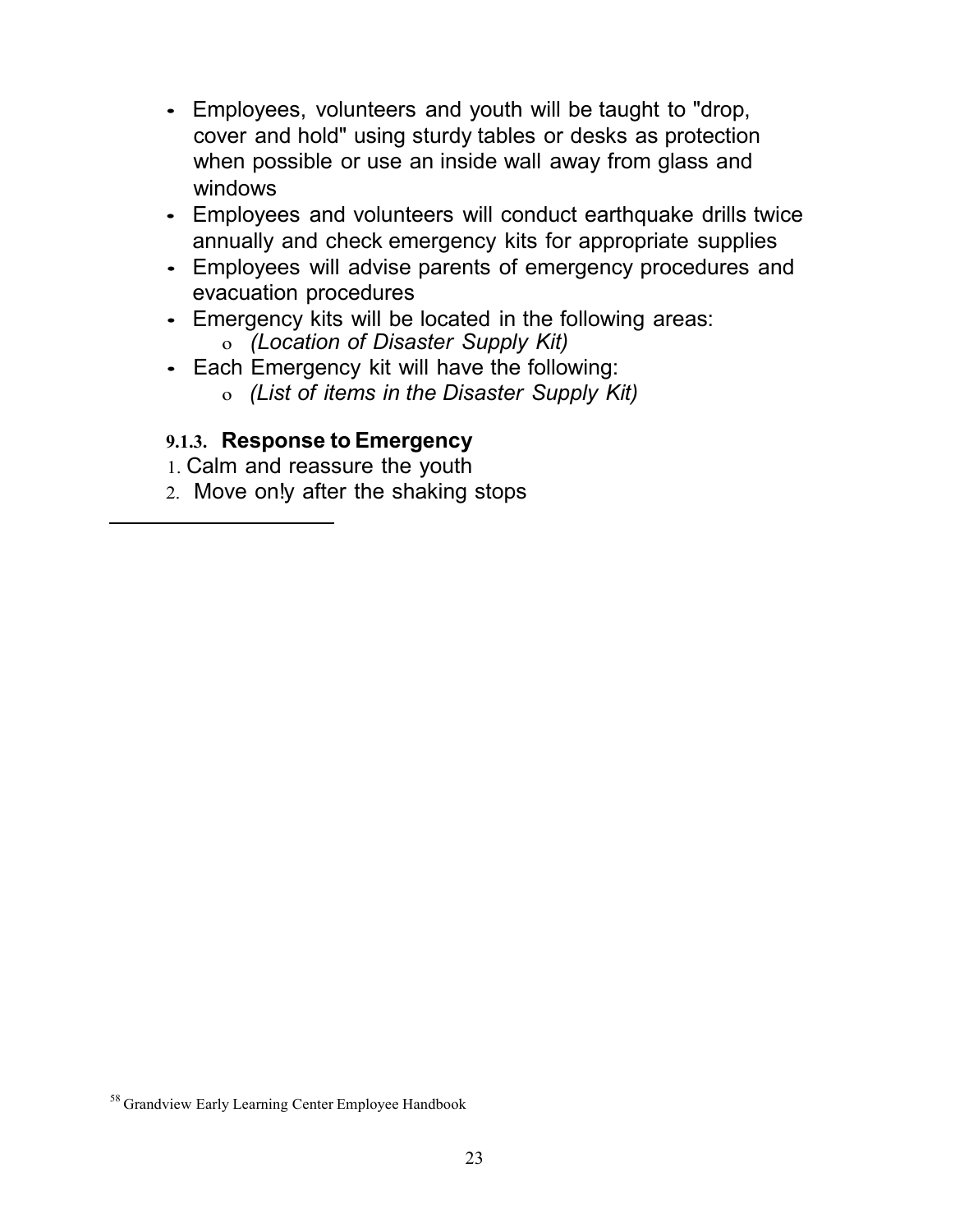- 3. Take the youth, the sign in/sign out sheet, a cellular phone and the emergency kit to a safe place
- 4. Take attendance and assess the medical condition of youth
- 5. Provide First Aid as needed
- 6. Check for safety, including but not limited to gas, water, sewage, electrical, and building damage
- 7. Be prepared for aftershocks
- 8. Tum on the radio and listen for instructions from public safety agencies
- 9. Set up a location for youth and parent/guardian reunification
	- a. Record the name of each youth and the adult who picked them up
	- b. Do not leave until all youth have been retrieved by their parent/guardian
- 10.Only use the telephone for emergencies
- 11.Clean up spills
- 12.If the building is unsafe, evacuate it according to the FIRE AND EMERGENCY VACUATION PROCEDURE

### **9.2.FIRE AND EMERGENCY EVACUATION (ON-SITE EVACUATION) <sup>59</sup>**

#### **9.2.1. Policy Statement**

In the event of a fire or other emergency requiring an evacuation, the Center's main

priority will be the safety of its youth.

- **9.2.2. Preventative Action** Employees and volunteers will conduct fire drills/evacuation drills on a monthly basis
- The Executive Director will record the dates and times that drills are conducted
- Employees and volunteers will receive First Aid and CPR training
- The alarm company will be warned prior to each drill and all false alarms
- The Fire Department emergency telephone number (911) will be posted at all phone locations
- The emergency evacuation plan, including the location of emergency exits and evacuation routes, will be posted in all rooms

<sup>59</sup> Grandview Early Learning Center Employee Handbook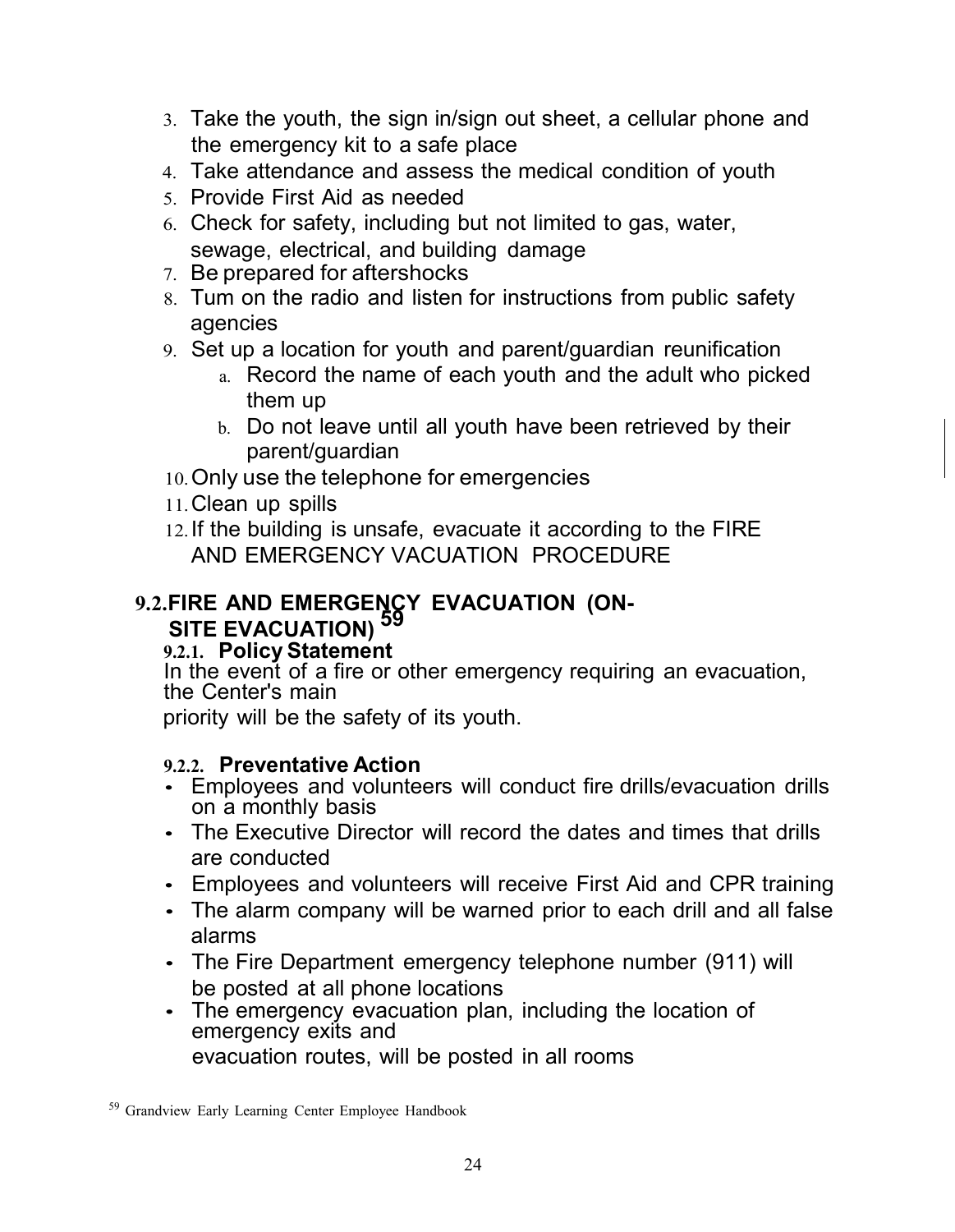- Employees and volunteers will treat all fire alarms legitimately
- Alarms and fire extinguishers should be serviced manually, in addition to employees and volunteers receiving annual training on fire extinguisher use

#### **9.2.3. Response to Emergency**

- 1. One employee will:
	- a. Immediately pick up the sign in/sign out sheet, a cellular phone and a First Aid kit
	- b. Direct all youth, volunteers and visitors to exit the building according to the
	- evacuation plan
	- c. Follow the youth, volunteers and visitors to the designated assembly point
- 2. One employee will:
	- a. Count the number of youth, volunteers and employees leaving the Center

<sup>59</sup> Grandview Early Learning Center Employee Handbook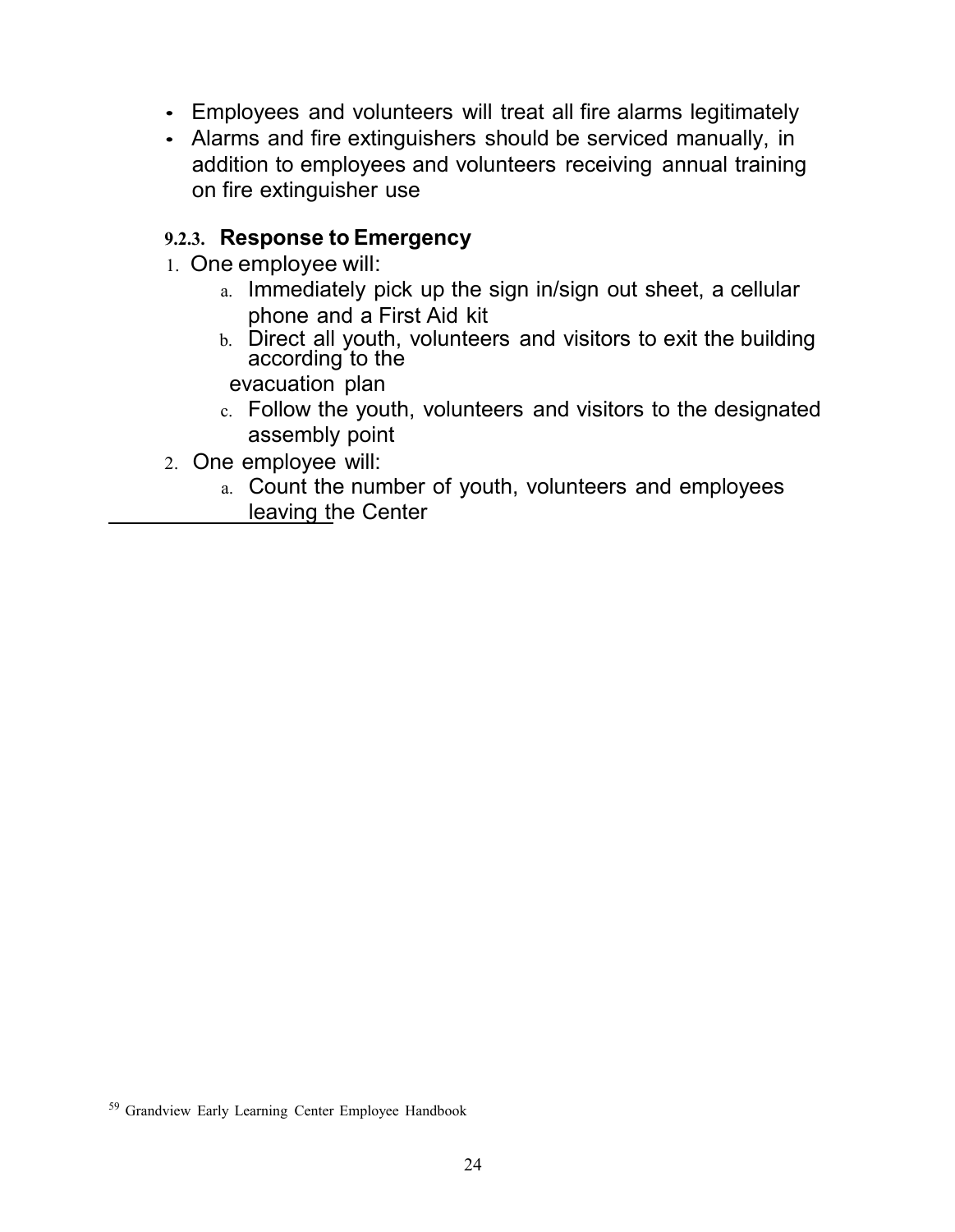- b. Check the Center to ensure that no other people are left behind
- c. Close all the doors
- d. Meet the youth at the assembly point
- 3. When the youth reach the designated assembly point, employees will use the sign in/sign out sheet to verify that all youth, employees, volunteers and visitors are present
	- a. Employees will immediately notify the Executive Director if anyone is missing
- 4. The Executive Director or their designee will call the Fire Department upon notification of any fire
- 5. Employees, volunteers and youth will remain in the designated evacuation area until the Executive Director or their designee indicates that it is clear to re-enter the building
- 6. If the building cannot be reentered, employees and volunteers will escort youth to the

pre-designated location

- a. Arrangements should be made with the designated location so that those at the location know that they will be used in an emergency
- b. Designate a safe zone for van pick-up
- c. Record name and age of all youth transported with time of departure

#### **9.3.FLOOD, TSUNAMI, LAHARS OR VOLCANO (OFF-SITE EVACUATION) 60**

#### **9.3.1. Policy Statement**

In the event of a flood, lahars or volcanic eruption, the Center's main priority is the safety

of its youth and the safe evacuation of everyone to the Tribe's Northeast Townhomes property.

#### **9.3.2. Preventative Action**

- Employees and volunteers will receive first aid and CPR training
- All employees and volunteers will know where to locate the emergency kit
- Employees and volunteers will receive preparedness training on evacuation procedures
- Employees will advise parents of emergency procedures and evacuation procedures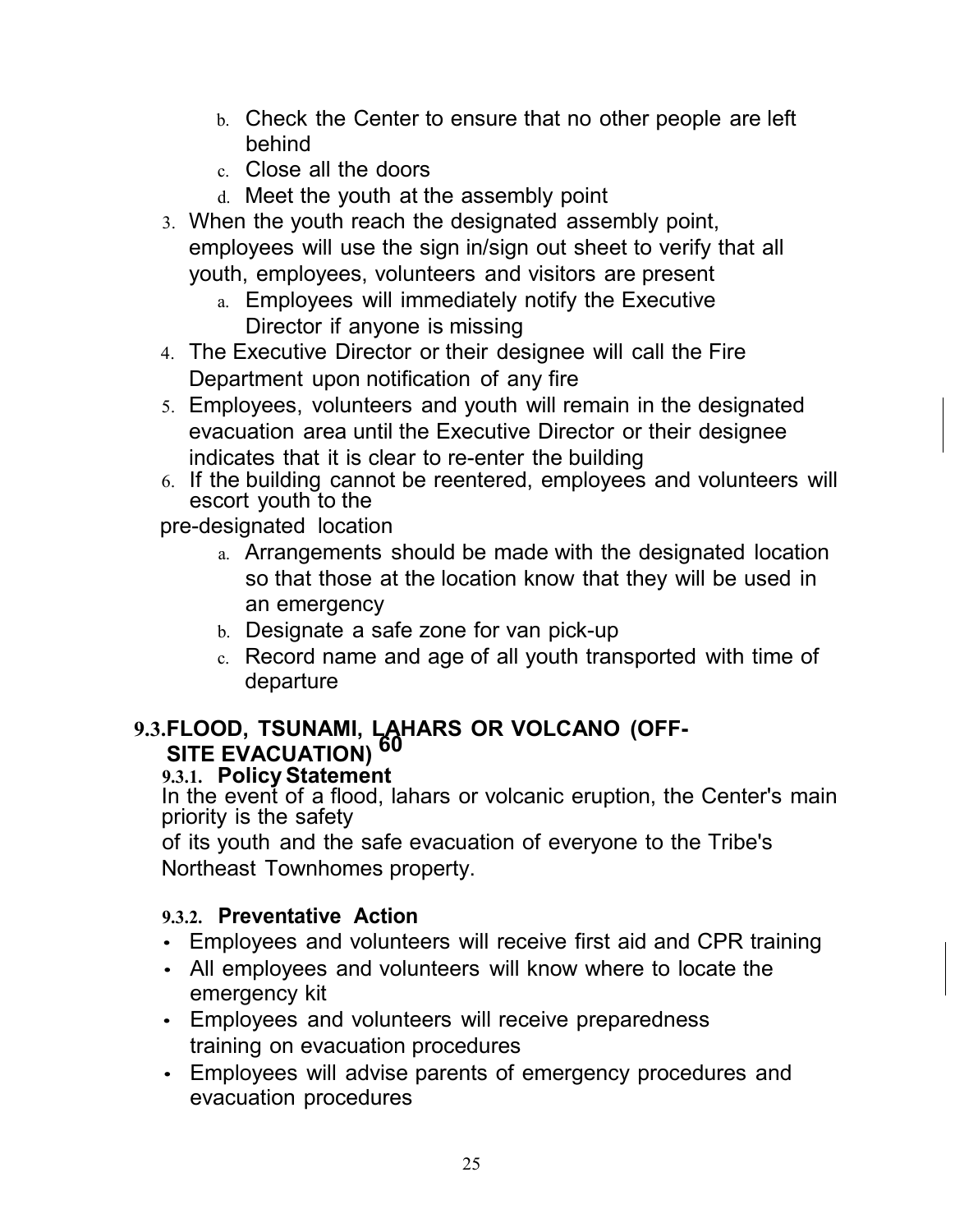# **9.3.3. Response to Emergency <sup>61</sup>**

- l. Employees and volunteers will calm and reassure the youth
- 2. One employee will:
	- a. Immediately pick up the sign in/sign out sheet and a cellular phone
	- b. Immediately pick up a First Aid kit
	- c. Direct all youth, volunteers and visitors to exit the building according to the evacuation plan
	- d. Follow the youth, volunteers and visitors out of the building
- 3. One employee will supervise an orderly evacuation of the facility

© Evacuation route prepared by the Tribe's Public Safety Department<br>© Evacuation route prepared by the Tribe's Public Safety Department

- a. Count the number of youth, volunteers and employees leaving the Center
- b. Close all the doors
- 4. Youth, employees and volunteers will be quickly moved into transportation vehicles
- 5. The Executive Director or their designee will check the building for occupants before exiting the building
- 6. Everyone will evacuate to the Tribe's North side of the center
- 7. Everyone will assemble in the area at the North side of the center.
- 8. The Executive Director will use the sign in/sign out sheet to verify that all youth, employees, volunteers and visitors are present at the designated assembly point
- 9. The Executive Director or their designee will set up a youth and parent/guardian reunification space
	- a. The space will include a safe zone for pick-up
	- b. An employee will record the name and age of all youth transported, with whom and the time of departure
	- c. Employees will not leave the designated area until all parents/guardians have

picked up their youth

# **9.4.EVACUATION ROUTE<sup>62</sup>**

In the event of any emergency that requires the off-site evacuation of the Center, everyone at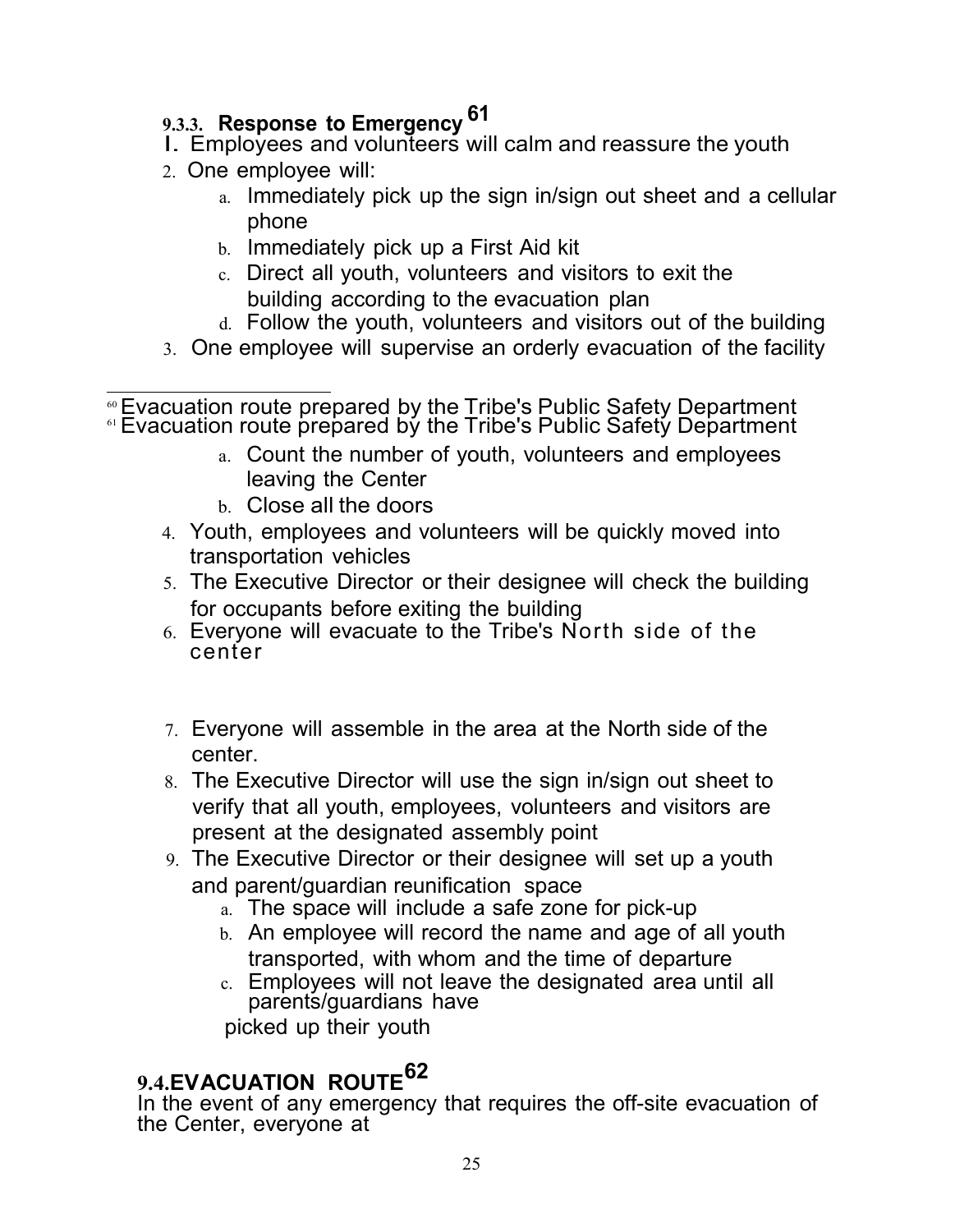the Center will evacuate to the Tribe's Northeast Townhomes property in Northeast Tacoma.

The route to the Northeast Townhomes comprises:

- a. Left onto N Levee Rd. E
- b. Right onto 43'd Ave. E
- c. Right onto 65th Ave. Ct. E
- d. Note: ⊾Ave. Ct. E becomes 43'd St. E<br>65<sup>1</sup>

 $62$  Evacuation route prepared by the Tribe's Public Safety Department m. gymnasium

# **9.5.EARLY CLOSURE, EXTREME WEATHER AND ENERGY EMERGENCIES <sup>63</sup>**

#### **9.5.1. Policy Statement**

In the event of inclement weather, which may include snow, ice or heavy rainstorms, energy emergencies or other circumstances that require the early closure of the Center, the Center's main priority will be the safety of its youth and families.

#### **9.5.2. Preventative Action**

- The Executive Director will, at their discretion, decide to close the Center based on the road conditions, weather reports and decisions made by local school districts
- Employees will make every effort to inform families of closures
	- o This will include, but is not limited to, voice messages on the Center's phone system and signs placed in appropriate areas on the buildings front doors
- Employees will advise parents of emergency procedures

#### **9.5.3. Response ToEmergency**

1. The Executive Director or their designee will, in conjunction with Chief Leschi Schools and the Puyallup Tribal Administration, decide to close

the Center early

- 2. Employees and volunteers will contact the parents/guardians of youth at the Center to inform them of the closure and to arrange transportation
- 3. Youth, visitors, volunteers and employees will remain inside the Center until such

time that all youth have been transported

4. The Executive Director will use the sign in/sign ont sheet to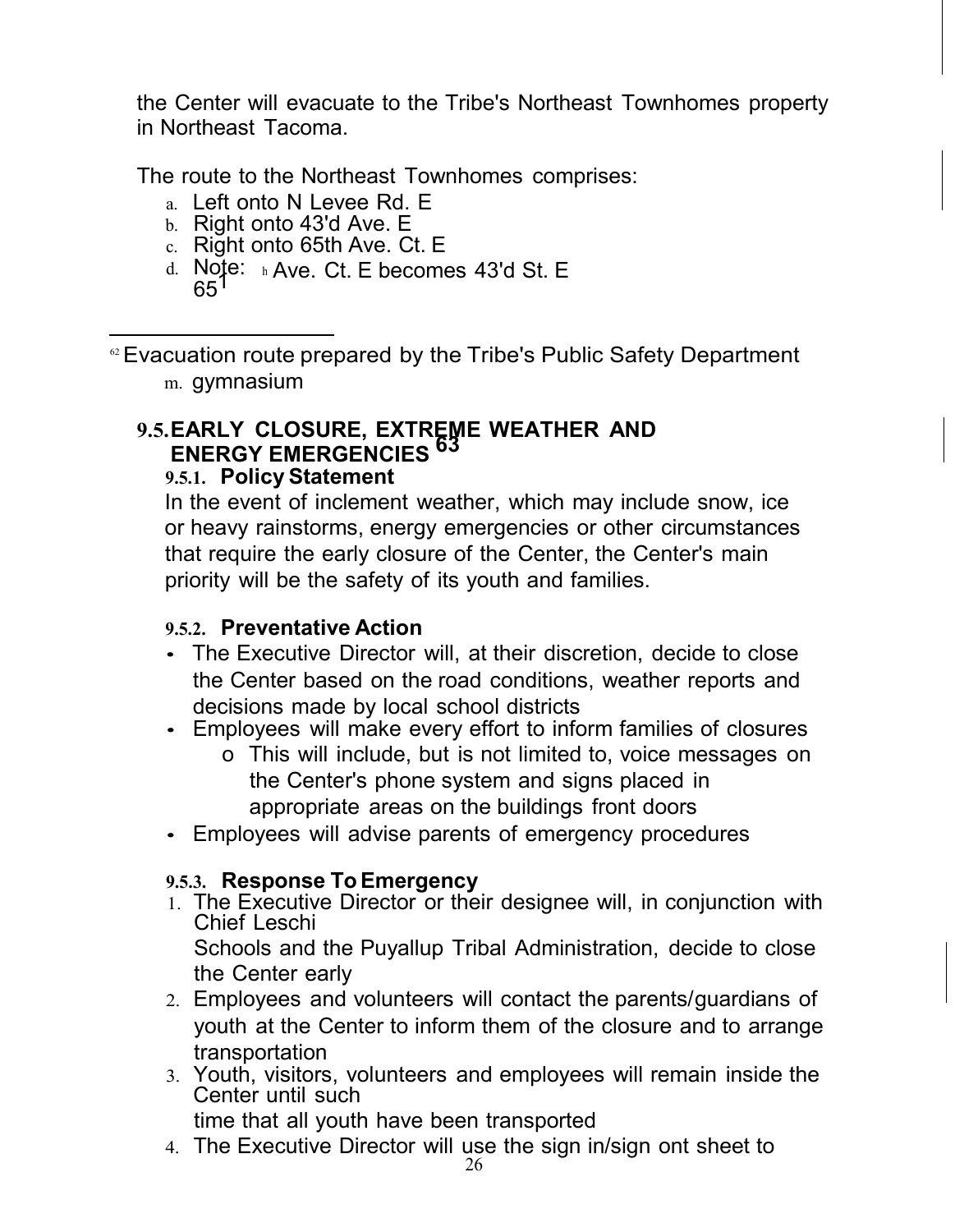verify that all youth, employees, volunteers and visitors are present within the building

- 5. An employee will record the name and age of all youth transported, with whom and the time of departure
- 6. Employees will not leave the Center until all parents/guardians have picked up their youth

63 Grandview Early Learning Center Employee Handbook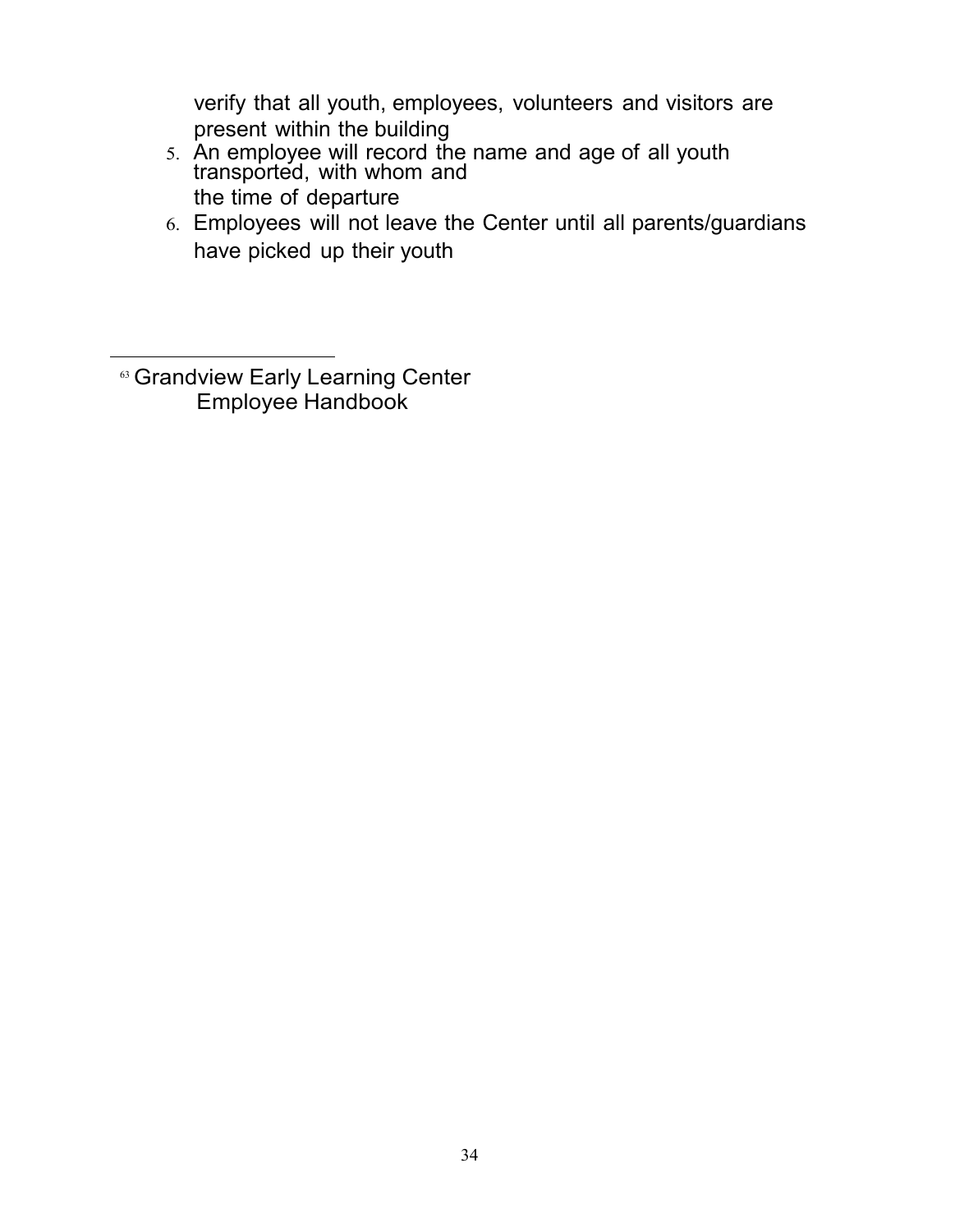# **9.6. SCREENING VISITORS/ADULTS 64**

#### **9.6.1. Policy Statement**

The Center's policy of screening all adults entering the Center is to ensure the safety of

*youth-see PARENTS/GUARDIANS AND VISITORS.*

### **9.6.2. Preventative Action**

- Utilize Safety Fairs to educate parents/guardians
- Screen visitors and adults-see *SCREENING VISITORS/ADULTS*
- Require visitors, adults and youth to sign-in and sign-out when entering and leaving the Center
- Provide clear signage to publicize visitor/adult policy
- If any suspicious unknown persons are on the premises or within the facility, youth, employees or volunteers should notify the Executive Director.
- Employees or volunteers will ask all unknown persons to leave the premises
- Employees or volunteers will call Tribal Police if the unknown person refuses
- Collaborate with Tribal Police to provide education about sex offenders, as practicable.

### **9.6.3. Response To Emergency**

- 1. Employees and volunteers will ask all visitors to sign in
- 2. If any suspicious unknown persons are on the premises or within the facility, youth, employees or volunteers should notify the Executive Director.
- 3. Employees or volunteers will ask all unknown persons to leave the premises
- 4. Employees or volunteers will call Tribal Police if the unknown person refuses

# **9.7.LOCKDOWN <sup>65</sup>**

### **9.7.1. Policy Statement**

In the event of a lockdown, the Center's main priority is the safety of its youth. Center facilities, equipment, food, water and supplies will be made available for youth, employees and volunteers. The Center has a zero tolerance weapons, explosives and firearms policy. The Center prohibits on the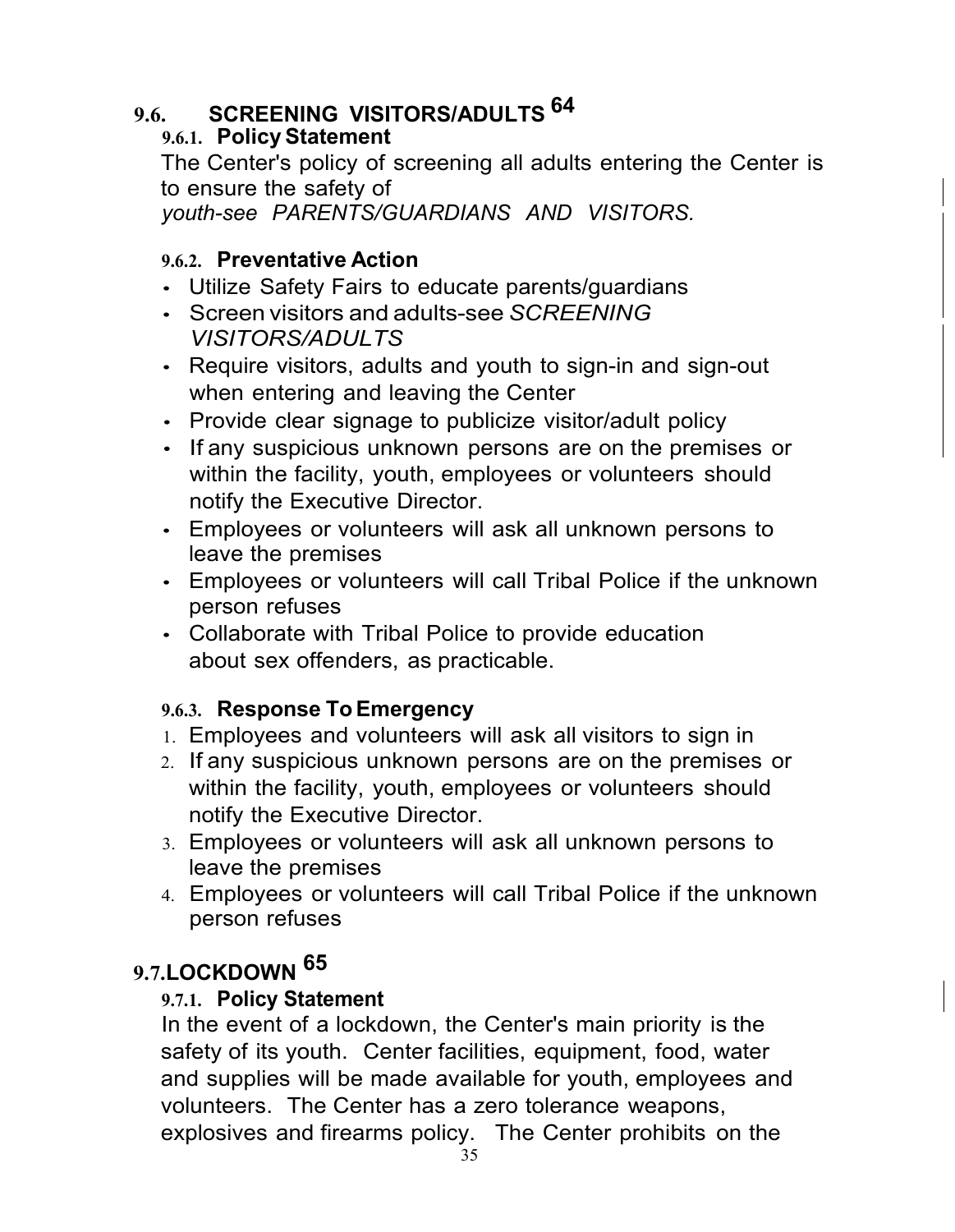premises any person carrying a weapon- *see FIREARMS OR WEAPONS.*

#### **9.7.2. Preventative Action**

- All parents and/or visitors to the Center will check in with an employee or volunteer upon entering the building
- Employees and volunteers will conduct lockdown procedures semi-annually and record the date and time of each lockdown
- Employees and volunteers will conduct internal and external hazard assessments of the facility
- Employees, volunteers and youth will be taught to move to an interior wall, away from all doors and windows, sit on the floor, and cover their heads with their hands
- Employees will advise parents/guardians of emergency procedures

<sup>64</sup> Grandview Early Learning Center Employee Handbook<br><sup>65</sup> Snoqualmie Fall City Elementary School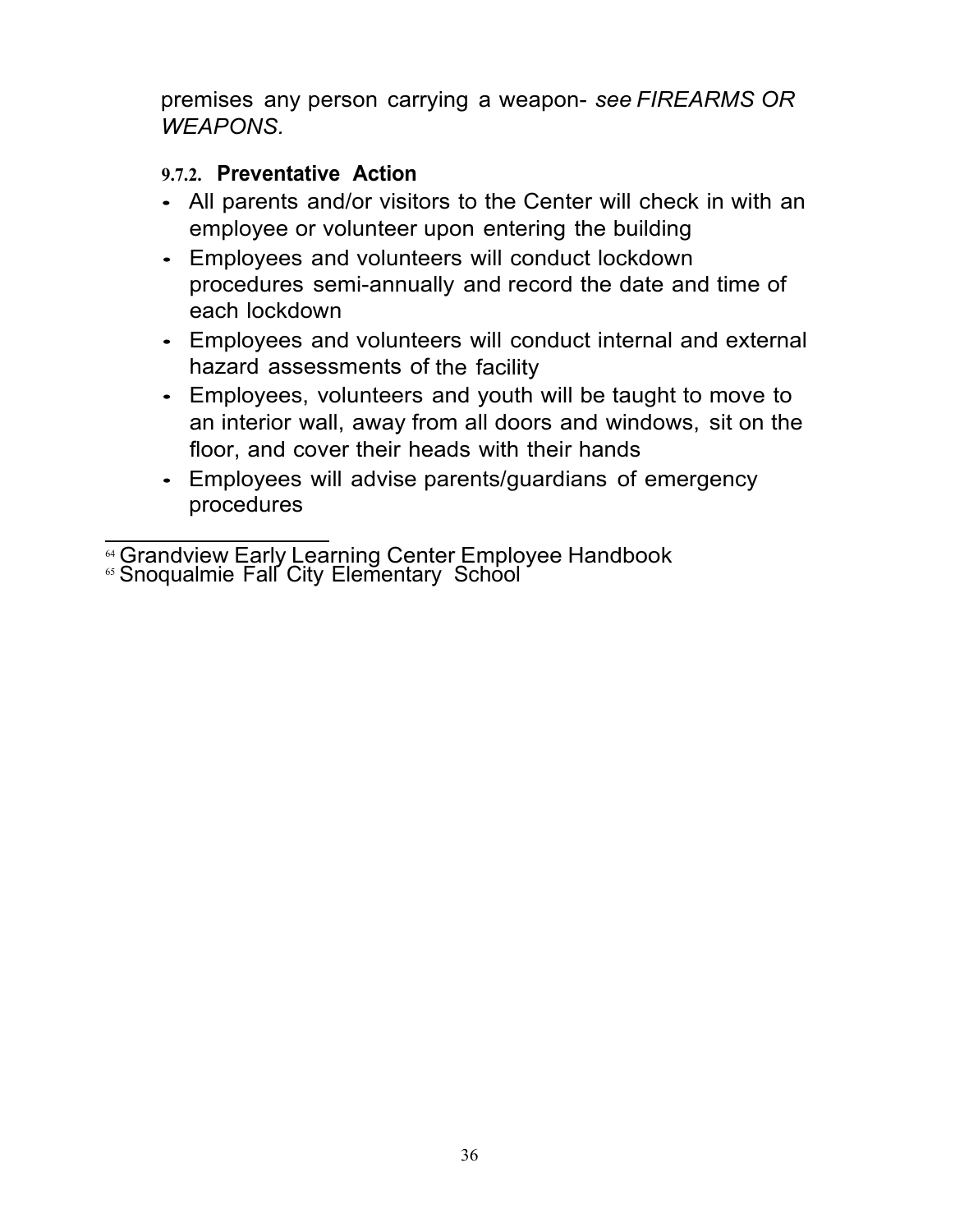#### **9.7.3. Response to Emergency**

- 1. The Executive Director or their designee will make the following statement:
	- a. "A stranger is on the premises or in the building. This is a lockdown."
- 2. Employees or volunteers will immediately call 911 and Tribal Police dispatch.
- 3. Employees and volunteers will not attempt to disarm an armed individual
- 4. Employees or volunteers who are physically assaulted should protect themselves as appropriate, but getting free of the conflict should be their primary goal.
- 5. Employees and volunteers will direct youth to move toward an interior wall, away from the direct line of interior and exterior doors and windows
	- a. If youth are outside, employees and volunteers will direct them to the nearest

building and they will follow the preceding procedure

- 6. Employees and volunteers will lock all interior and exterior doors and windows
- 7. Employees and volunteers will close all window shades and cover all windows on doors
- 8. The lockdown will remain in effect until law enforcement verifies that is it safe to resume activities.
- 9. During the lockdown, parents/guardians must not attempt to enter the building until it has been secured by law enforcement
- 10.Employees and volunteers will write a police report and incident report documenting the lockdown
- 11.Group psychological debriefing may be required, based on the recommendation of the Executive Director

# **9.8.BOMB THREAT<sup>66</sup>**

#### **9.8.1. Policy Statement**

In the event of a bomb threat, youth, employees and volunteers will evacuate the building according to the evacuation plan. Employees or volunteers will call Tribal Police dispatch at 360-459-9603.

Employees, volunteers and youth will not re-enter the building

<sup>&</sup>lt;sup>66</sup> Grandview Early Learning Center Employee Handbook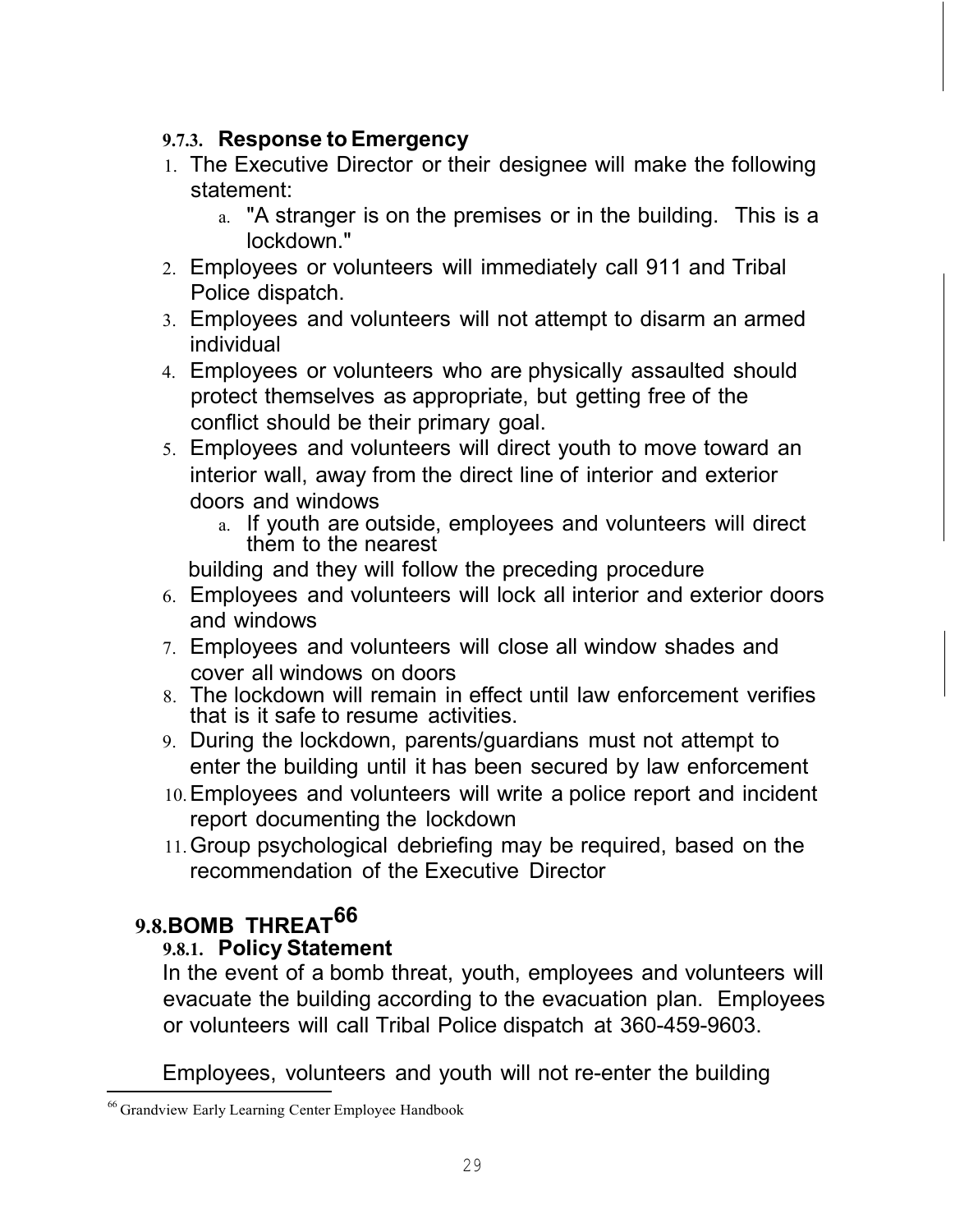until law enforcement officials have cleared the building.

#### **9.8.2. Preventative Action**

- All parents/guardians, visitors, volunteers and employees will sign in upon entering the Center and sign out upon leaving
- If any suspicious unknown persons are on the premises or within the facility, youth, employees or volunteers should notify the Executive Director.
- Employees or volunteers will ask all unknown persons to leave the premises
- Employees or volunteers will call Tribal Police if the unknown person refuses.

### **9.8.3. Response To Emergency**

If someone makes a bomb threat via the telephone:

<sup>67</sup> Grandview Early Learning Center Employee Handbook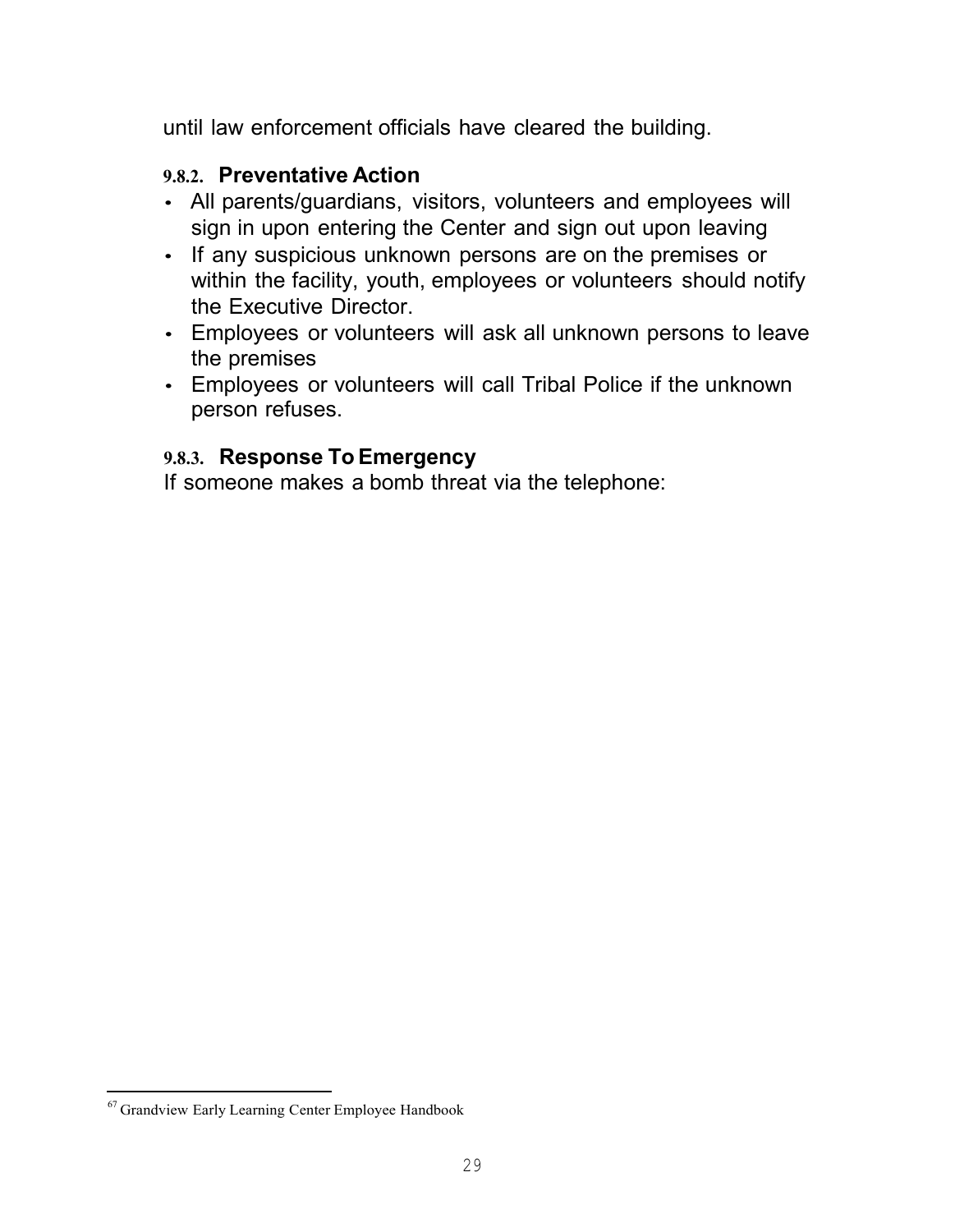- 1. The employee or volunteer should listen to the caller
- 2. The employee or volunteer should not interrupt the caller
- 3. The employee or volunteer should attempt to transfer the call to the Executive Director or their designee
	- a. Do not attempt to transfer if:
		- i. The caller threatens to hang up
		- ii. Losing the call is likely
		- iii. If it is not practical to transfer the call
- 4. If the employee or volunteer cannot transfer the call, they should remain calm and observant
- 5. Alert the Executive Director or their designee while the caller is on the telephone line
- 6. The employee or volunteer should write down as much of the message as they can remember, paying special attention to using the exact wording used by the caller
	- a. Note any background noise as well as the caller's voice
	- b. Questions to ask:
		- i. Where is the bomb?
		- ii. When will it go off?
		- iii. What will make it go off?
			- iv. What kind of bomb is it?
	- c. Note the time the call was received and its duration
- 7. Each phone in the Center should have a card placed near it to assist in how to handle a bomb threat
	- a. These are provided at no charge by Washington State Patrol
- 8. Evacuate the building according to the evacuation plan
- 9. Call 911 and Tribal Police dispatch at 360-459-9603
- 10.Employees, volunteers and youth will remain in the designated evacuation area until the Executive 'Director or their designee indicates that it is clear to re-enter the building
- 11.Ifbuilding cannot be reentered, employees and volunteers will escort youth to the
	- pre-designated location
		- a. Arrangements should be made with the designated location so that those at the location know that they will be used in an emergency
		- b. Designate a safe zone for pick-up
		- c. Record name and age of all youth transported with time of

<sup>67</sup> Grandview Early Learning Center Employee Handbook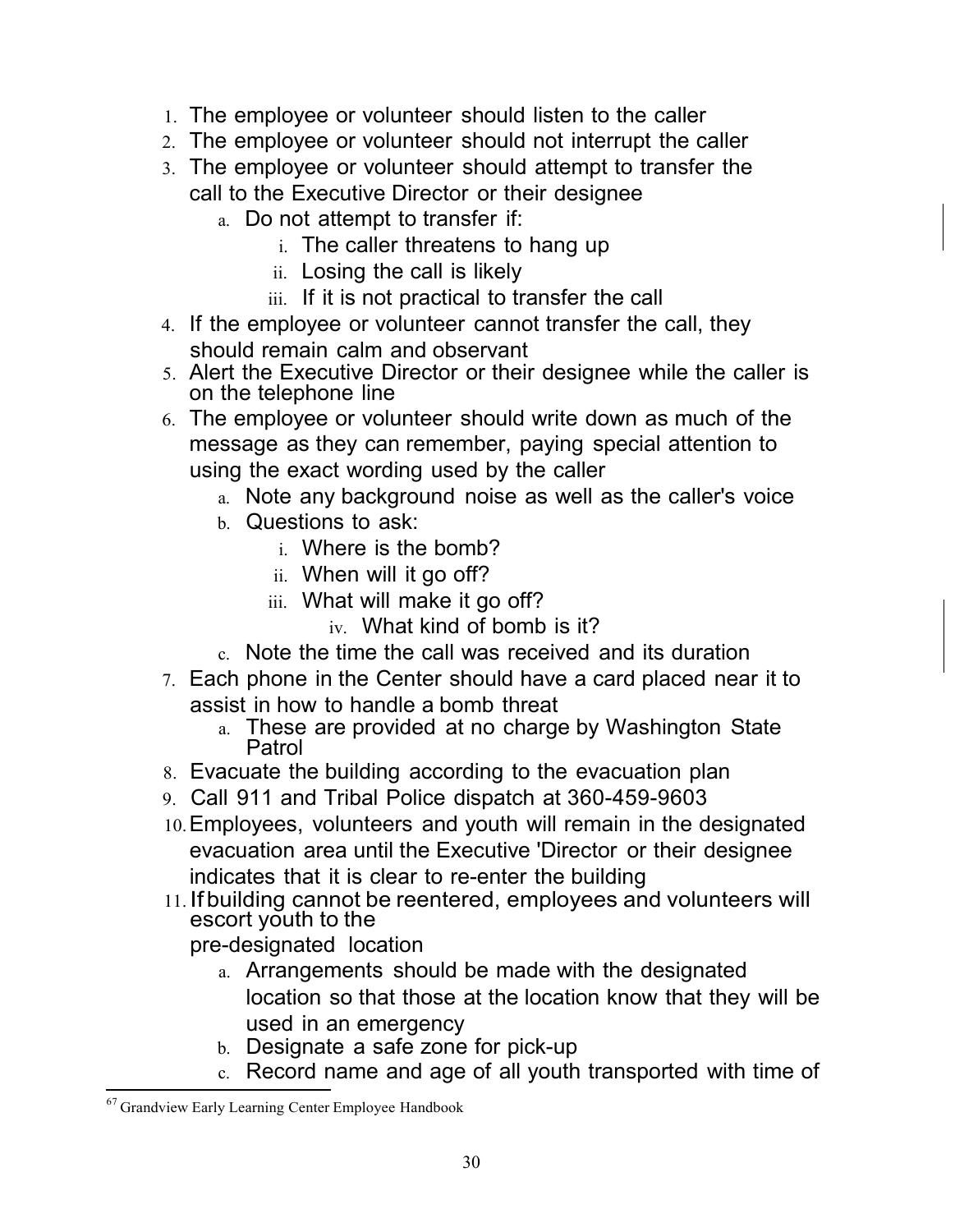departure.

# **9.9.YOUTH ABUSE/NEGLECT <sup>67</sup>**

#### **9.9.1. Policy Statement**

All Center employees are required by law to report all suspected cases of child abuse.

Child abuse is any act of omission or commission that endangers or impairs a child's physical or emotional health and developmentsee *MANDATORY REPORTING POLICY.*

Child abuse is defined as neglect, physical or mental injury, sexual abuse and negligent treatment of a youth tmder the age of 18, by a person who is responsible for the child's

<sup>68</sup> Grandview Early Learning Center Employee Handbook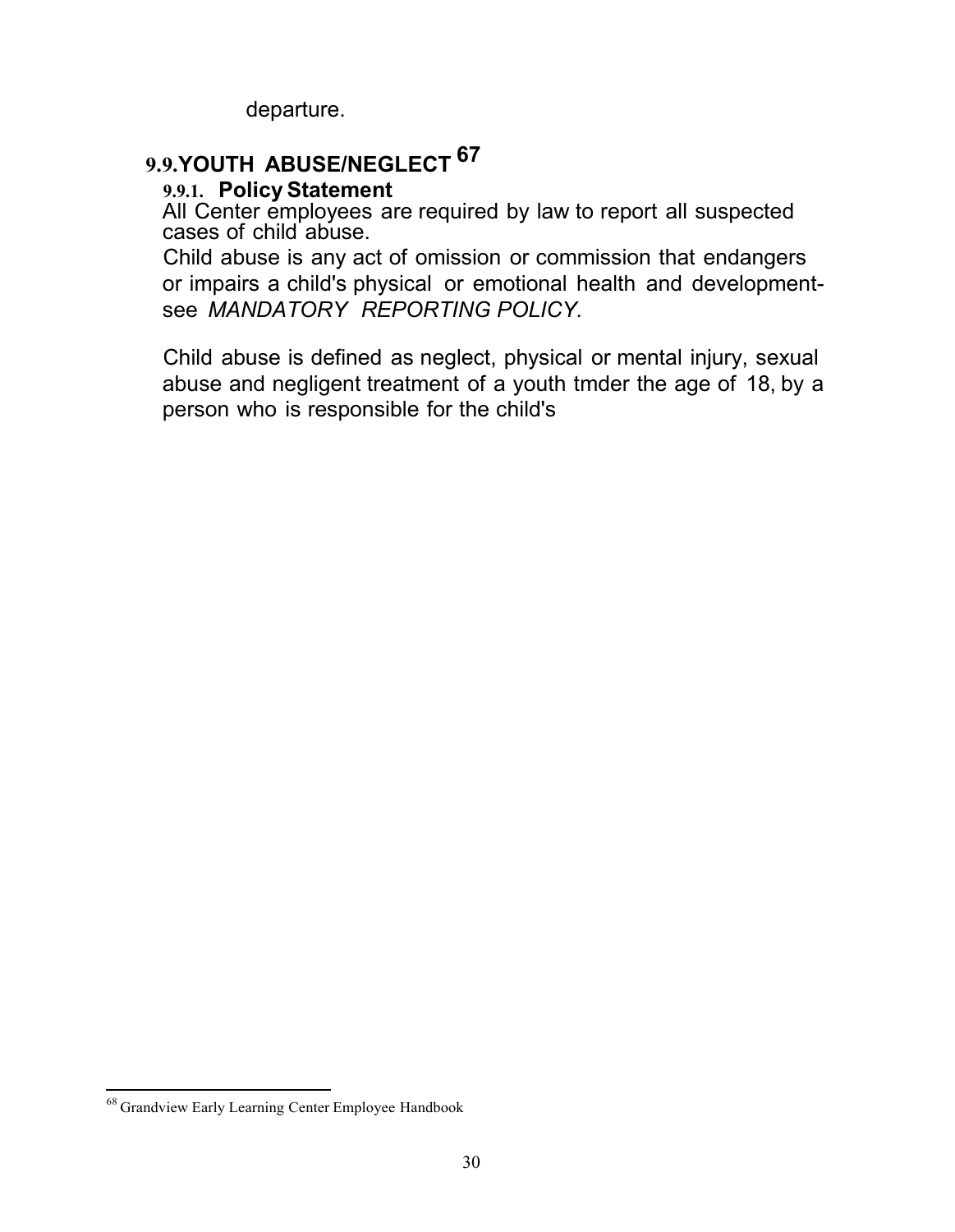welfare, under circumstances that indicate that the child's health or welfare is harmed or threatened.

The act of inflicting injury or allowing injury to result, rather than the degree of injury, is the determinant for intervention.

#### **9.9.2. Preventative Action**

- All employees and volunteers will receive yearly training regarding youth abuse/neglect indicators
- All employees and volunteers will receive yearly training regarding appropriate discipline and supervision of youth
- All employees and volunteers will receive yearly training on mandated reporting

#### **9.9.3. Response ToEmergency**

- 1. Once abuse/neglect is suspected, employees will immediately:
	- a. Inform the Executive Director
	- b. Ask the youth, with another employee present, the "who," "what," "when" and "where" on!y to the extent necessary to confirm the suspicion of abuse/neglect
	- c. Call Tribal Police and the Children's Services (CS) immediately to report the incident
- 2. The employee/volunteer will maintain all confidentiality

### **9.10. YOUTH ABDUCTION**

#### **9.10.1. Policy Statement**

The Center's policy is to ensure the safety of youth at the Center and educate families to prevent abductions.

#### **9.10.2. Preventative Action**

- Develop relationships with parents/guardians
- Encourage parents/guardians to have identification pictures and fingerprints for their youth
- Utilize safety fairs to educate parents/guardians
- Screen visitors and adults-see *SCREENING VISITORS/ADULTS*
- Require visitors, adults and youth to sign in and sign out when entering and leaving the Center
- If any suspicious unknown persons are on the premises or within the facility, youth, employees or volunteers should notify the Executive Director.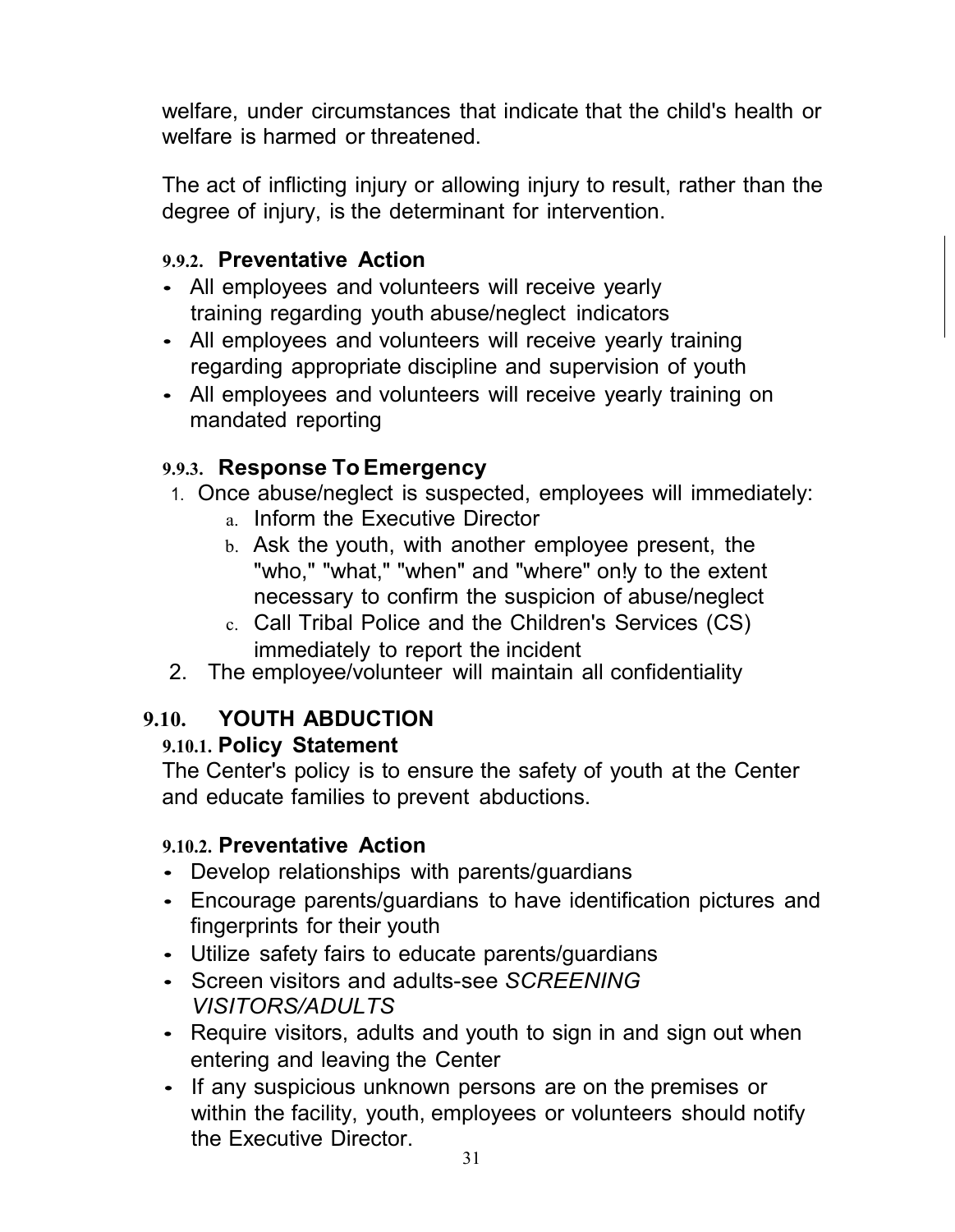- Employees and volunteers will ask all unknown persons to leave the premises
- Employees and volunteers will call Tribal Police if the unknown person refuses.
- Collaborate with Tribal Police to provide education about sex offenders, as practicable.

#### **9.10.3. Response To Emergency**

- 1. Notify the youth's parents/guardians
- 2. Call Tribal Police at 360-459-9603.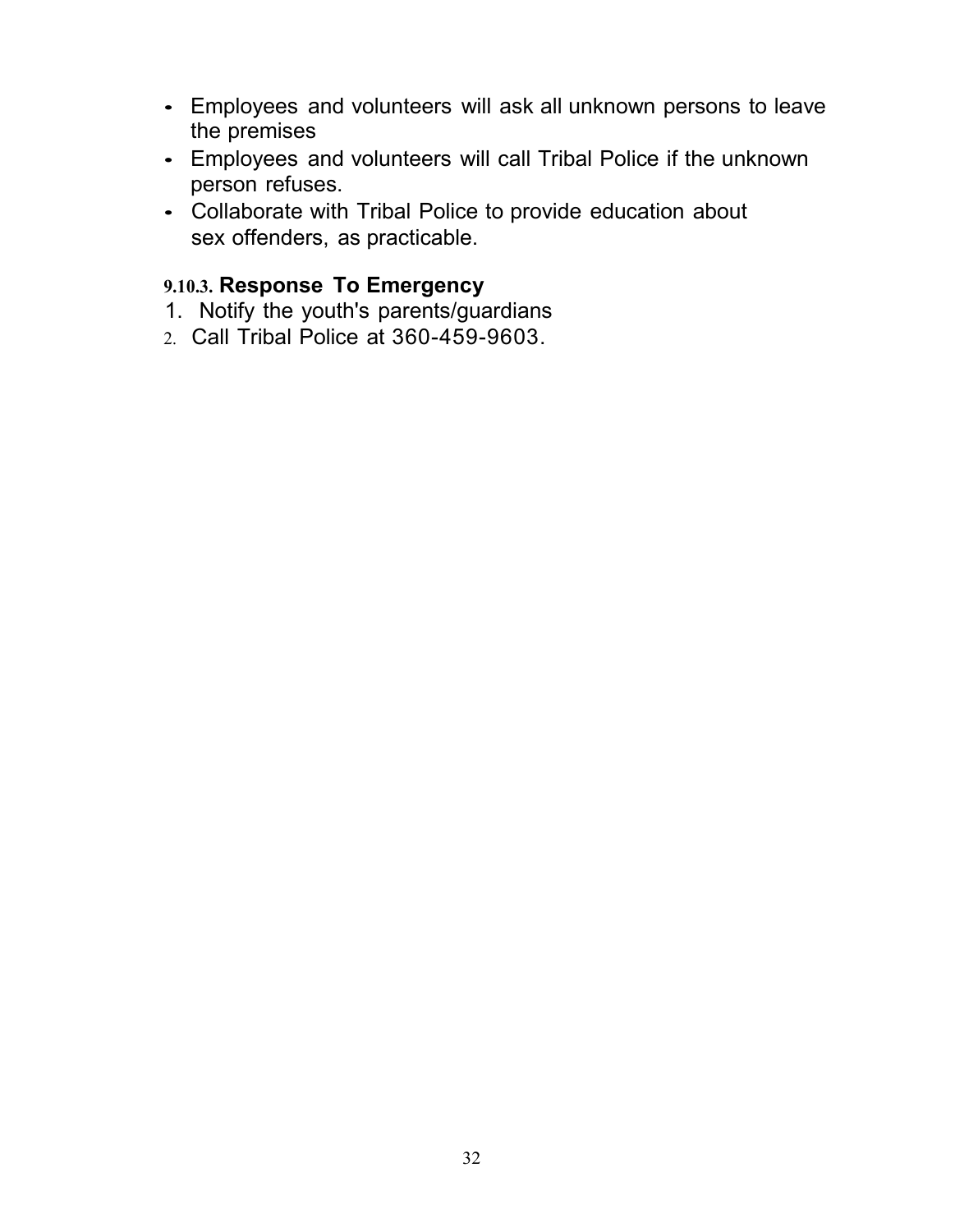- 3. Notify the Center's Executive Director
- 4. Collaborate with Tribal Police to use the Amber Alert System

# **9.11. MISSING YOUTH<sup>68</sup>**

### **9.11.1. Policy Statement**

The Center considers a youth missing if they:

- Do not arrive at the Center when expected by a parent/guardian
- Leave the Center without a parent/guardian's permission
- Do not return to the group at the end of an outing

### **9.11.2. Preventative Action**

- Notify parents/guardians of their responsibility to inform their youth to stay at the Center
- Employees will be trained in group supervision techniques

### **9.11.3. Response ToEmergency**

If a youth is missing, employees will:

- 1. Search for the youth
- 2. Notify the Executive Director
- 3. Notify the parent/guardian and request their assistance
- 4. Suggest to the parent/guardian that they file a missing person report
- 5. Call Tribal Police at 360-459-9603.
- 6. Ask the parent/guardian to call us when the youth is found.

# **9.12. ABANDONED YOUTH<sup>69</sup>**

### **9.12.1. Policy Statement**

The Center considers a youth abandoned if they are left at the Center for an hour after the facility closes.

### **9.12.2. Preventative Action**

- Educate parents/guardians about late pickup policies
- Implement late pickup policy

# **9.12.3. Response ToEmergency**

- 1. Contact the youth's parents/guardians
- 2. Contact the youth's emergency contact
- 3. After one hour past regular closing, call Tribal Police dispatch at 360-459-9603.
- 4. If there is no response from police after thirty (30) minutes,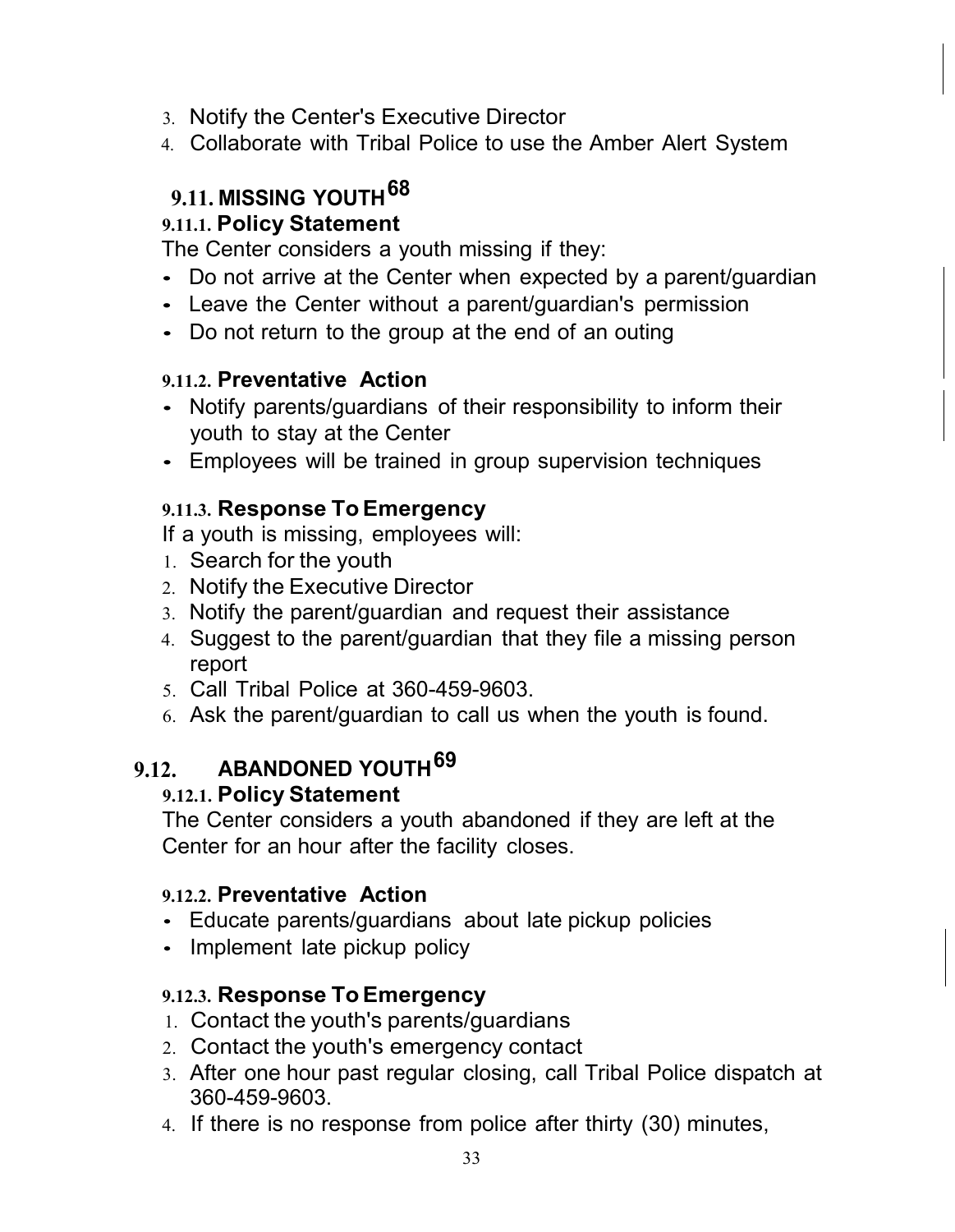contact Tribal Police again.

<sup>68</sup> Grandview Early Learrring Center Employee Handbook <sup>⊛</sup> Grand⊻iew Early Learning Center Employeé Handboŏk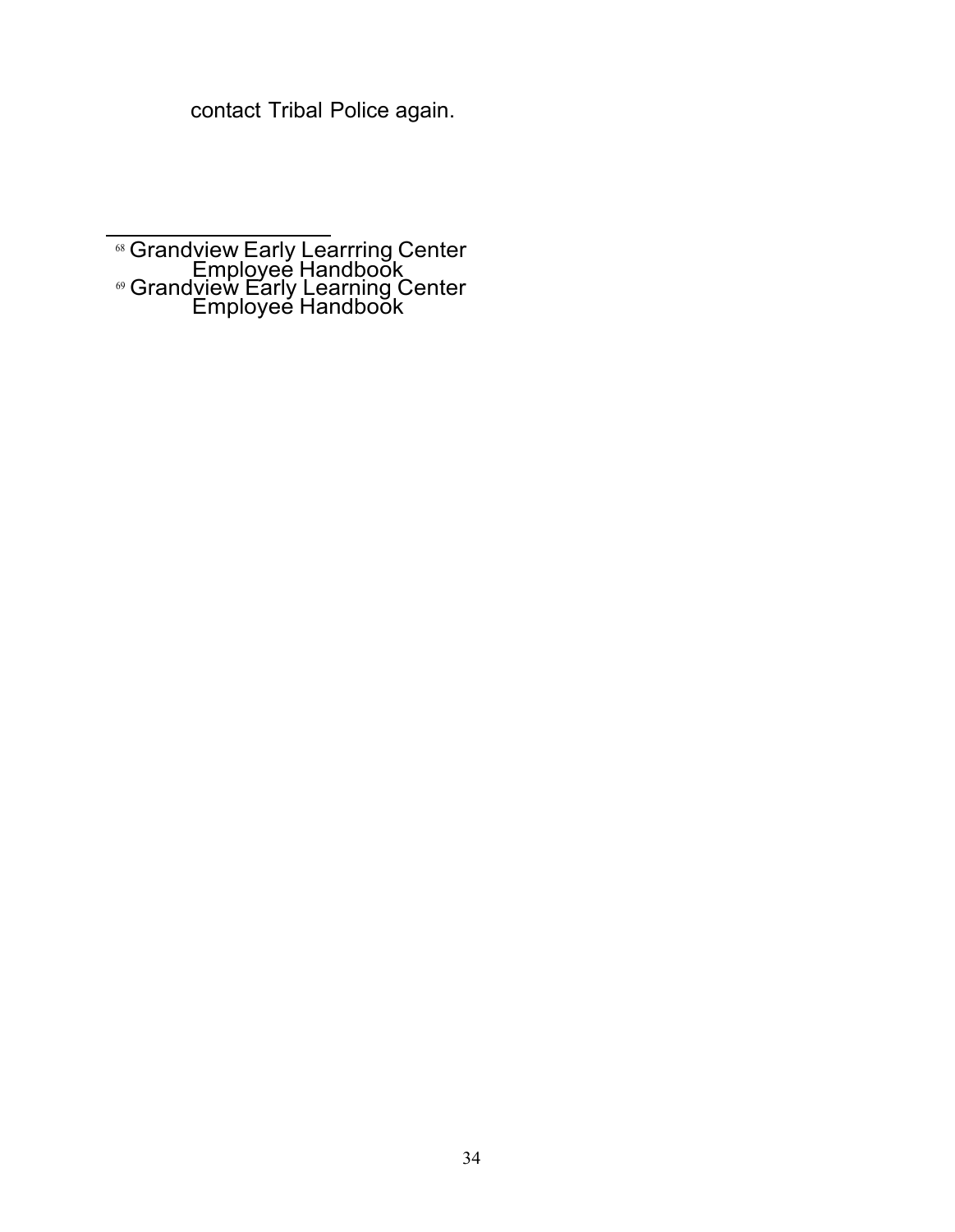# **9.13. TRANSPORTATION <sup>70</sup>**

# **9.13.1. Policy Statement**

The purpose of the transportation program is to provide safe transportation of the Center's youth. The Center adheres to the standards equivalent to the Washington State Patrol regulations regarding vehicles, drivers and safety procedures. Travel permission forms must be used at all times. If a van is available, the Executive Director should create and implement a regular maintenance plan.

### **9.13.2. Preventative Action**

- Check vehicle carefully before each trip
- Each vehicle should have the registration, proof of insurance and an owner's manual in the vehicle at all times
- Each vehicle should have a first aid kit, hazard kit, fire extinguisher and maps
- Each vehicle should have some type of communication device, like a cellular phone
- Ensure that each vehicle has a spare tire and tools to change a flat tire
- Report any problems to the Executive Director immediately
- Strictly obey all safety laws
- Seat belts must be worn at all times
- Enforce bus rules, stopping if necessary to ensure orderliness of riders
- Drive defensively at all times
- Do not hurry, even if late
- Practice evacuation procedures at least twice a year in local parking lots
- Drive in slow lane of freeway
- Always keep in mind that large vehicles such as busses are slow moving and require more response time and greater space in dealing with emergency situations

### **9.13.3. Response ToEmergency**

The employee will:

- 1. Pull over
- 2. Assess what issues are primary and which are secondary
- 3. Determine extent of injuries and prioritize need for treatment
	- a. Begin emergency First Aid, as needed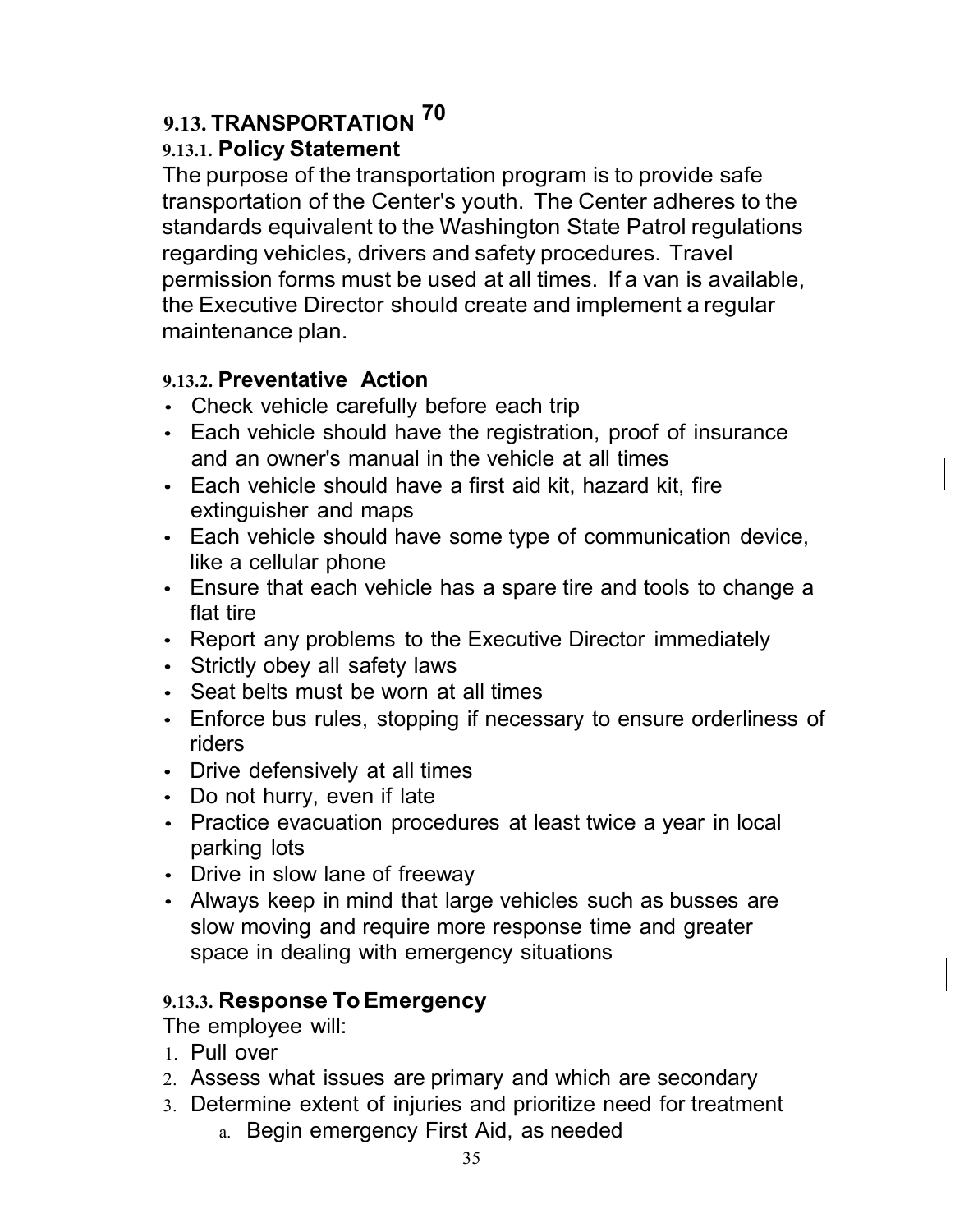- b. Put older youth or another adult in charge of the uninjured if the employee needs to perform CPR or other emergency medical treatment
- 4. Keep calm and calm the youth
- 5. Put out flares, if necessary
- 6. Evacuate vehicle, if necessary
- 7. Keep youth in safe place
- 8. Seek assistance from a passerby, if needed
- 9. Call the police, Tribal Police, Emergency Medical Technicians (EMTs), the Executive Director and the **Center**
- 10.Arrange for uninjured youth to be transported back to the Center
- 11.All involved should remain at the scene
- 12.All police reports should be filled out at the scene

70 Grandview Early Learning Center Employee Handbook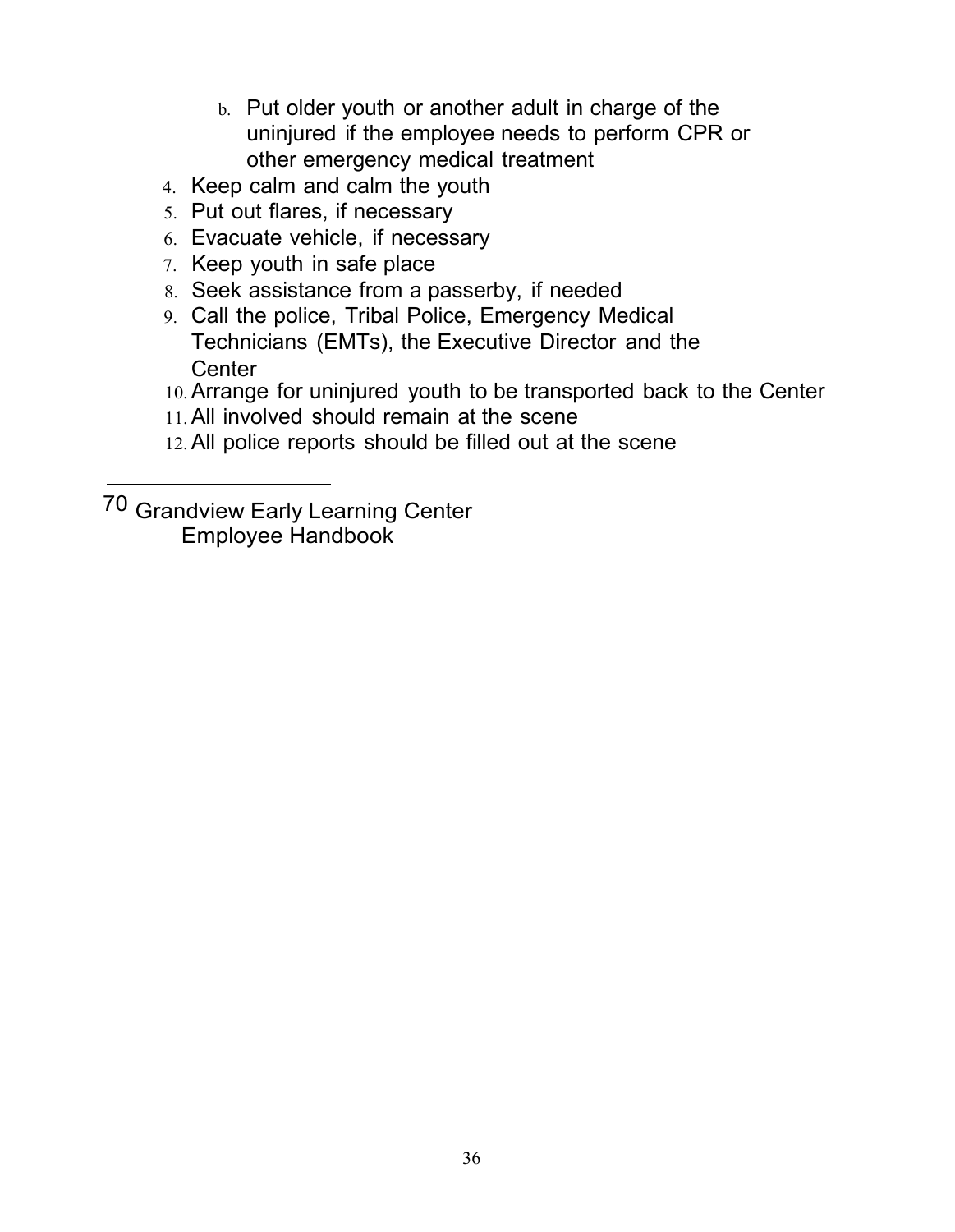13.Write an incident report discussing the accident and submit it to the Executive Director or their designee

#### **9.14. TRAUMATIC EVENTS71 9.14.1. Policy Statement**

The Center's goal is to provide psychological services to support youth, employees and volunteers who experience traumatic events.

A "traumatic" event is any occurrence that results in serious physical and/or

psychological harm to youth or employees. Traumatic events include murder, assault and serious threat with a weapon, such as an armed hold-up, abduction, attempted abduction, fatality or serious injury resulting from an accident or a natural disaster while at the Center on in connection with Center activities.

### **9.14.2. Response ToEmergency**

- 1. The employee in charge at the trauma scene will:
	- a. Notify the Executive Director to assess the incident and determine the response
	- b. Communicate with law enforcement personnel
	- c. Complete the incident report
- 2. The Executive Director, or their designee, will:
	- a. Contact an approved counseling service to arrange service
	- b. Communicate with families not involved in the incident
	- c. Handle all external communication, including communication with the media, the community, employees and the Nisquall Tribal Council.
	- d. Complete an evaluation of the response to the major trauma event
	- e. Coordinate the workplace trauma assessment and group psychological debriefing, which must be conducted within 48 hours
- 3. Individuals will be encouraged to seek further counseling on a voluntary basis, as Needed.

# **9.15. POLICE RESPONSE<sup>72</sup>**

### **9.15.1. Policy Statement**

The Center's policy in an event requiring immediate police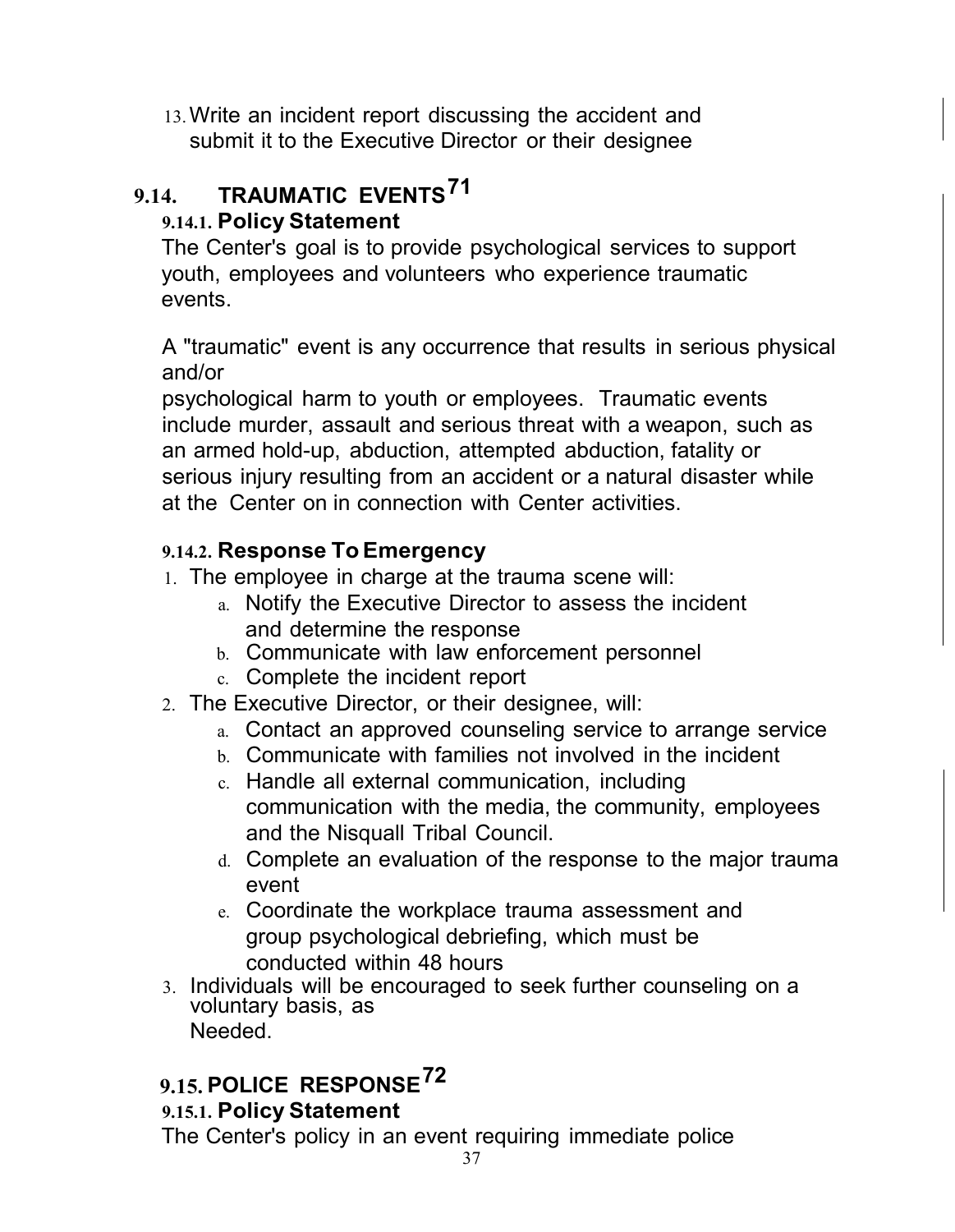attention is prioritizing the safety of the youth and employees.

### **9.15.2. Preventative Action**

- Build close relationship with the police
- Build close relationship with the fire department
- Be aware of visitors and potential situations in the Center-see *SCREENING VISITORS/ADULTS*

™ Grand⊻iew Early Learning Center Employee Handboõk<br>Grand<u>v</u>iew Early Learning Center "

Employeé Handboŏk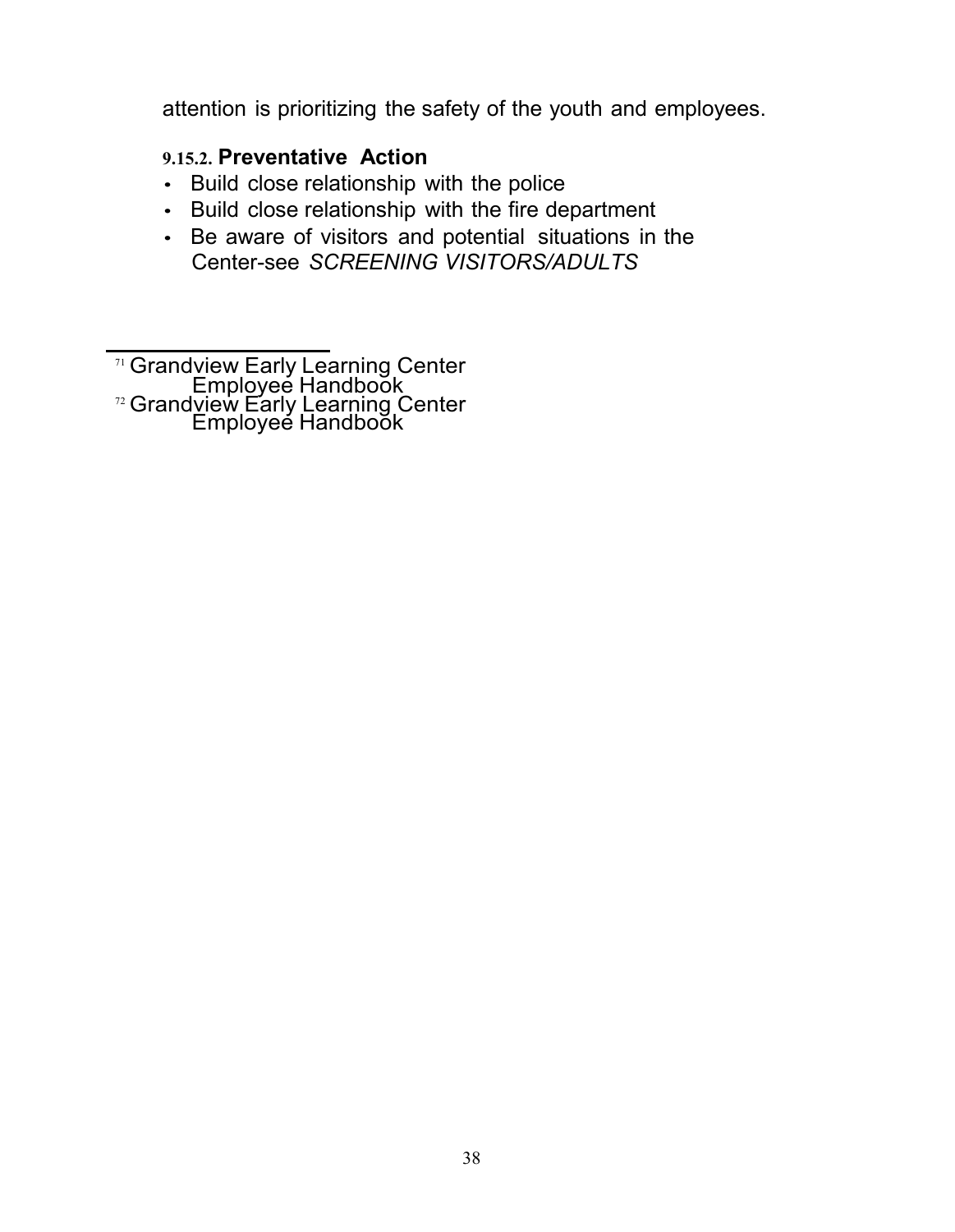#### **9.15.3. Response ToEmergency**

- 1. Ensure that youth, employees and volunteers are in a safe area
- 2. Call Tribal Dispatch at 360-459-9603.
- 3. Call911Call Executive Director

# **10. STATEMENT OF UNDERSTANDING <sup>73</sup>**

This confirms that I:

- Have received the Center's policy and procedure manual dated ...
- Understand that the Center Employee Handbook is not an agreement or contract for employment or volunteering
- Understand that the policies and procedures of the Tribe supersede these policies
- Understand that the policies and procedures contained in the Center Employee Handbook may be changed by the Center from time to time
- Understand that this handbook supersedes any prior handbooks or policy manuals issued by the Center